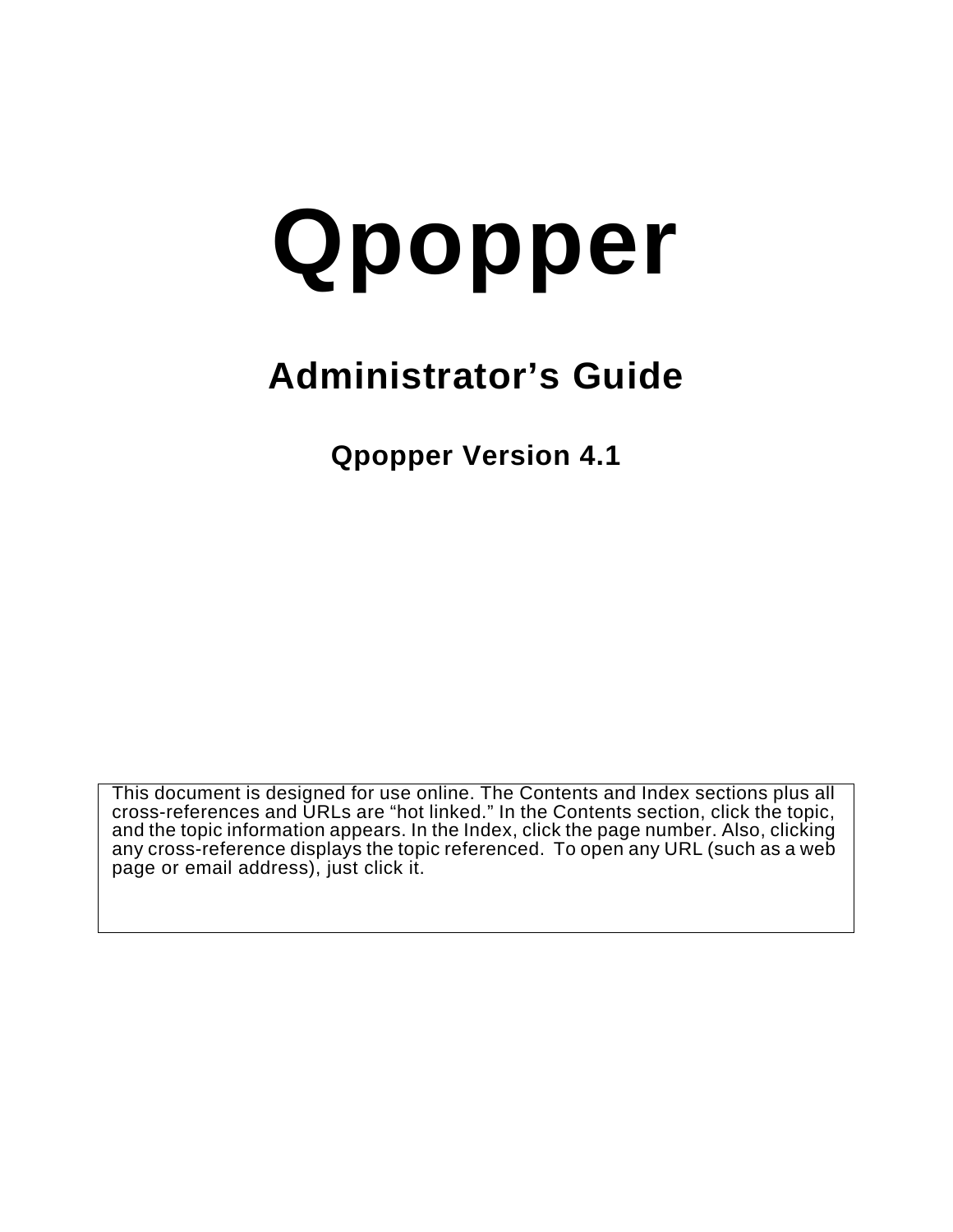This manual was written for use with the Qpopper software version 4.0. This manual and the Qpopper software described in it are copyrighted, with all rights reserved. This manual and the Qpopper software may not be copied, except as otherwise provided in the software license or as expressly permitted in writing by QUALCOMM Incorporated.

Copyright © 2008 by QUALCOMM Incorporated. All rights reserved.

Qpopper is a trademark of QUALCOMM Incorporated.

SSL Plus is a trademark and Security Builder® is a registered trademark of Certicom Incorporated.

QUALCOMM is a registered trademark and registered service mark of QUALCOMM Incorporated.

Microsoft, Outlook, Outlook Express, and Windows are either registered trademarks or trademarks of Microsoft Incorporated in the United States and/or other countries.

Adobe, Acrobat, and Acrobat Exchange are registered trademarks of Adobe Systems Incorporated.

Apple and the Apple logo are registered trademarks, and QuickTime is a trademark of Apple Computer, Inc.

Netscape, Netscape Communicator, and Netscape Messenger are registered trademarks of the Netscape Communications Corporation in the United States and other countries. Netscape's logos and Netscape product and service names are also trademarks of Netscape Communications Corporation, which may be registered in other countries.

All other trademarks and service marks are the property of their respective owners.

This product includes software developed by the University of California, Berkeley and its contributors. This product includes software developed by the Victoria University of Wellington, New Zealand. Use of the Qpopper software and other software and fonts accompanying your license (the "Software") and its documentation are governed by the terms set forth in your license. Such use is at your sole risk. The Software and its documentation (including this manual), and QUALCOMM's software maintenance and extended maintenance, if applicable, are provided **"AS IS"** and without warranty of any kind and QUALCOMM AND ITS LICENSORS (HEREINAFTER COLLECTIVELY RE-FERRED TO AS "QUALCOMM") EXPRESSLY DISCLAIM ALL WARRANTIES, EXPRESS OR IMPLIED, IN-CLUDING, BUT NOT LIMITED TO THE IMPLIED WARRANTIES OF MERCHANTABILITY AND FITNESS FOR A PARTICULAR PURPOSE AND AGAINST INFRINGEMENT. QUALCOMM DOES NOT WARRANT THAT THE FUNCTIONS CONTAINED IN THE SOFTWARE WILL MEET YOUR REQUIREMENTS, OR THAT THE OPERATION OF THE SOFTWARE WILL BE UNINTERRUPTED OR ERROR-FREE, OR THAT DEFECTS IN THE SOFTWARE WILL BE CORRECTED. FURTHERMORE, QUALCOMM DOES NOT WARRANT OR MAKE ANY REPRESENTATIONS REGARDING THE USE OR THE RESULTS OF THE USE OF THE SOFT-WARE OR ITS DOCUMENTATION IN TERMS OF THEIR CORRECTNESS, ACCURACY, RELIABILITY, OR OTHERWISE. NO ORAL OR WRITTEN INFORMATION OR ADVICE GIVEN BY QUALCOMM OR A QUAL-COMM AUTHORIZED REPRESENTATIVE SHALL CREATE A WARRANTY OR IN ANY WAY INCREASE THE SCOPE OF THIS WARRANTY. SOME JURISDICTIONS DO NOT ALLOW THE EXCLUSION OF IM-PLIED WARRANTIES, SO THE ABOVE EXCLUSION MAY NOT APPLY.

UNDER NO CIRCUMSTANCES INCLUDING NEGLIGENCE, SHALL QUALCOMM, ITS LICENSORS OR THEIR DIRECTORS, OFFICERS, EMPLOYEES OR AGENTS BE LIABLE FOR ANY INCIDENTAL, SPECIAL OR CONSEQUENTIAL DAMAGES (INCLUDING DAMAGES FOR LOSS OF BUSINESS, LOSS OF PROFITS, BUSINESS INTERRUPTION, LOSS OF BUSINESS INFORMATION AND THE LIKE) ARISING OUT OF THE USE OR INABILITY TO USE THE SOFTWARE OR ITS DOCUMENTATION, EVEN IF QUALCOMM OR A QUALCOMM AUTHORIZED REPRESENTATIVE HAS BEEN ADVISED OF THE POSSIBILITY OF SUCH DAMAGES. SOME JURISDICTIONS DO NOT ALLOW THE LIMITATION OR EXCLUSION OF LIABILITY FOR INCIDENTAL OR CONSEQUENTIAL DAMAGES SO THE ABOVE LIMITATION OR EXCLUSION MAY NOT APPLY.

In no event shall QUALCOMM's total liability to you for all damages, losses, and causes of action (whether in contract, tort, including negligence, or otherwise) exceed the amount paid for the Software and its documentation.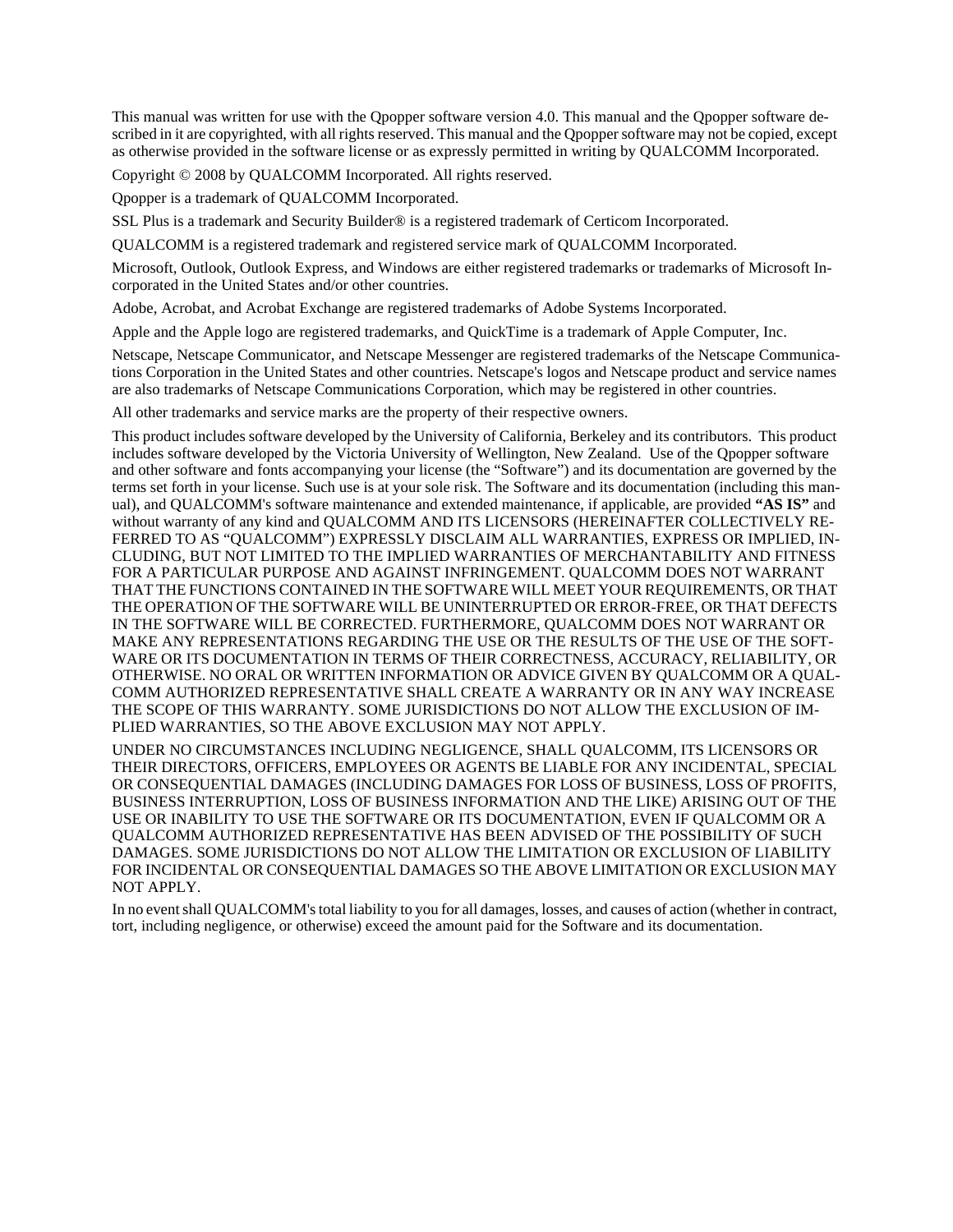## **Acknowledgments**

Qpopper is the work of many individuals and organization around the world. The original work was done at UC Berkeley around 1991 and many have contributed since. QUALCOMM has maintained, enhanced, and distributed Qpopper since 1993. While we don't have an accurate collection of the names of all, their contributions are appreciated. Qpopper 4.0 was developed by Randall Gellens. This guide was written by Randall Gellens, Gigi Miller, Scott Anthony, and Armand Rouleau. Thanks to all the users Qpopper, whose suggestions have made it a much better program than it otherwise would have been.

**June 2008 PM80-48468-**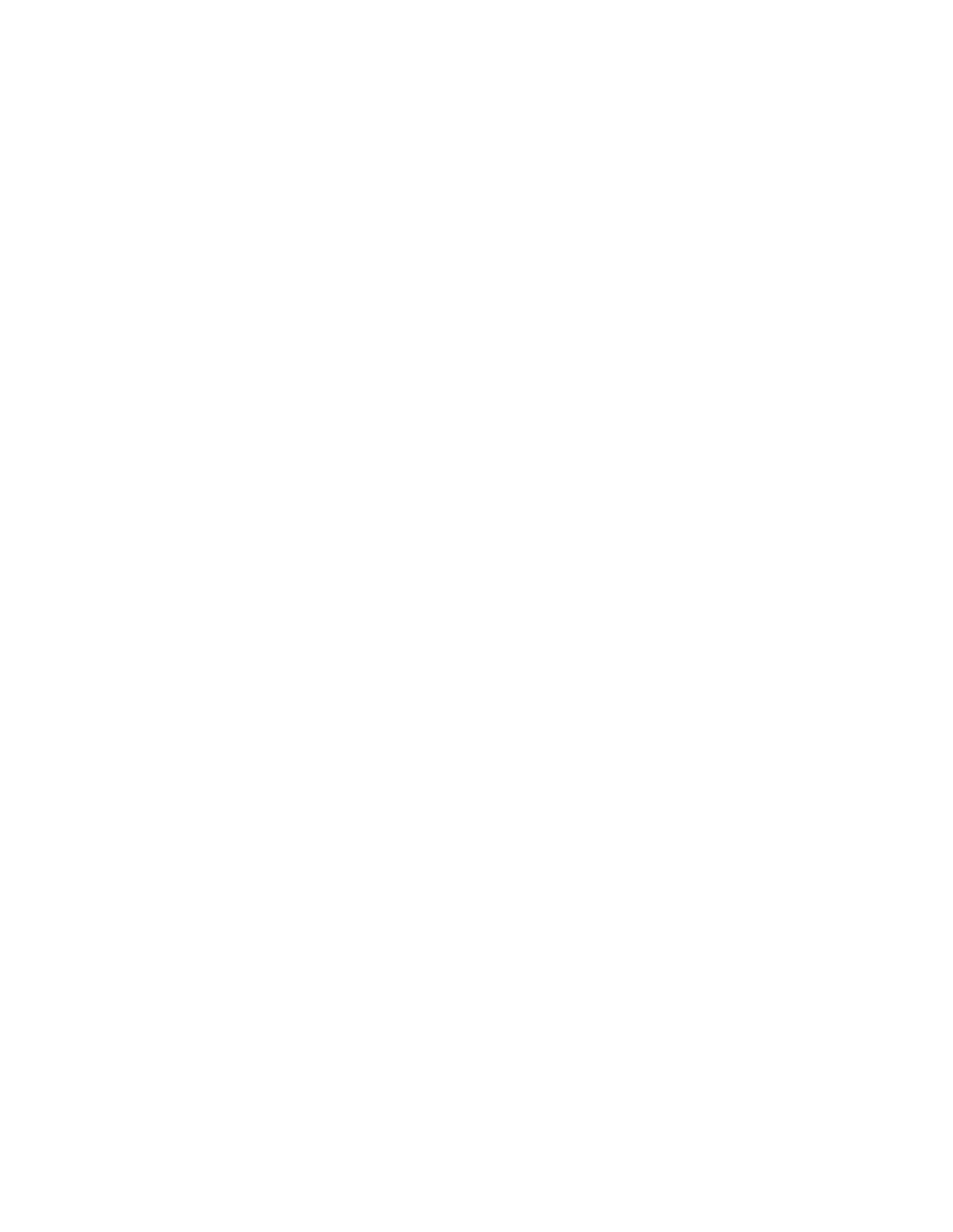# *Contents*

| <b>Contents</b>                                                   | 5        |
|-------------------------------------------------------------------|----------|
| <b>Introducing Qpopper</b>                                        | 7        |
| Introduction                                                      | 7        |
| File Names and Commands in this Manual                            | 7        |
| Foundation                                                        | 7        |
| <b>Getting Help</b>                                               | 8        |
| <b>Technical Support</b>                                          | 8        |
| <b>Mailing Lists</b>                                              | 8        |
| <b>Other Resources</b>                                            | 8        |
| <b>Installing and Setting Up Qpopper</b>                          | 9        |
| What you need to do                                               | 9        |
| Installing Qpopper                                                | 9        |
| <b>Make Commands</b>                                              | 10       |
| <b>Uninstalling Qpopper</b>                                       | 10       |
| <b>Configuring Qpopper</b>                                        | 10       |
| <b>Configure Options</b>                                          | 11       |
| Run-Time Command Line Options                                     | 21       |
| Run-Time Options from a Configuration File                        | 27       |
| <b>Enabling Server Mode</b>                                       | 40       |
| <b>Enabling Standalone Mode</b>                                   | 42       |
| <b>Using Macros</b>                                               | 43       |
| <b>Qpopper Notes</b>                                              | 46       |
| <b>Operating System-Specific</b>                                  | 47       |
| <b>Managing Qpopper</b>                                           | 48       |
| Security and Authentication                                       | 48       |
| <b>APOP</b>                                                       | 48       |
| <b>TLS/SSL Encryption</b>                                         | 49       |
| Obtaining TLS/SSL and Cryptographic Libraries                     | 49       |
| <b>Creating a Security Certificate</b><br>Setting TLS/SSL Options | 49       |
| PAM                                                               | 50<br>51 |
| Kerberos                                                          | 52       |
| <b>Using Bulletins</b>                                            | 52       |
| <b>Enabling Bulletins</b>                                         | 52       |
| <b>Writing Bulletins</b>                                          | 53       |
| Working with Bulletins                                            | 54       |
| <b>Configuring Bulletins for New Users</b>                        | 54       |
| Performance                                                       | 56       |
| Performance                                                       | 56       |
|                                                                   |          |
| Troubleshooting                                                   | 60       |
| Troubleshooting                                                   | 60       |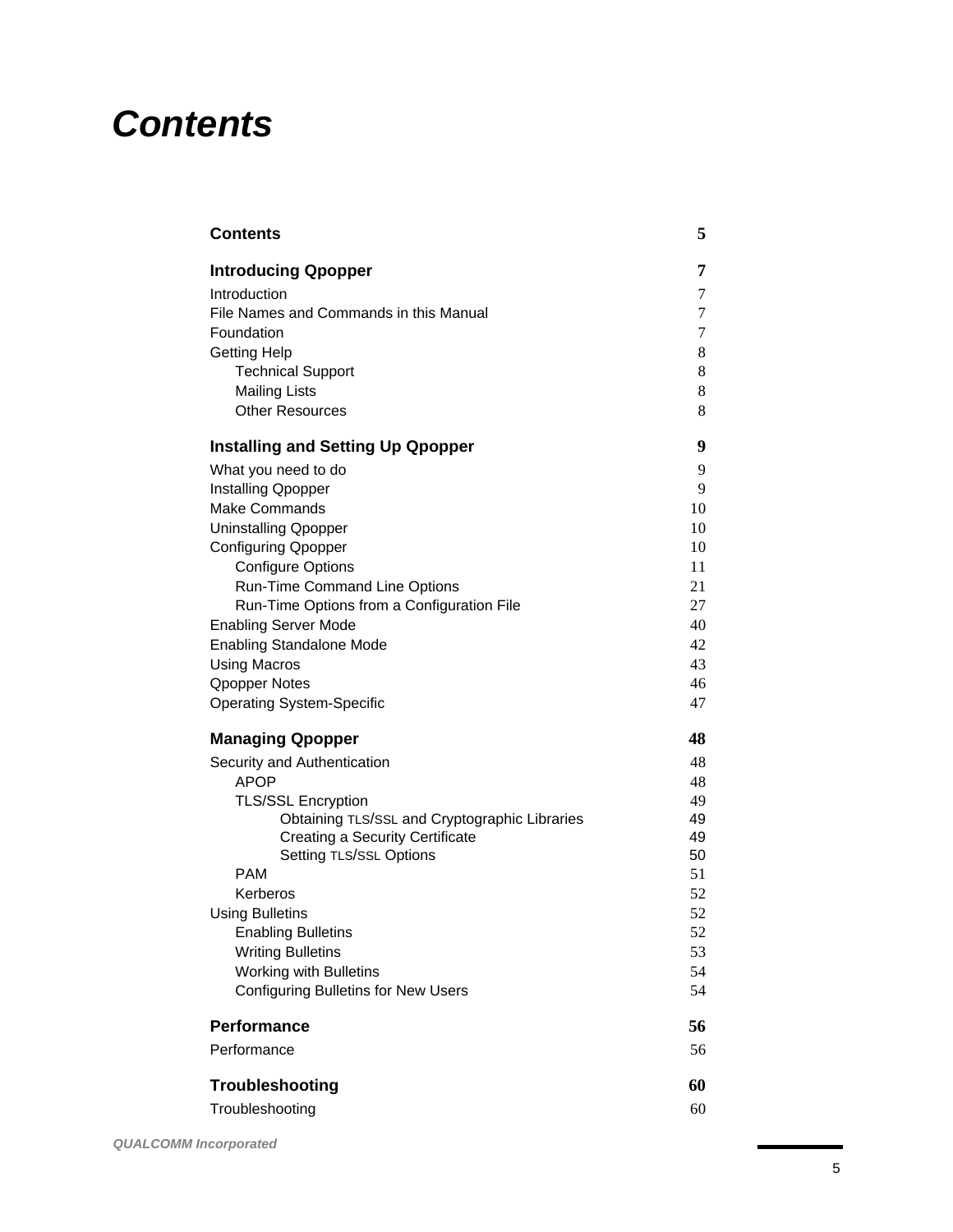**Glossary 62**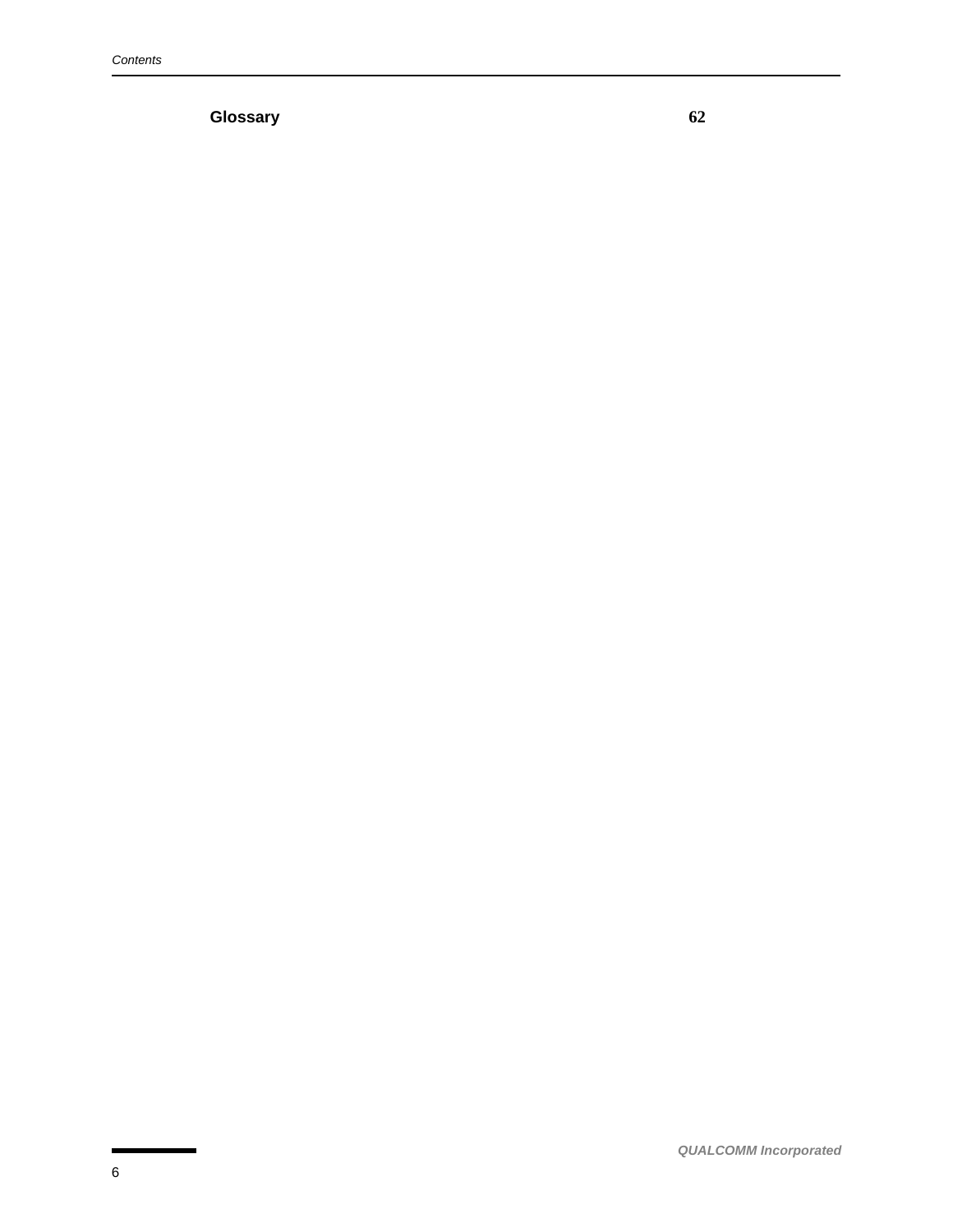# *Introducing Qpopper*

## **Introduction**

Welcome to Qpopper! Qpopper enables a UNIX/Linux machine to act as a Post Office Protocol version 3 (POP) server. POP allows email clients, such as Eudora, to pick up the user's messages. Qpopper is the most widely-used POP server.

**Important.** To use Qpopper, you should have a comprehensive knowledge of UNIX/Linux systems and how they operate.

Qpopper is normally used with standard UNIX mail transfer and delivery agents such as Sendmail or Smail. Qpopper follows UNIX/Linux conventions for mailbox (spool) location, locking, etc.

This server is fully compliant with RFC 1939 (which defines the POP protocol) and RFC 2449 (which defines the POP extension mechanism and the extended response codes), and works with all known POP clients, such as Eudora.

Qpopper supports the latest standards and provides a large number of features, such as bulletins, enhanced support for wireless devices, Authenticated Post Office Protocol (APOP), integration with Pluggable Authentication Modules (PAM) and packages such as Kerberos versions 4 or 5, Dynamic Relay Access Control (DRAC), etc. Qpopper also works with security packages such as OpenSSL or Certicom's SSL Plus to provide Transport Layer Security/Secure Sockets Layer (TLS/SSL) encryption of all traffic to and from the email client. Qpopper 4.0 includes enhanced performance features and easier administration, with Qpopper 4.1 adding additional enhancements and support for IPv6.

You can always get the latest release of Qpopper at [<http://www.qpopper.org>](http://www.qpopper.org).

This manual applies to Qpopper 4.1.

## **File Names and Commands in this Manual**

In this manual, actual file and directory names appear  $\exists$  ike this. If the file name includes a variable part (such as a user name), the variable part is in italics, for example, a temporary spool file is called .*user*.pop. Commands you type are formatted **like this**.

## **Foundation**

Qpopper's goals are security, stability, safety, features, and performance.

Qpopper has multiple levels of protection against common security vulnerabilities, such as buffer overruns.

Qpopper takes extra precautions to guard against spool corruption, even if there is a system crash or power failure during an update of the software.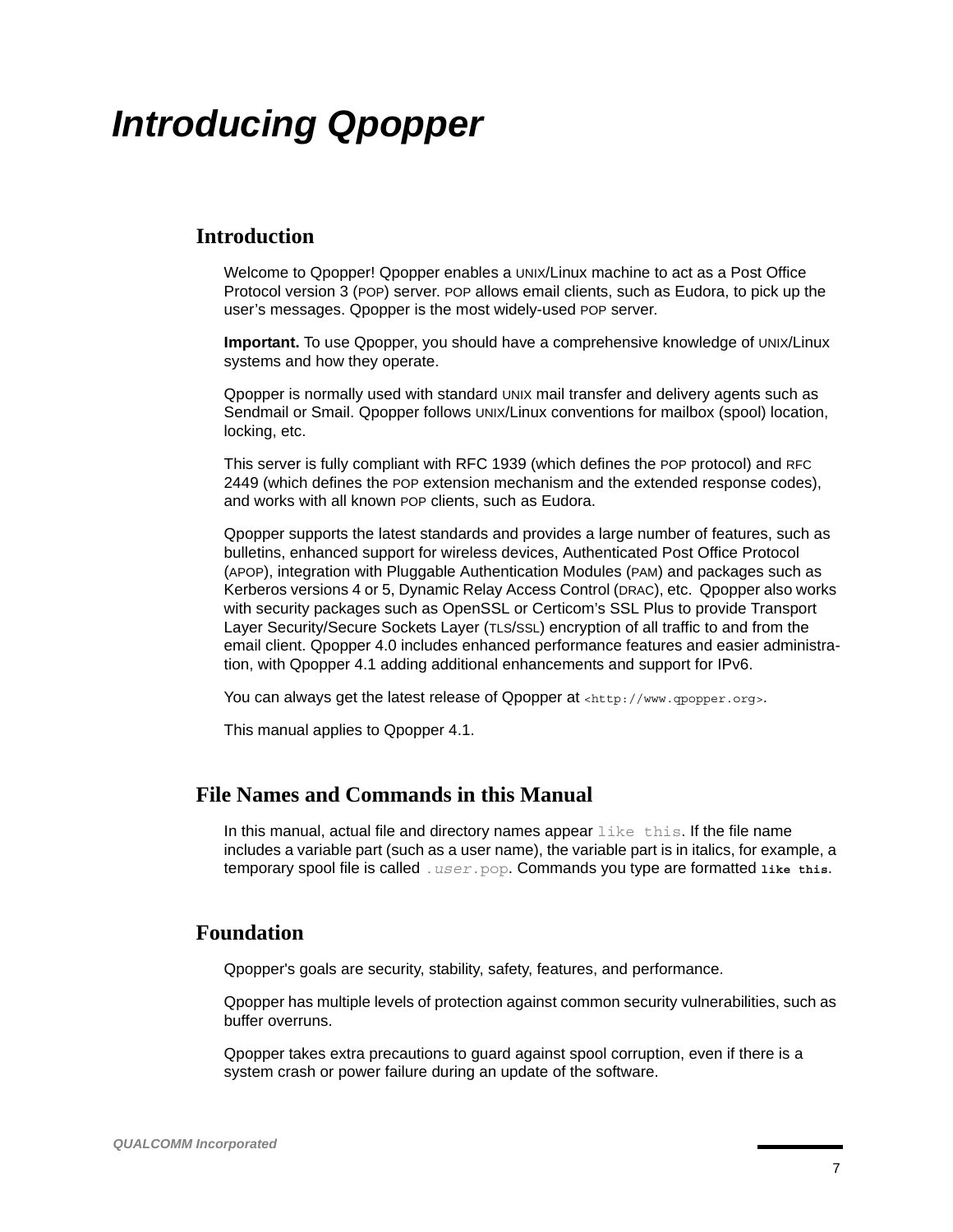You can also indicate when some precautions are not required, for example, if your users do not access mail using shell accounts. This allows Qpopper to run at maximum performance levels.

## **Getting Help**

#### **Technical Support**

Many of your questions can be answered by looking in this guide, particularly in the Trou-bleshooting section. In addition, the Qpopper web site at [<http://www.qpopper.org>](http://www.qpopper.org) has a variety of resources, including a Frequently Asked Questions (FAQ) page.

#### **Mailing Lists**

An unofficial public mailing list exists for Qpopper administrators, such as yourself. To subscribe, type the word **subscribe** as the body of an email message and send it to: **[qpopper-request@lists.pensive.org](mailto:qpopper-request@lists.pensive.org?body=subscribe)**. This mailing list also receives official announcements from QUALCOMM about Qpopper.

There is also a low volume mailing list that exists solely for official announcements from QUALCOMM about Qpopper. To subscribe to it, type the word **subscribe** as the body of an email message and send to: **[qpopper-announce-request@rohan.qualcomm.com](mailto:qpopper-announce-request@rohan.qualcomm.com?body=subscribe)**

#### **Other Resources**

There is a man page for Qpopper. To display it, type **man qpopper** on the command line. However, all the information in the man page, and much more, is contained in this document.

To make suggestions to improve Qpopper, write to [qpopper-suggest@qualcomm.com](mailto:qpopper-suggest@qualcomm.com)

To report bugs in Qpopper, write to [qpopper-bugs@qualcomm.com](mailto:qpopper-bugs@qualcomm.com)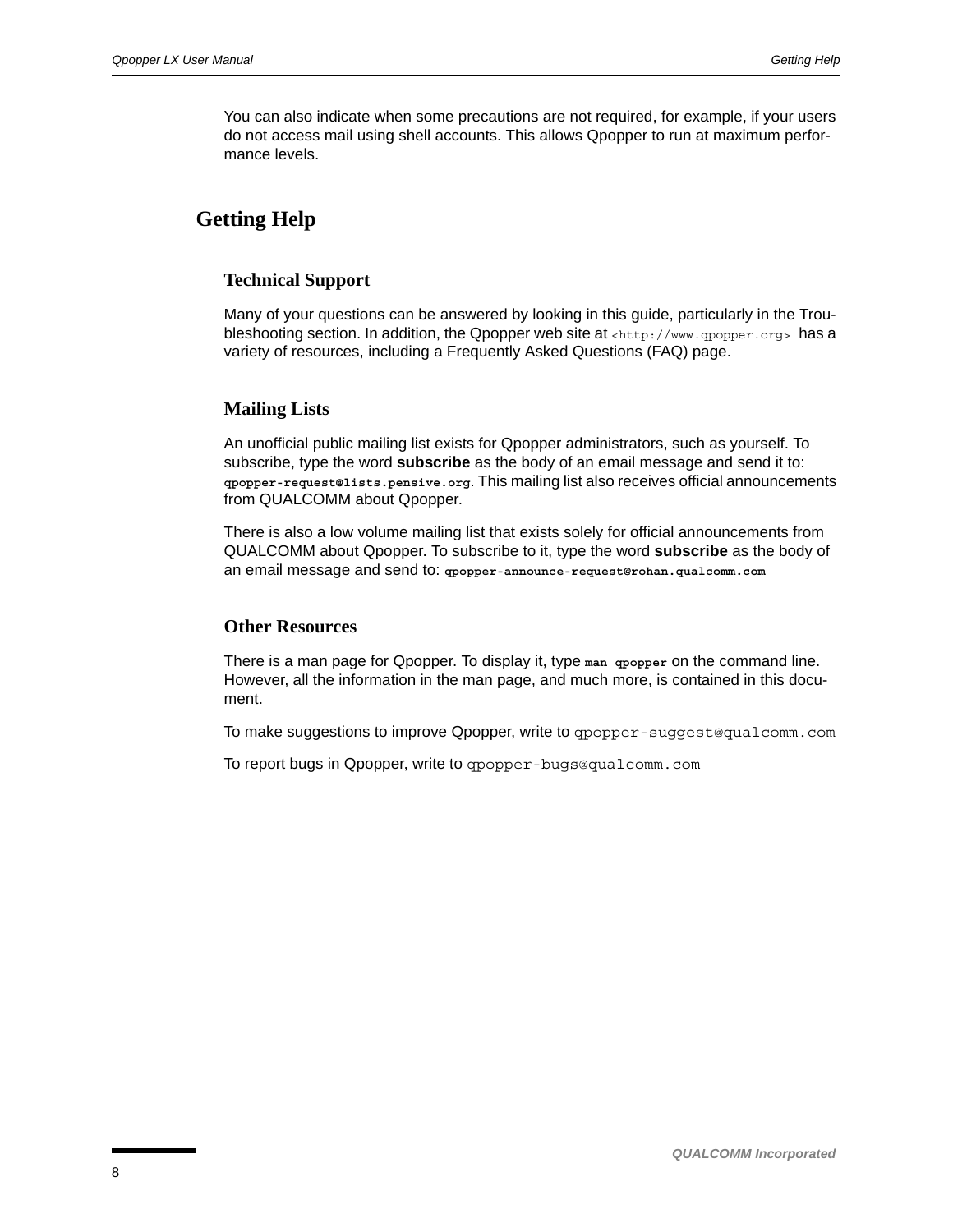# *Installing and Setting Up Qpopper*

## **What you need to do**

Before you can install Qpopper on your UNIX/Linux operating system, you must install and configure an SMTP server and local delivery agent, such as Sendmail or Smail.

## **Installing Qpopper**

**Important.** In the mail spool directory, some systems have symbolic links from /usr/mail to /usr/spool/mail. Make sure you check this before installing Qpopper.

To install Qpopper, do the following:

**1** Download the Qpopper software from  $\langle \text{http://www.gopper.org/} \rangle$ . This is a single file (called a *distribution*) which contains the source code, scripts, and documentation in a compressed format (also known as a compressed archive or *tarball*). The name of the file is qpopper, followed by the release, an optional -no-test*,* and ends in .tar.gz. The .tar means this is a single file that contains multiple files and directories, while the  $\log z$  means this single file also is compressed to save space. If you choose the name with -no-test, it is a smaller version that omits the *test* directories and scripts.

The distribution for Qpopper 4.0 is called  $q$ popper4.0.tar.gz.or qpopper4.0-no-test.tar.gz

- **2** Uncompress the files by typing **gunzip qpopper4.0.tar.gz**
- **3** Unpack the files by typing **tar xvf qpopper4.0.tar**. The unpacked files will then be placed in a new directory called qpopper4.0*.*
- **4** Change to the qpopper4.0 directory by typing **cd qpopper4.0**.
- **5** On the command line, type **./configure**.

Add any other configure flags as needed or desired.

- **6** On the command line, type **make**. Running *make* builds Qpopper for your operating system.
- **7** Copy the resulting Qpopper executable to a public location. The executable is called popper and can be found in the popper subdirectory. Normally, typing **make install** does this for you.

Although there is no required location, many system administrators prefer /usr/local/lib, and this is used in example lines (such as /etc/inetd.conf lines).

If you modify Qpopper, be sure to edit the file  $popper/banner$ . h and add a string.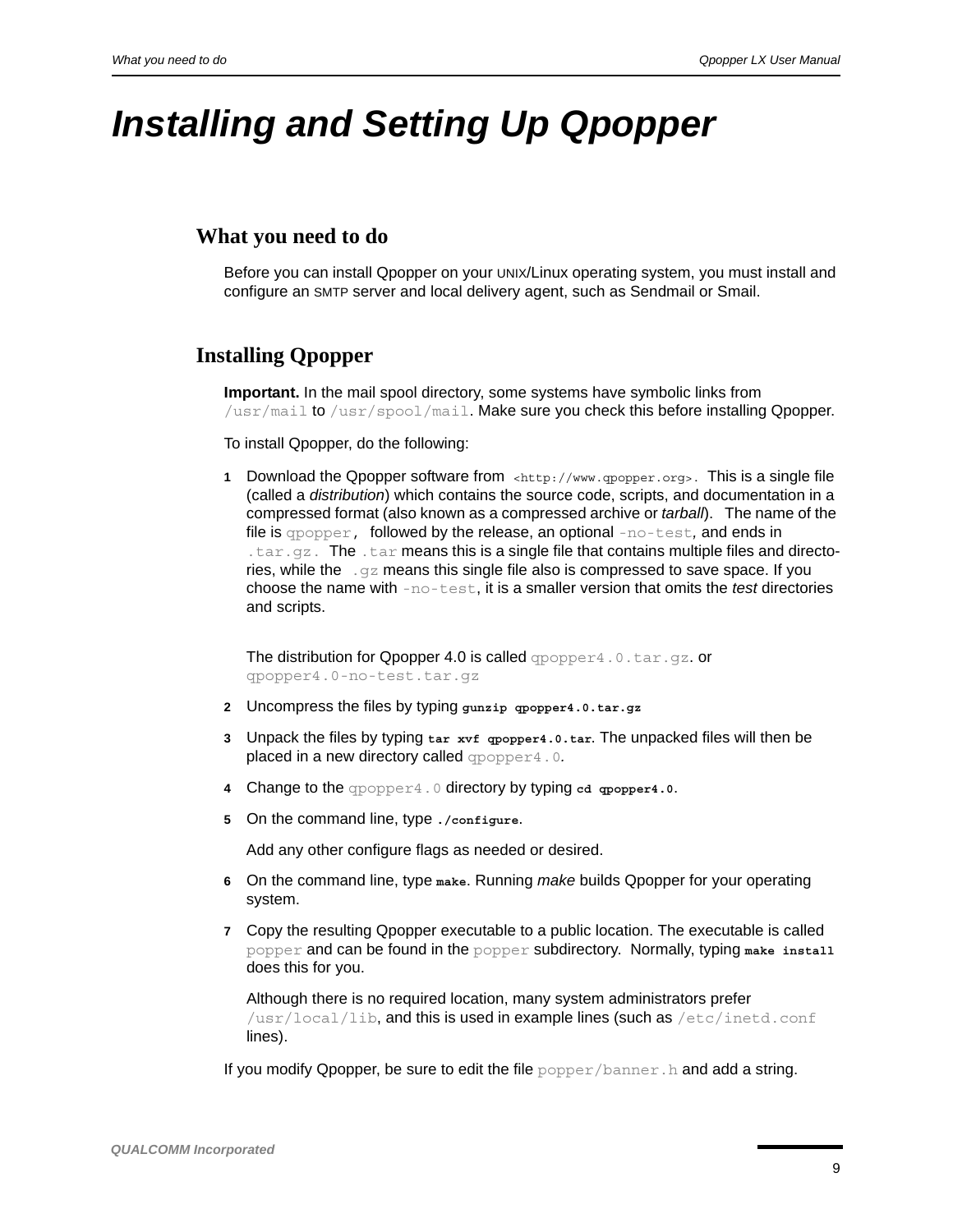## **Make Commands**

■ **make**

Compiles Qpopper. If using APOP (see ["APOP" on page 51\)](#page-50-0), also compiles popauth. If *--enable-poppassd* used with ./configure, also compiles poppassd in the password directory.

Note that you must run **./configure** before **make**.

■ **make install**

Copies the Qpopper executable and man pages to a standard location. If using APOP, also copies popauth. If *--enable-poppassd* specified with ./configure, also copies poppassd.

You need to be user root to do this.

■ **make clean**

Deletes all executables and compiled object code.

■ **make realclean**

Deletes all executables and compiled object code, plus configuration information and temporary files. Use this before **./configure** when you want to be certain that you are starting off fresh.

## **Uninstalling Qpopper**

To uninstall Qpopper, remove the  ${\tt inetd.conf}$  line, and delete the Qpopper executable and directories.

## **Configuring Qpopper**

You can run Qpopper in either Internet daemon (*inetd*) mode or standalone mode. In *inetd* mode, Qpopper is controlled by inetd. Standalone mode requires that you leave the server running all the time.

If using standalone mode, configure your system to launch Qpopper at start-up. See section ["Enabling Standalone Mode" on page 45](#page-44-0) for more information.

If you are not going to use standalone mode, modify your  $/etc/inetd.comf$  file to contain the line below. You may have to modify it to include any desired command-line flags and where you decided to place the Qpopper executable, if not  $/\text{usr}/\text{local}/\text{lib}$ :

**pop3 stream tcp nowait root /usr/local/lib/popper qpopper -s**

**Note.** If you have a great number of users connecting the server, you may need to increase the inetd timeout value to prevent it from assuming that popper is looping, which otherwise causes it to kill Qpopper and write a log entry noting *service looping*. You can increase the global *inetd* timeout by passing *inetd* a command line argument. On some systems, you can alter the timeout for Qpopper by changing nowait to nowait.*timeout*, for example, nowait.400.

If your OS does not have an inetd.conf file, then it may use the configuration file  $/$ etc/servers. Enter the following option: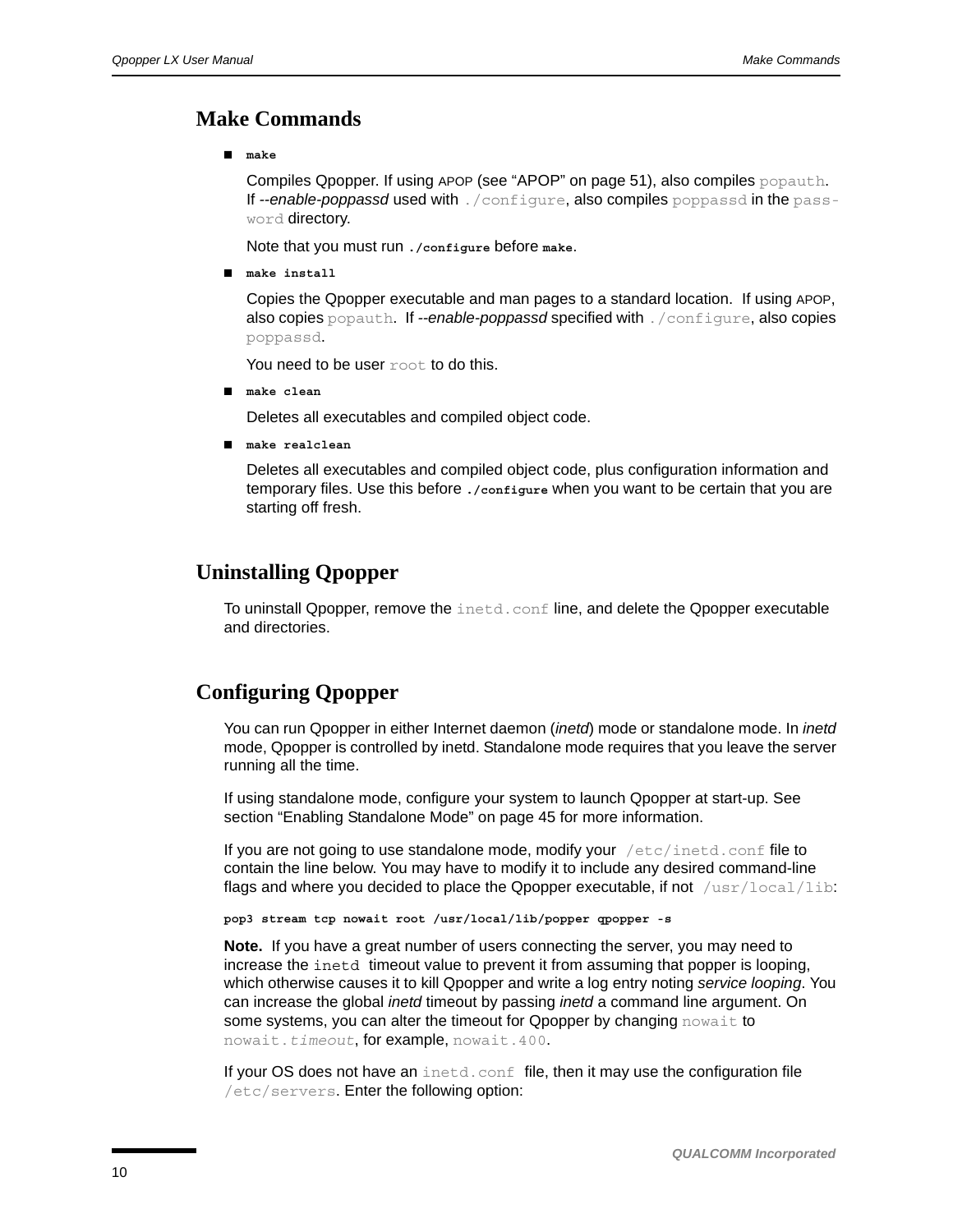**pop3 tcp /usr/local/lib/popper qpopper -s**

On all systems, your /etc/services file needs to include the following line:

pop3 110/tcp # Post Office

**Note.** Be sure to remove (or comment out) any lines from /etc/services which have the same port (110) and remove (or comment out) any corresponding lines from /etc/inetd.conf or you may have problems, such as *address already in use* errors.

Restart *inetd* with a kill -HUP *inetdpid* (some systems can use inetd -c).

On Linux, you can use **ps x | grep inetd** to find the PID of *inetd*. On many flavors of UNIX, you can use **ps -e | grep inetd**. On AIX, use **refresh -s inetd** Note that you need to be user root to do this.

If you are running NIS, please don't forget to update your maps.

Note that you also need to copy the man pages. Generally, this requires that you copy man/\*.8 to /usr/man/man8. Normally, typing **make install** does this automatically.

#### <span id="page-10-0"></span>**Configure Options**

The following options (flags) can be passed to . /configure to enable compile-time changes:

An italicized variable after an = sign indicates that a specific value may be entered here. In most cases, if you do not enter a specific value, a default value is used. For example, if you see *-***--enable-***apop***=***path, path* indicates that you may specify the path, such as: **--enable-***apop***=** */etc/pop.auth*

Many compile-time options can be overridden at run-time by setting a configuration file option, or in some cases, a command-line flag.

| Type this option                                                    | This happens                                                                                                                                                                                                                                                                                                                                                           | <b>Configuration File</b><br><b>Option</b> |
|---------------------------------------------------------------------|------------------------------------------------------------------------------------------------------------------------------------------------------------------------------------------------------------------------------------------------------------------------------------------------------------------------------------------------------------------------|--------------------------------------------|
| --disable-status<br>--enable-status<br>(default)                    | When disabled, Qpopper does not<br>update the read/unread status of<br>messages (a feature relied on by<br>some mail clients) and also does<br>not save the message's unique<br>identifier (UID). This forces the UID<br>for every message to be<br>recalculated, using more CPU but<br>potentially less I/O.<br>See "Performance" on page 59 for<br>more information. | update-status-<br>headers                  |
| --disable-old-spool-<br>loc<br>--enable-old-spool-<br>loc (default) | When disabled, Qpopper doesn't<br><b>check for old</b> . user. pop files in<br>old locations when HASH_SPOOL or<br>HOMEDIRMAIL is used. This speeds<br>things up.                                                                                                                                                                                                      | check-old-spool-loc                        |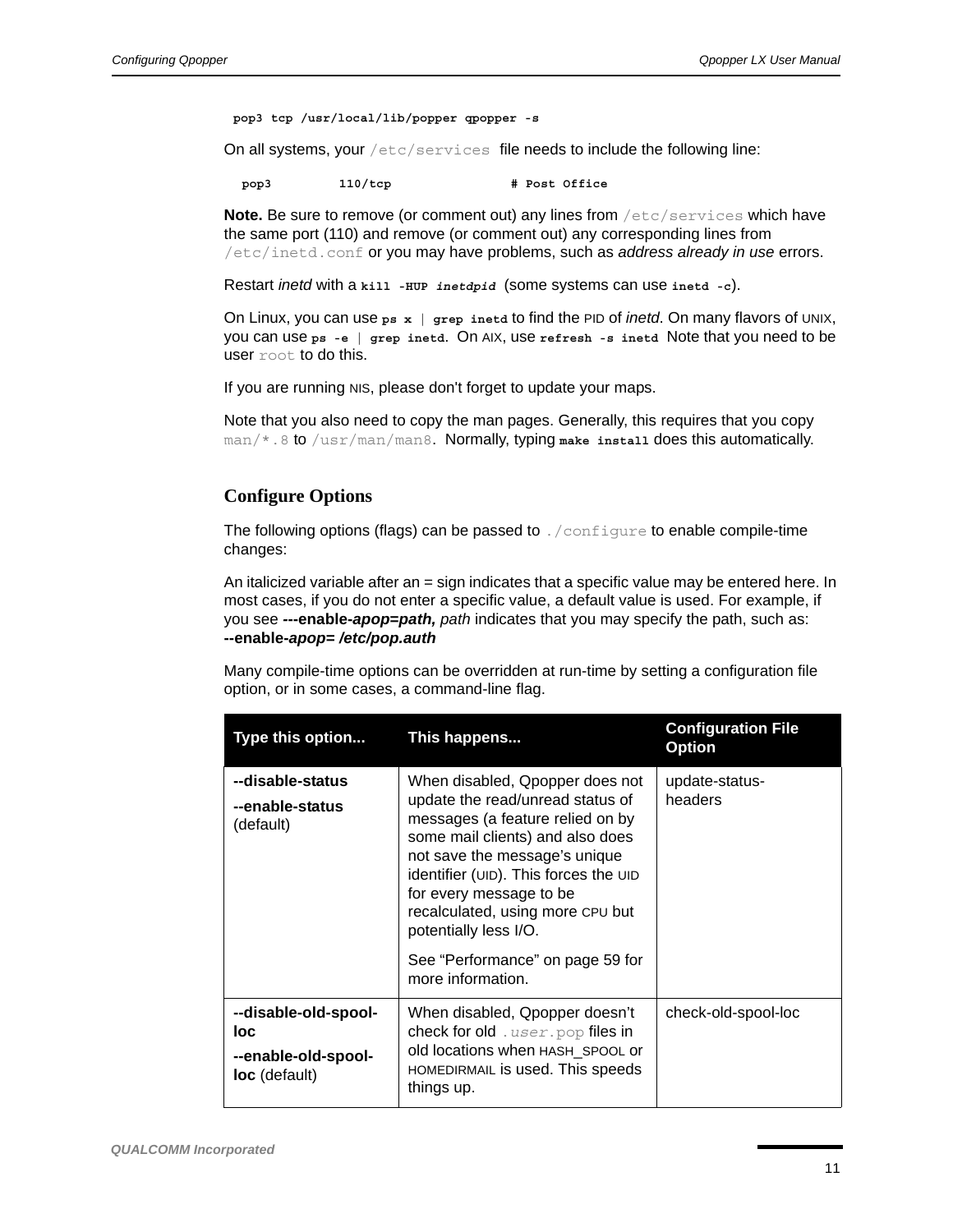| Type this option                                                                         | This happens                                                                                                                                                                                                                                                                                                                                                                                                                                                    | <b>Configuration File</b><br><b>Option</b> |
|------------------------------------------------------------------------------------------|-----------------------------------------------------------------------------------------------------------------------------------------------------------------------------------------------------------------------------------------------------------------------------------------------------------------------------------------------------------------------------------------------------------------------------------------------------------------|--------------------------------------------|
| --enable-any-<br>kerberos-principal<br>--disable-any-<br>kerberos-principal<br>(default) | Enabling permits use of any<br>Kerberos principle in client<br>authentication.                                                                                                                                                                                                                                                                                                                                                                                  |                                            |
| --enable-apop=path<br>--disable-apop<br>(default)                                        | Enable this option to use APOP.<br>This value is the location of the<br>authorization database. Users<br>found in this database may not use<br>user/pass authentication (since<br>they are found in the APOP<br>database) unless you use the $-p$<br>command-line flag or the<br>clear-text-password configuration<br>file option to authorize it.<br>The default path is<br>/etc/pop.auth.<br>See "APOP" on page 51 for<br>instructions and configure options. |                                            |
| --enable-auth-file=<br>path<br>--disable-auth-file<br>(default)                          | Enable this option to specify a file<br>that permits only users listed in the<br>file to have Qpopper access. The<br>format is a list of user names, one<br>per line.                                                                                                                                                                                                                                                                                           | auth-file                                  |
| --enable-auto-delete<br>--disable-auto-delete<br>(default)                               | When enabled, Qpopper<br>automatically and unconditionally<br>deletes messages that have been<br>downloaded using the RETR<br>command (the normal command<br>for accessing messages).                                                                                                                                                                                                                                                                           | auto-delete                                |
|                                                                                          | <b>Caution. This</b><br>option could result<br>in lost mail. Be<br>sure to inform<br>your users that<br>the option is in<br>effect before<br>enabling it.                                                                                                                                                                                                                                                                                                       |                                            |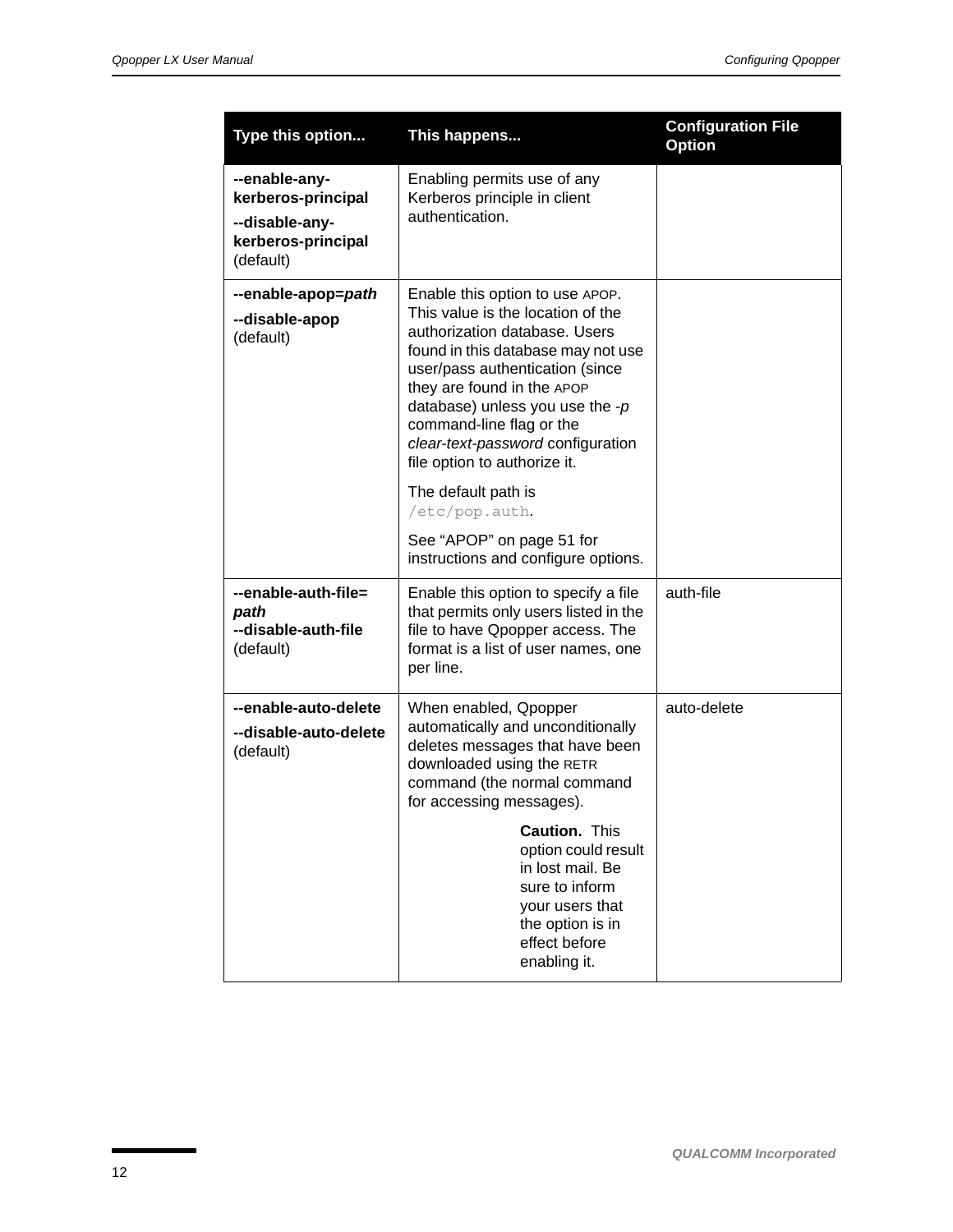| Type this option                                                | This happens                                                                                                                                                                                                                                                                                                                                                                                                                                                                                                                                   | <b>Configuration File</b><br><b>Option</b> |
|-----------------------------------------------------------------|------------------------------------------------------------------------------------------------------------------------------------------------------------------------------------------------------------------------------------------------------------------------------------------------------------------------------------------------------------------------------------------------------------------------------------------------------------------------------------------------------------------------------------------------|--------------------------------------------|
| --enable-bulldb=path<br>--disable-bulldb<br>(default)           | When enabled, Qpopper uses a<br>central database located in the<br>bulletin directory (instead of a file<br>in the user's home directory) to<br>keep track of which bulletins the<br>user has seen. This feature uses<br>the user's . popbull file the first<br>time for backwards compatibility.<br>Specify the path if an alternate<br>location for the bulletin database is<br>desired. See "Using Bulletins" on<br>page 55 for details. Also see<br>"Performance" on page 59 for<br>more information.<br>Enabling this option also enables |                                            |
|                                                                 | bulletins in general.                                                                                                                                                                                                                                                                                                                                                                                                                                                                                                                          |                                            |
| --enable-bulletins=<br>path<br>--disable-bulletins<br>(default) | Enable bulletins and sets the path<br>for the bulletin directory (default is<br>/var/spool/bulls). See "Using<br>Bulletins" on page 55 for details.                                                                                                                                                                                                                                                                                                                                                                                            | bulldir                                    |
|                                                                 | This is the compiled value as<br>opposed to the command line or<br>configuration file option that<br>enables bulletins. This makes<br>bulletins the default regardless of<br>the command line or configuration<br>file options.                                                                                                                                                                                                                                                                                                                |                                            |
| --enable-debugging<br>--disable-debugging<br>(default)          | Enables verbose logging when<br>used with the -d or -t command<br>line flag or the debug or tracefile<br>configuration file option. Enable<br>this if you are having problems<br>figuring out why Qpopper is not<br>working. Remember that it can<br>generate a lot of output, and log<br>files on busy systems expand<br>quickly.                                                                                                                                                                                                             |                                            |
| --enable-cache-dir=<br>path<br>--disable-cache-dir<br>(default) | Specifies the location of the user's<br>cache files, which are used to<br>speed up Qpopper performance in<br>server mode. The default is the<br>same directory as for temporary<br>spool files (see<br>--enable-temp-drop-dir).                                                                                                                                                                                                                                                                                                                | cache-dir                                  |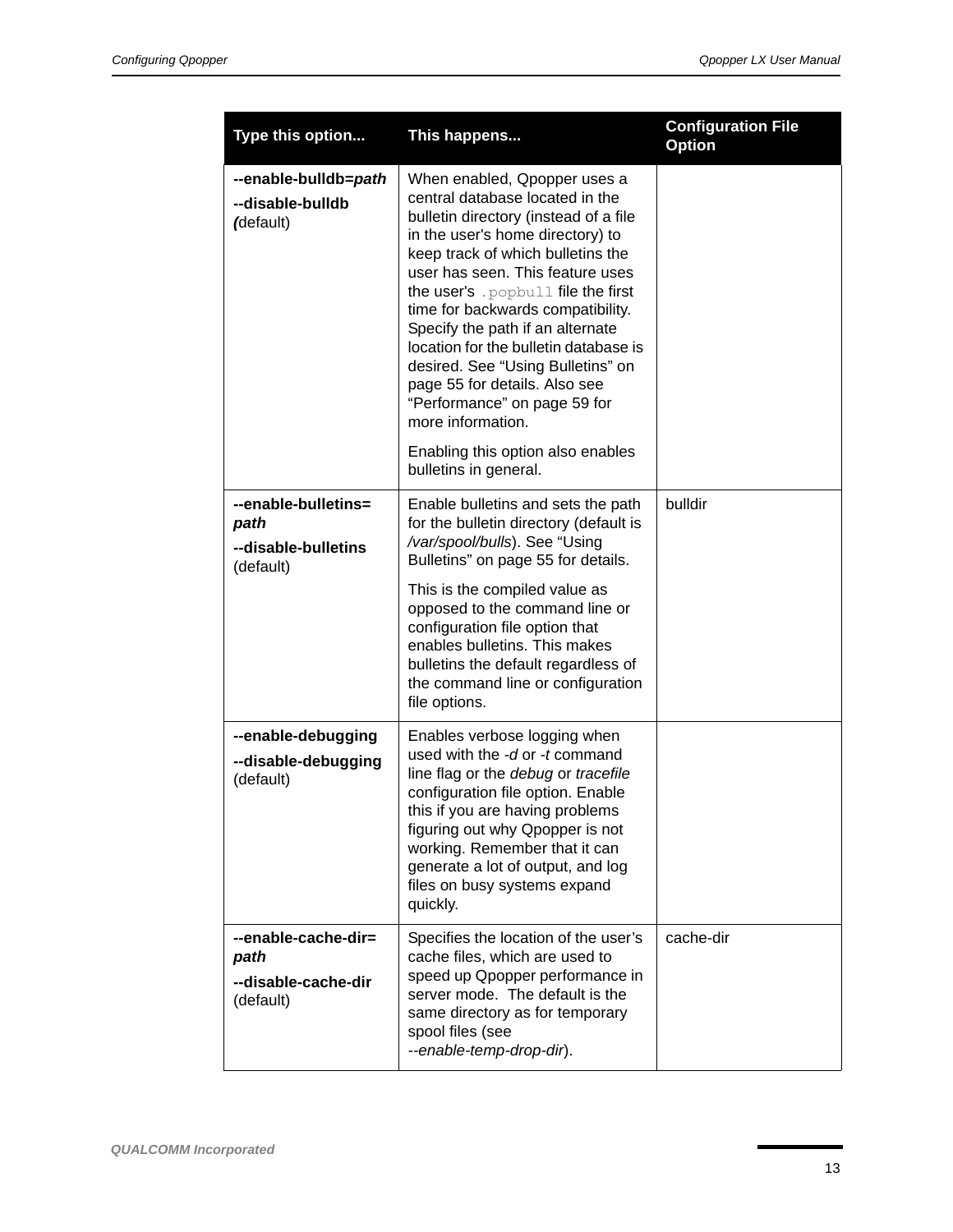| Type this option                                                                                 | This happens                                                                                                                                                                                                                                                                                                                                                                                                                                                                                                      | <b>Configuration File</b><br><b>Option</b> |
|--------------------------------------------------------------------------------------------------|-------------------------------------------------------------------------------------------------------------------------------------------------------------------------------------------------------------------------------------------------------------------------------------------------------------------------------------------------------------------------------------------------------------------------------------------------------------------------------------------------------------------|--------------------------------------------|
| --disable-check-hash<br>-dir<br>--enable-check-hash-<br>dir (default)                            | When disabled, Qpopper doesn't<br>check for or create the hashed<br>spool directories. Disable if you<br>precreate the directories.                                                                                                                                                                                                                                                                                                                                                                               | check-hash-dir                             |
|                                                                                                  | Has no effect either way unless<br>you also use --enable-hash-spool.                                                                                                                                                                                                                                                                                                                                                                                                                                              |                                            |
| --disable-check-pw-<br>max                                                                       | Disabling prevents Qpopper from<br>checking for expired passwords.                                                                                                                                                                                                                                                                                                                                                                                                                                                | check-password-<br>expired                 |
| --enable-check-pw-<br>max (default)                                                              |                                                                                                                                                                                                                                                                                                                                                                                                                                                                                                                   |                                            |
| --with-cyrus-sasl<br>$=$ path                                                                    | Compile in support for using the<br>CMU Cyrus SASL library for<br>authentication                                                                                                                                                                                                                                                                                                                                                                                                                                  |                                            |
| --enable-group-bulls<br>--disable-group-bulls<br>(default)                                       | Shows bulletins by groups (group<br>name is second element in bulletin<br>name). See "Using Bulletins" on<br>page 55.                                                                                                                                                                                                                                                                                                                                                                                             | group-bulletins                            |
| --enable-hash-spool<br>$=1$<br>--enable-hash-spool<br>$= 2$<br>--disable-hash-spool<br>(default) | When enabled, the subdirectory<br>for the mail spools is determined<br>from the user name by either<br>hashing the first four characters or<br>by using directories equal to the<br>first letter and the second letter (if<br>any). For example, if the spool<br>directory is /var/mail, the spool<br>file for user maida would be:<br>/var/mail/maida<br>HASH SPOOL not set<br>/var/mail/o/maida<br>HASH_SPOOL=1<br>/var/mail/m/a/maida<br>HASH SPOOL=2<br>See "Performance" on page 59 for<br>more information. | hash-spool                                 |
| --enable-home-dir-<br>mail=file<br>--disable-home-dir-<br>mail (default)                         | If mail is spooled into the user's<br>home directory, set this to be the<br>correct file name for your system.<br>The default file name is . mail.                                                                                                                                                                                                                                                                                                                                                                | home-dir-mail                              |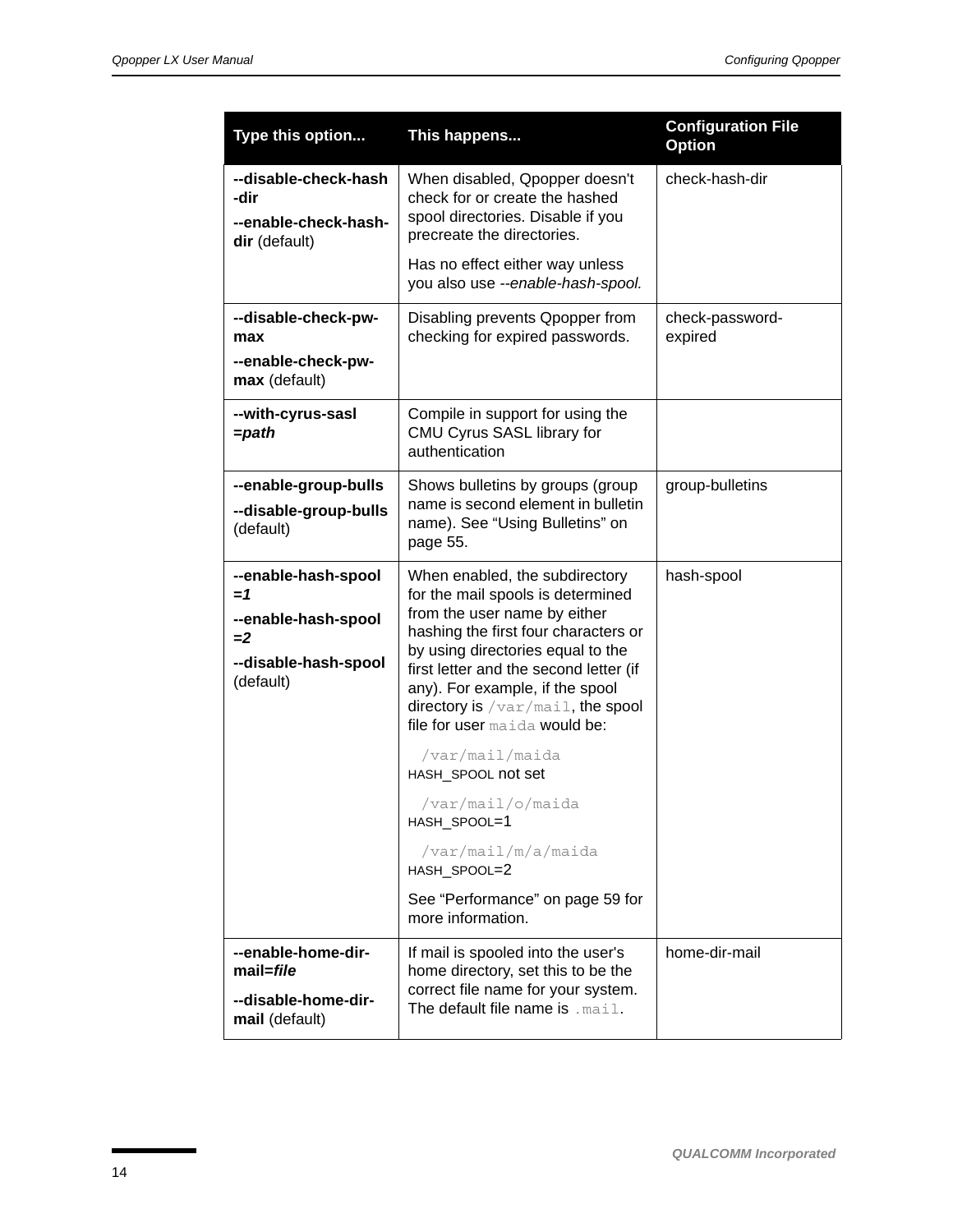| Type this option                                                    | This happens                                                                                                                                                                                                                                                                                     | <b>Configuration File</b><br><b>Option</b> |
|---------------------------------------------------------------------|--------------------------------------------------------------------------------------------------------------------------------------------------------------------------------------------------------------------------------------------------------------------------------------------------|--------------------------------------------|
| --enable-home-dir-<br>misc<br>--disable-home-dir-<br>misc (default) | Causes the . user. pop and the<br>. user. cache files to be placed in<br>the user's home directory.                                                                                                                                                                                              | home-dir-misc                              |
| --enable-keep-temp-<br>drop<br>--disable-keep<br>(default)          | Keep the $user.pop$ file (the<br>temporary drop file). Normally this<br>file is deleted when the session<br>ends. Some sites like to retain it to<br>determine the last time a user has<br>accessed his or her mail.                                                                             | keep-temp-drop                             |
| --enable-ksockinst<br>--disable-ksockinst<br>(default)              | Uses getsockinst () for<br>Kerberos instance.                                                                                                                                                                                                                                                    |                                            |
| --enable-kuserok<br>--disable-kuserok<br>(default)                  | Uses kuserok () to vet Kerberos<br>users.                                                                                                                                                                                                                                                        |                                            |
| --enable-log-facility=<br>name<br>--disable-log-facility            | Specifies the log facility. Default is<br>LOG_LOCALO Or LOG_MAIL,<br>depending on the operating<br>system. Note that the value you<br>pick must exist in the system's<br>log.h file, and be typed exactly<br>as it appears there.                                                                | log-facility                               |
| --enable-log-login<br>--disable-log-login<br>(default)              | When defined, Qpopper logs<br>successful authentications.                                                                                                                                                                                                                                        | log-login                                  |
| --enable-low-debug<br>--disable-low-debug<br>(default)              | Sets the _DEBUG macro (not the<br>same as simply DEBUG) for<br>low-level debugging. Also turns off<br>compiler optimizations. Don't do<br>this unless you know what you're<br>doing.                                                                                                             |                                            |
| --enable-new-bulls=<br>number<br>--disable-new-bulls<br>(default)   | New users receive only the single<br>newest bulletin by default. This<br>value sets the number of bulletins<br>for new Qpopper users. For<br>example, pass<br>--enable-new-bulls=10 to give new<br>users a maximum of ten bulletins.<br>See section "Using Bulletins" on<br>page 55 for details. | max-bulletins                              |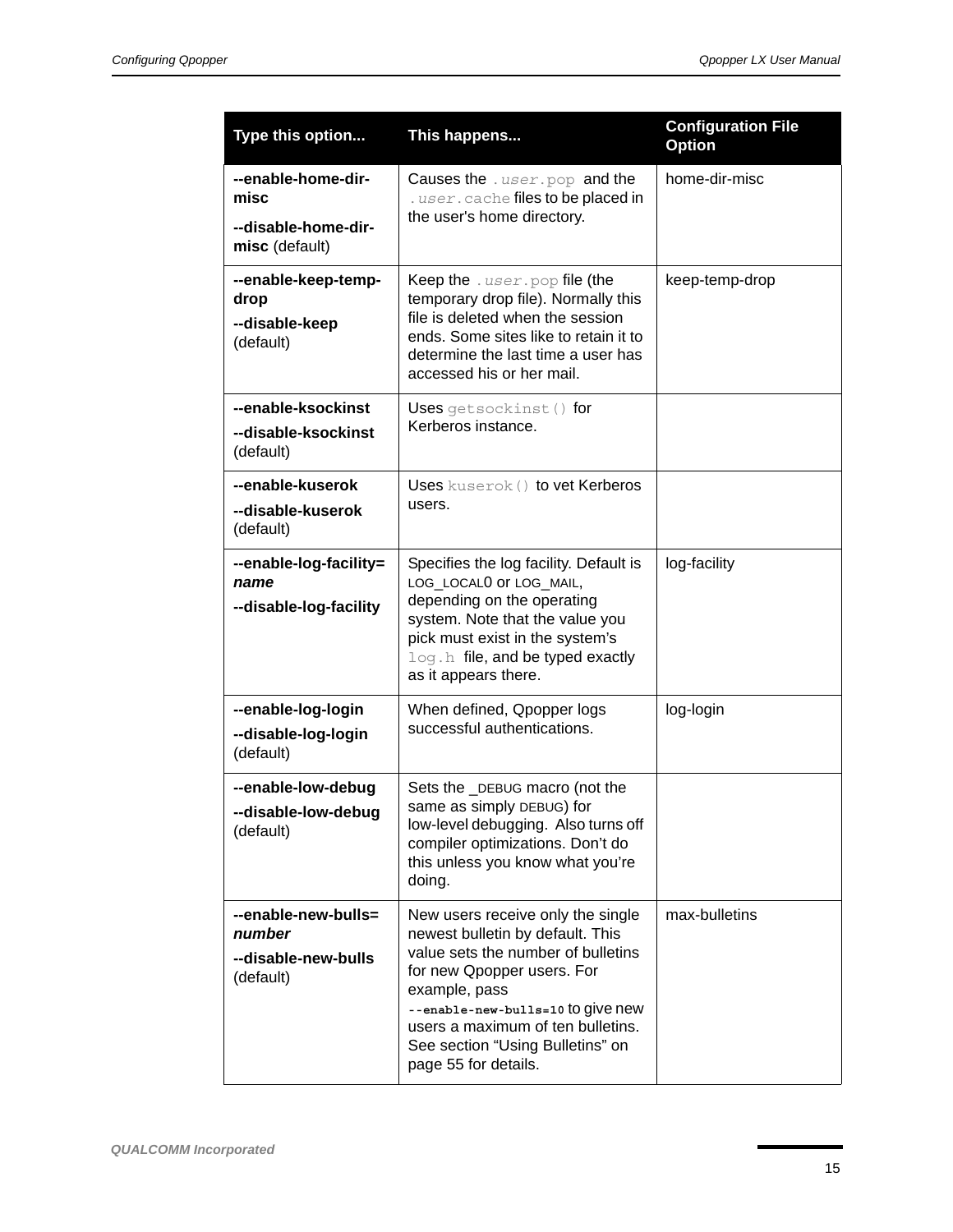| Type this option                                                          | This happens                                                                                                                                                                                                                                        | <b>Configuration File</b><br><b>Option</b> |
|---------------------------------------------------------------------------|-----------------------------------------------------------------------------------------------------------------------------------------------------------------------------------------------------------------------------------------------------|--------------------------------------------|
| --enable-nonauth-file<br>$=$ path<br>--disable-nonauth-<br>file (default) | Define this value to specify a file<br>that excludes listed users. The<br>format is a list of user IDs, one per<br>line. Users appearing in the file are<br>unable to use Qpopper.                                                                  | nonauth-file                               |
| --enable-old-uidl<br>--disable-old-uidl<br>(default)                      | Generates message unique<br>identifiers (UIDS) using old (pre-3.x)<br>style encoding. This is useful only<br>if you also use --disable-status,<br>have existing users with old<br>(pre-3.x) spool files, and you want<br>to keep the UIDs the same. | old-style-uid                              |
| --disable-<br>optimizations<br>--enable-<br>optimizations<br>(default)    | Turns off all compiler<br>optimizations. This is generally<br>only useful when running under a<br>debugger.                                                                                                                                         |                                            |
| --enable-popbulldir=<br>path<br>--disable-popbulldir<br>(default)         | Specifies an alternate location for<br>users' popbull files. See section<br>"Using Bulletins" on page 55 for<br>details.                                                                                                                            |                                            |
| --enable-poppassd<br>--disable-poppassd<br>(default)                      | Running make creates the<br>poppassd executable as well as<br>popper. This is a password-<br>changing daemon                                                                                                                                        |                                            |
| --enable-popuid=pop<br>--disable-popuid<br>(default)                      | This value is the username of the<br>owner of the APOP database. See<br>"APOP" on page 51 for details.                                                                                                                                              |                                            |
| --enable-scram=path<br>--disable-scram<br>(default)                       | Includes scram capability in the<br>APOP database file (default path is<br>/etc/pop.auth). This is not<br>recommended.                                                                                                                              |                                            |
| --enable-secure-nis-<br>plus<br>--disable-secure-nis-<br>plus (default)   | Add this definition if you are<br>running Secure Network<br>Information Systems (NIS+).                                                                                                                                                             |                                            |
| --enable-server-<br>mode<br>--disable-server-<br>mode (default)           | Enables server mode by default.<br>See section "Enabling Server<br>Mode" on page 43 for details. Also<br>see "Performance" on page 59 for<br>more information.                                                                                      | server-mode                                |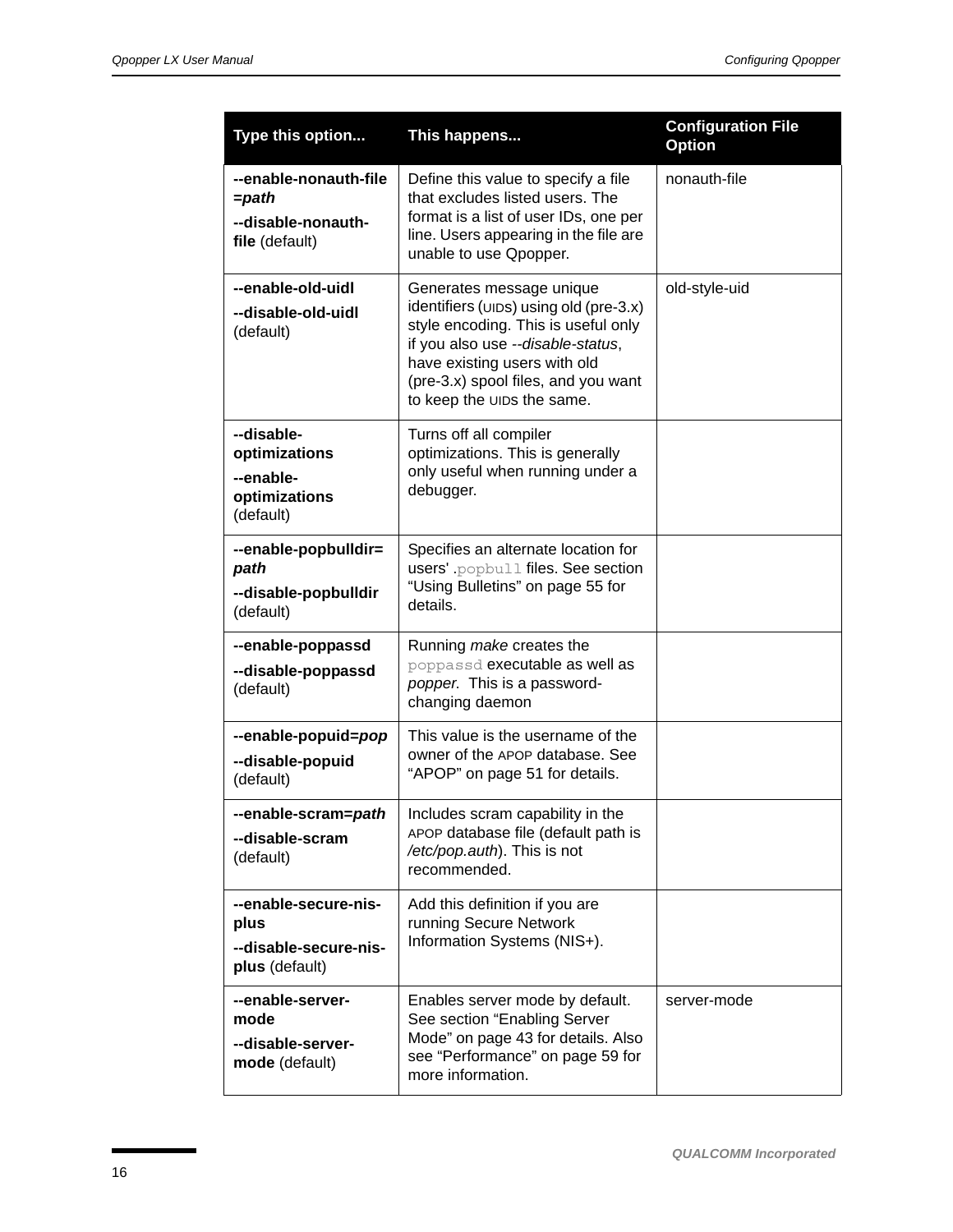| Type this option                                                                                                 | This happens                                                                                                                                                                                                                                                                                                                                                                                                                                             | <b>Configuration File</b><br><b>Option</b> |
|------------------------------------------------------------------------------------------------------------------|----------------------------------------------------------------------------------------------------------------------------------------------------------------------------------------------------------------------------------------------------------------------------------------------------------------------------------------------------------------------------------------------------------------------------------------------------------|--------------------------------------------|
| --enable-server-<br>mode-<br>group-exclude=<br>group<br>--disable-server-<br>mode-<br>group-exclude<br>(default) | Sets server mode to off for users<br>who are members of the specified<br>group. See section "Enabling<br>Server Mode" on page 43 for<br>details. Also "Performance" on<br>page 59 for more information.                                                                                                                                                                                                                                                  | group-no-server-mode                       |
| --enable-server-<br>mode-<br>group-include=<br>group<br>--disable-server-<br>mode-<br>group-include<br>(default) | Sets server mode to on for users<br>who are members of the specified<br>group. It may also be helpful to<br>disable shell access to these<br>users, thus ensuring that only<br>Opopper and the local delivery<br>agent access the user's spool file.<br>See section "Enabling Server<br>Mode" on page 43 for details. Also<br>see "Performance" on page 59 for<br>more information.                                                                      | group-server-mode                          |
| --enable-shy<br>--disable-shy<br>(default)                                                                       | Enable if you don't want Qpopper<br>to display its version in the POP<br>protocol banner or CAPA<br>IMPLEMENTATION response of<br>unauthenticated users.<br>Some sites believe this improves<br>security since it avoids advertising<br>that an old version (perhaps with<br>known vulnerabilities) is being<br>used. Others feel is makes the site<br>more likely to be attacked, since it<br>also avoids advertising when<br>running a secure version. | shy                                        |
| --enable-specialauth<br>--disable-specialauth                                                                    | This needs to be enabled if your<br>system supports special<br>authorization mechanisms like<br>shadow passwords or special<br>crypt programs. However, this is<br>usually set correctly by<br>./configure. Disable this if you<br>keep passwords in /etc/passwd.                                                                                                                                                                                        |                                            |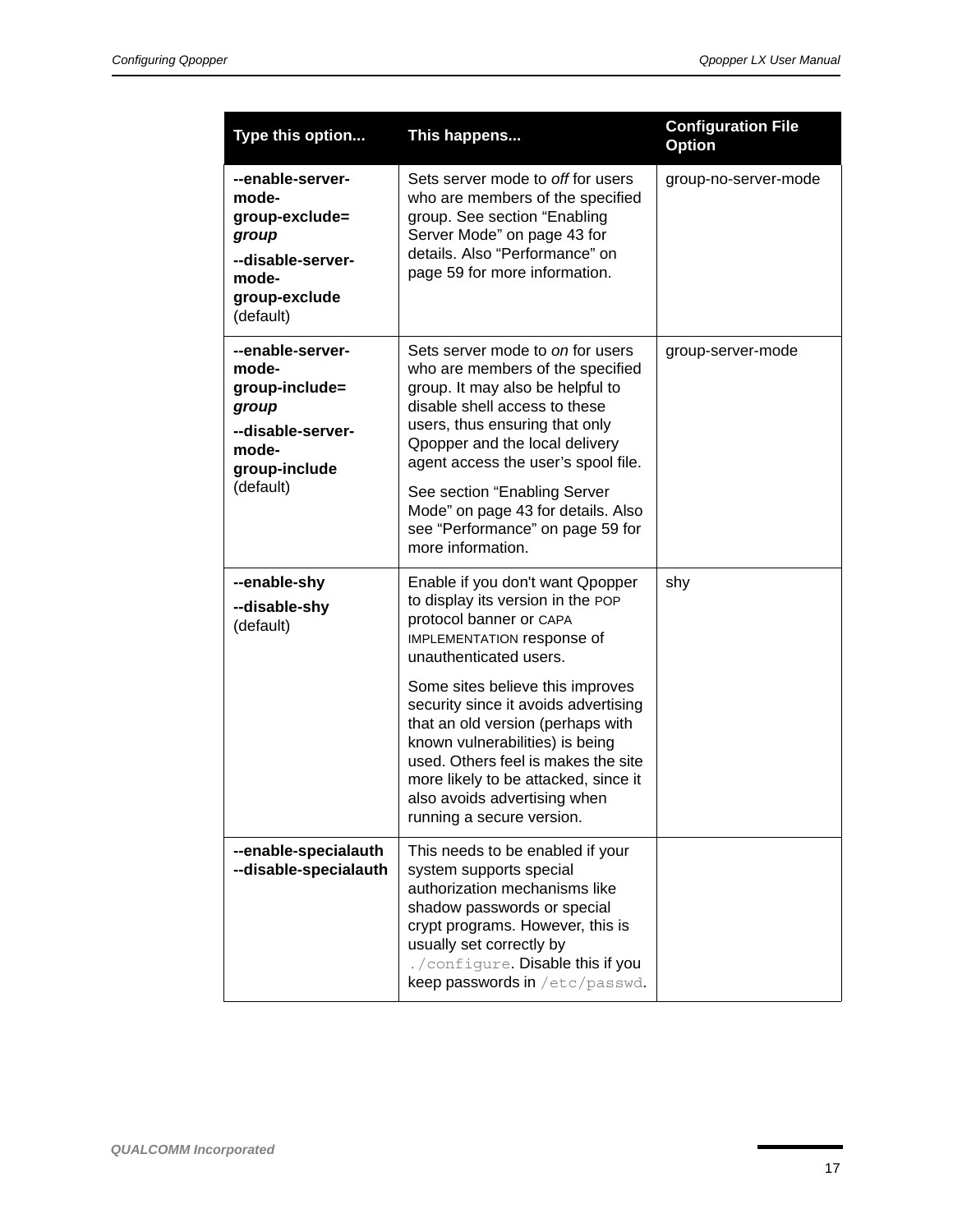| Type this option                                               | This happens                                                                                                                                                                                                                                                                                                                                                                                                                                                                                                                                            | <b>Configuration File</b><br><b>Option</b> |
|----------------------------------------------------------------|---------------------------------------------------------------------------------------------------------------------------------------------------------------------------------------------------------------------------------------------------------------------------------------------------------------------------------------------------------------------------------------------------------------------------------------------------------------------------------------------------------------------------------------------------------|--------------------------------------------|
| --enable-spool-dir=<br>directory                               | Allows you to specify the directory<br>for mail spool files, such as<br>/var/mail $or$<br>/var/spool/mail. If not<br>specified, ./configure<br>searches for it.                                                                                                                                                                                                                                                                                                                                                                                         | spool-dir                                  |
| --enable-standalone<br>--disable-standalone<br>(default)       | Creates a standalone daemon<br>instead of one to be run out of<br>inetd.<br>You can specify an IP address<br>and/or port number to bind to as<br>parameter 1, for example, popper<br>199.46.50.7:8110 -S or popper<br>8110 - s - T600. If not specified, the<br>IP address defaults to all that are<br>available. The default port is 110,<br>except when _DEBUG (not simply<br>DEBUG) is defined, when it is 8765.<br>See "Enabling Standalone Mode"<br>on page 45 for more information.<br>Also see "Performance" on page<br>59 for more information. |                                            |
| --enable-temp-drop-<br>dir=path<br>--disable-temp-drop-<br>dir | Specifies an alternate directory for<br>temporary mail drop files. The<br>default is the spool directory. See<br>"Performance" on page 59 for<br>more information.                                                                                                                                                                                                                                                                                                                                                                                      | temp-dir                                   |
| --enable-timing<br>--disable-timing<br>(default)               | Writes timing information to log at<br>session end. Includes whole<br>seconds (elapsed) for<br>authentication, initialization, and<br>cleanup.                                                                                                                                                                                                                                                                                                                                                                                                          | timing                                     |
| --enable-uw-kludge<br>--disable-uw-kludge<br>(default)         | Checks for and hides status<br>messages created by Universify of<br>Washington software.                                                                                                                                                                                                                                                                                                                                                                                                                                                                | uw-kluge                                   |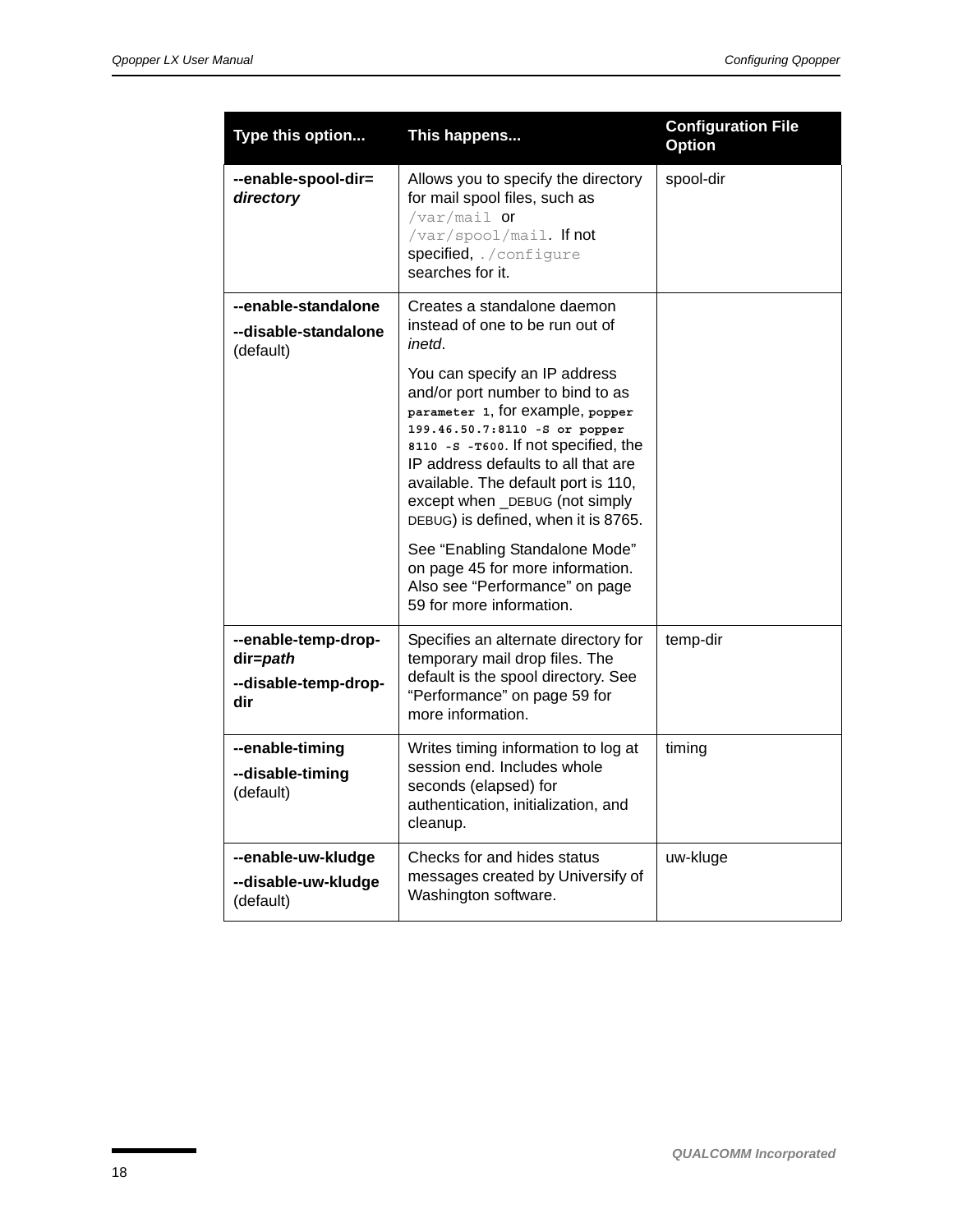| Type this option                                                  | This happens                                                                                                                                                                                                                                                                                                                                   | <b>Configuration File</b><br><b>Option</b> |
|-------------------------------------------------------------------|------------------------------------------------------------------------------------------------------------------------------------------------------------------------------------------------------------------------------------------------------------------------------------------------------------------------------------------------|--------------------------------------------|
| --with-drac=lib-path<br>--without-drac<br>(default)               | Enables use of DRAC. Specify path<br>to DRAC libraries or leave blank if<br>installed in usual place. DRAC is a<br>method of authorizing SMTP<br>sessions for IP addresses which<br>have recently authenticated using<br>POP. This can be useful for clients<br>which do not support SMTP AUTH,<br>but the long term solution is SMTP<br>AUTH. |                                            |
| --disable-update-<br>abort<br>--enable-update-<br>abort (default) | By default, Opopper enters update<br>state on a session abort. Disabling<br>this option causes Qpopper to<br>ignore any deletions if the session<br>is aborted.                                                                                                                                                                                | update-on-abort                            |
|                                                                   | Note that RFC 1939, section 6<br>prohibits the Qpopper default<br>behavior, but experience showed<br>that otherwise users on noisy lines<br>were often unable to delete their<br>mail. Disable this option to inhibit<br>the default behavior, and obey RFC<br>1939.                                                                           |                                            |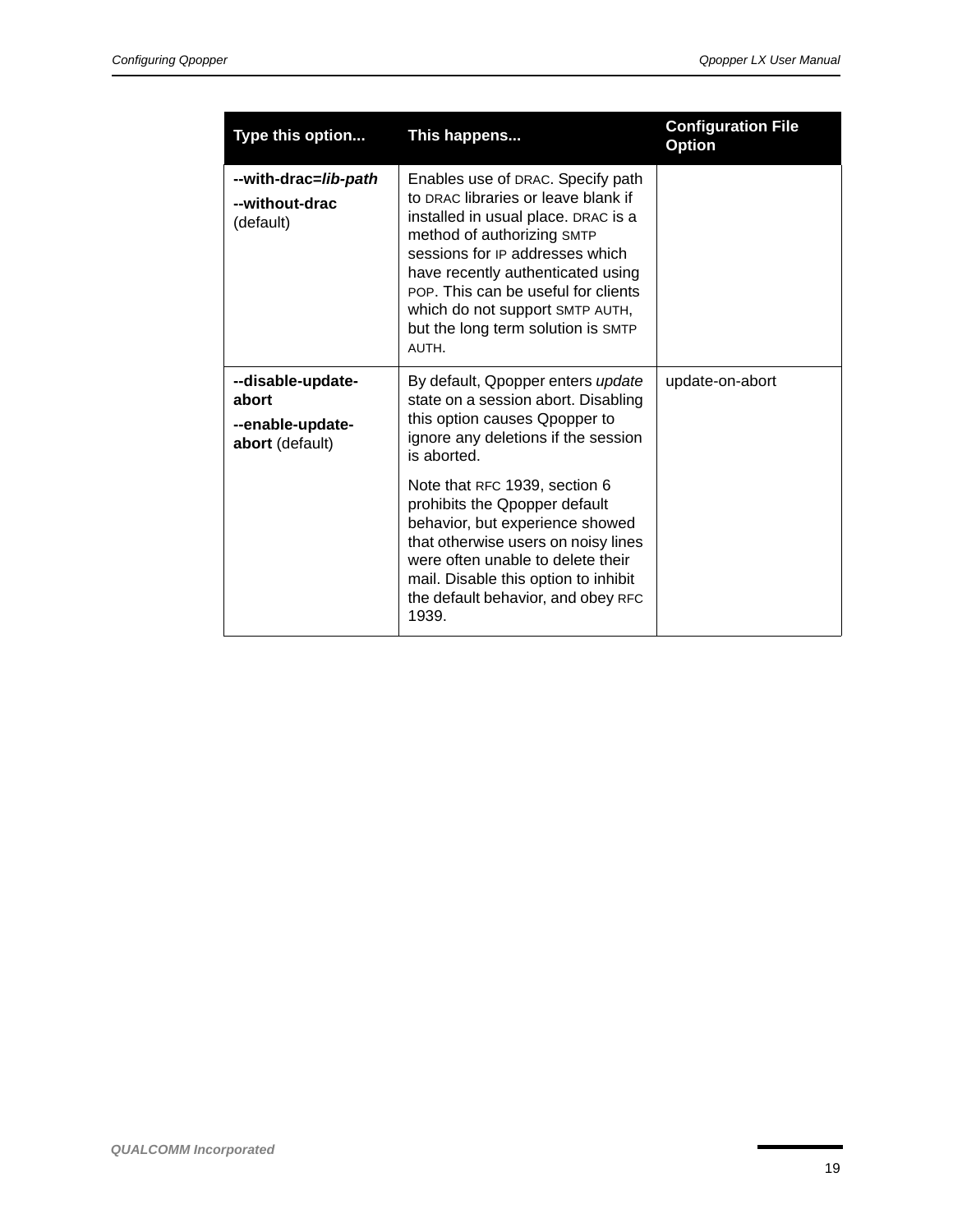| Type this option                                                              | This happens                                                                                                                                                                                                                                                                                                                                | <b>Configuration File</b><br><b>Option</b> |
|-------------------------------------------------------------------------------|---------------------------------------------------------------------------------------------------------------------------------------------------------------------------------------------------------------------------------------------------------------------------------------------------------------------------------------------|--------------------------------------------|
| --with-kerberos5=<br>directory<br>--without-kerberos5=<br>directory (default) | Enable to use Kerberos version 5<br>libraries. Or, use this and also<br>define KRB4 if you want to use<br>Kerberos version 4 libraries. For<br>Kerberos 4, you must also update<br>the makefile so you can load the<br>appropriate libraries (-lkrb). This<br>option works only if you have<br>Kerberos headers and libraries<br>installed. |                                            |
|                                                                               | If you want to use the kuserok ()<br>function to vet users, pass<br>--enable-kuserok to<br>./configure.                                                                                                                                                                                                                                     |                                            |
|                                                                               | If you want to accept any Kerberos<br>principal in the client request, pass<br>--enable-any-kerberos-principal.                                                                                                                                                                                                                             |                                            |
|                                                                               | If your system has the<br>getsockinst () function, pass<br>--enable-ksockinst. It retrieves the<br>IP address of the local end of a<br>connection and looks up the host<br>name. Kerberos then uses that<br>host name. This allows Kerberos<br>to use different instances for<br>different virtual addresses on the<br>same machine.        |                                            |
|                                                                               | You can also define<br>KERBEROS_SERVICE to specify<br>which Kerberos service to use.<br>The default is $r$ cmd. However, the<br>use of $pop$ is common. The $-K$<br>service command-line or<br>kerberos-service configuration file<br>option can be used instead of the<br>KERBEROS_SERVICE define.                                         |                                            |
|                                                                               | You can remove<br>KRB5_KRB4_COMPAT from<br>config.h if you are using the<br>Kerberos 5 libraries and want to<br>disable backwards compatibility<br>with a Kerberos 4 server.                                                                                                                                                                |                                            |
|                                                                               | Define NO_CROSSREALM if desired.                                                                                                                                                                                                                                                                                                            |                                            |
|                                                                               | You can obtain a Kerberos engine<br>for your system from the MIT<br>Kerberos Distribution Page. Go to<br>the following site:<br><http: kerberos="" web.mit.edu="" www<br="">/index.html&gt;</http:>                                                                                                                                         | <b>QUALCOMM Incorporated</b>               |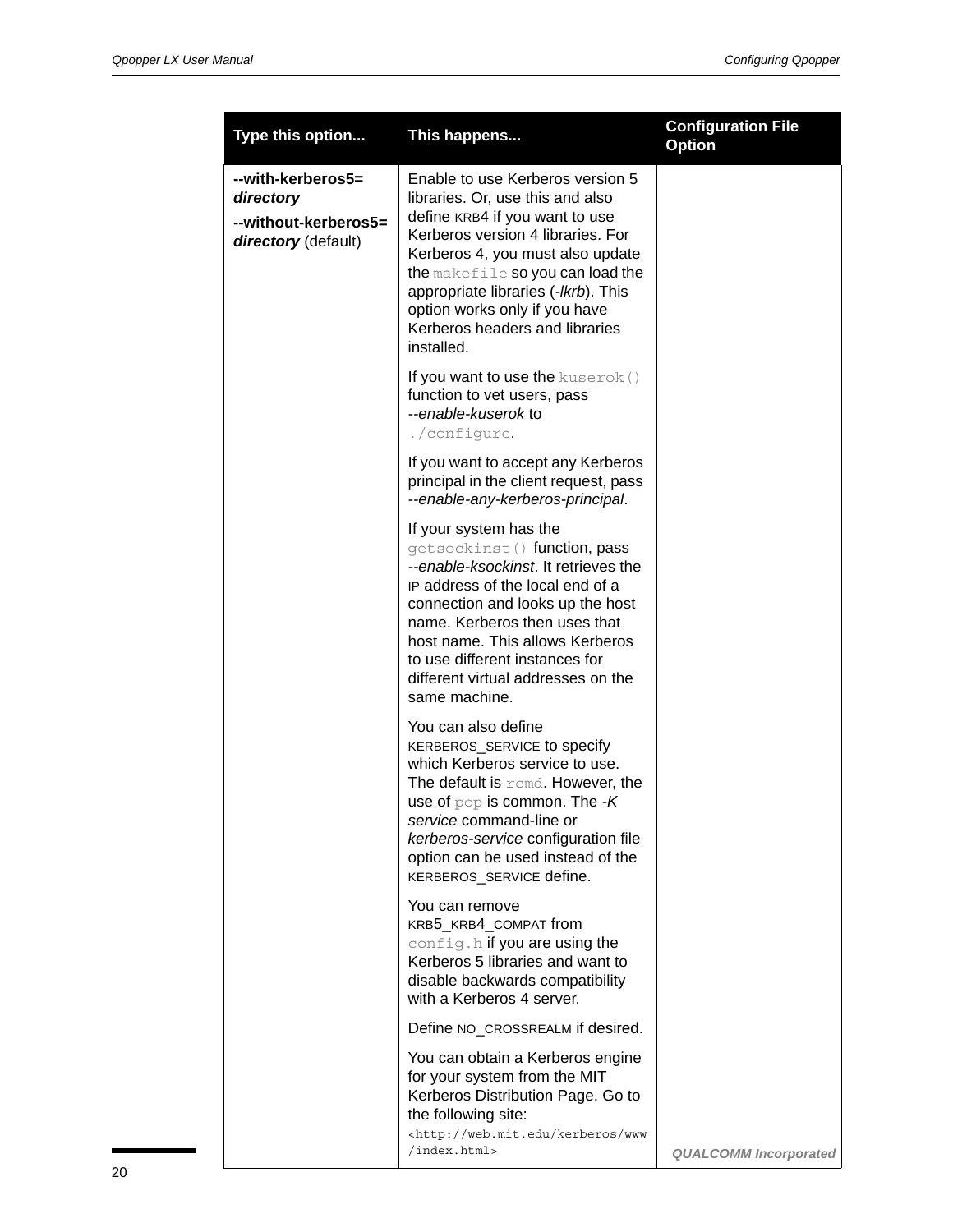| Type this option                                                            | This happens                                                                                                                               | <b>Configuration File</b><br><b>Option</b> |
|-----------------------------------------------------------------------------|--------------------------------------------------------------------------------------------------------------------------------------------|--------------------------------------------|
| --with-openssl=path<br>--without-openssl<br>(default)                       | Uses the OpenSSL library for<br>SSL/TLS support. You can obtain<br>the OpenSSL library and utilities<br>$from$ $&$ http://www.openssl.org> |                                            |
| --with-sslplus=path<br>--without-ssiplus<br>(default)                       | Uses the SSL Plus library from<br>Certicom for SSL/TLS support.                                                                            |                                            |
| --with-gdbm<br>--without-gdbm                                               | Normally, . / configure uses<br>gdbm if installed on the system.<br>You can override this by using this<br>option.                         |                                            |
| --with-sslplus-crypto<br>$=$ path<br>--without-sslplus-<br>crypto (default) | Uses Security Builder <sup>®</sup> from<br>Certicom for TLS/SSL cryptography.                                                              |                                            |
| --with-pam=<br>servicename<br>--without-pam<br>(default)                    | Define if you want to use PAM for<br>authentication. The default service<br>name is $pop3$ .                                               |                                            |
| --enable-warnings<br>--disable-warnings<br>(default)                        | Enables additional compiler<br>warnings. Use this if you don't trust<br>the Qpopper authors :-).                                           |                                            |

#### **Run-Time Command Line Options**

You can set Qpopper run-time options either from the command line or a configuration file.

Some systems have limitations on the length or number of command line options in inetd.conf. (For example, the Solaris INETD.CONF man page states that no more than five options are permitted.) You can use configuration files for run-time options to get around this limit or to set options on a per-user basis. Also, some run-time options can only be set from a configuration file. Use the *-f*, *-u,* and *-U* command-line options to cause Qpopper to use a configuration file. See the following section ["Run-Time Options from a](#page-26-0)  [Configuration File" on page 27](#page-26-0) for details.

In the following table are the run-time options and their descriptions for Qpopper:

Values in *italics* indicate a variable, for example, in **-D** *drac-host*, *drac-host* is the variable.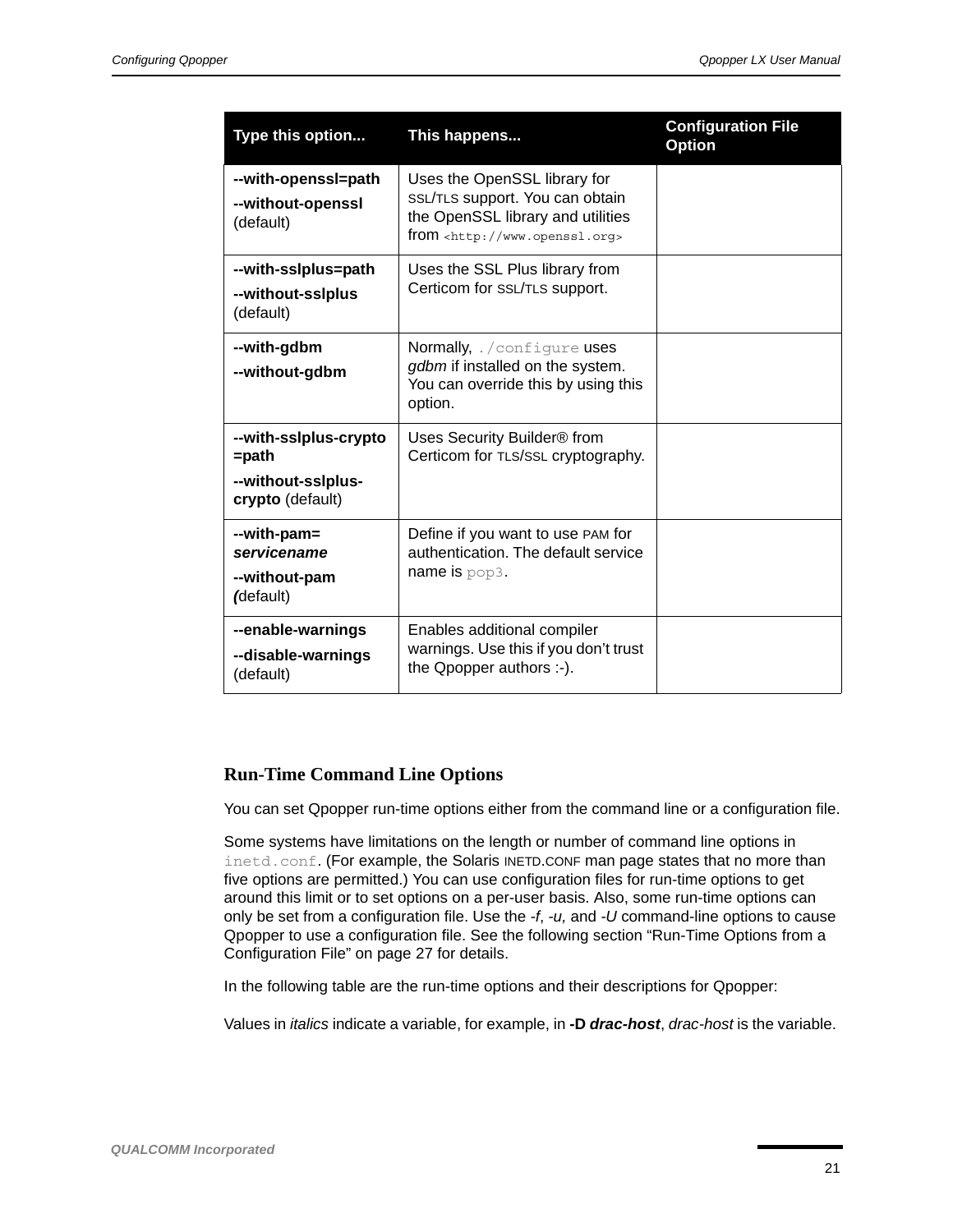Enter the name or IP address of the DRAC host after *-D*. The option might be: **-D foo.example.org**

| Type this option | <b>Description</b>                                                                                                                                                                                                                                                                                                      | <b>Equivalent</b><br><b>Configuration File</b><br><b>Option</b> |
|------------------|-------------------------------------------------------------------------------------------------------------------------------------------------------------------------------------------------------------------------------------------------------------------------------------------------------------------------|-----------------------------------------------------------------|
| -b bulldir       | Specific location of the bulletin<br>directory. Overrides the compiled<br>value, if any.                                                                                                                                                                                                                                | bulldir                                                         |
|                  | See "Using Bulletins" on page 55 for<br>more information.                                                                                                                                                                                                                                                               |                                                                 |
| -В               | If compiled with --enable-bulldb (see<br>--enable-bulldb) in the "Configure<br>Options" on page 11, this option<br>allows sessions to proceed even if the<br>bulletin database can't be opened.<br>This allows users to get their mail, but<br>may mean some users won't see<br>bulletins for some time or even at all. | bulldb-nonfatal                                                 |
| -C               | Changes uppercase user names to<br>lowercase. This permits users to<br>configure their clients with user<br>names in UPPER or MiXeD case.<br>They can still login assuming their<br>actual user name is all lowercase.                                                                                                  | downcase-user                                                   |
| -C               | When set, domains are trimmed from<br>user names before use. For example,<br>if a user named maida enters her<br>login name in her POP client as<br>maida@example.org, Qpopper treats<br>this as just maida.                                                                                                            | trim-domain                                                     |
| -d               | Enables debug logging if<br>--enable-debugging used<br>with. / configure). Output is in<br>syslog. If this option is used, it should<br>be first, so that debug records are<br>generated for subsequent options.                                                                                                        | debug                                                           |
| -D drac-host     | If. / configure used with<br>--with-drac, this option specifies the<br><b>DRAC host. Defaults to localhost.</b>                                                                                                                                                                                                         | drac-host                                                       |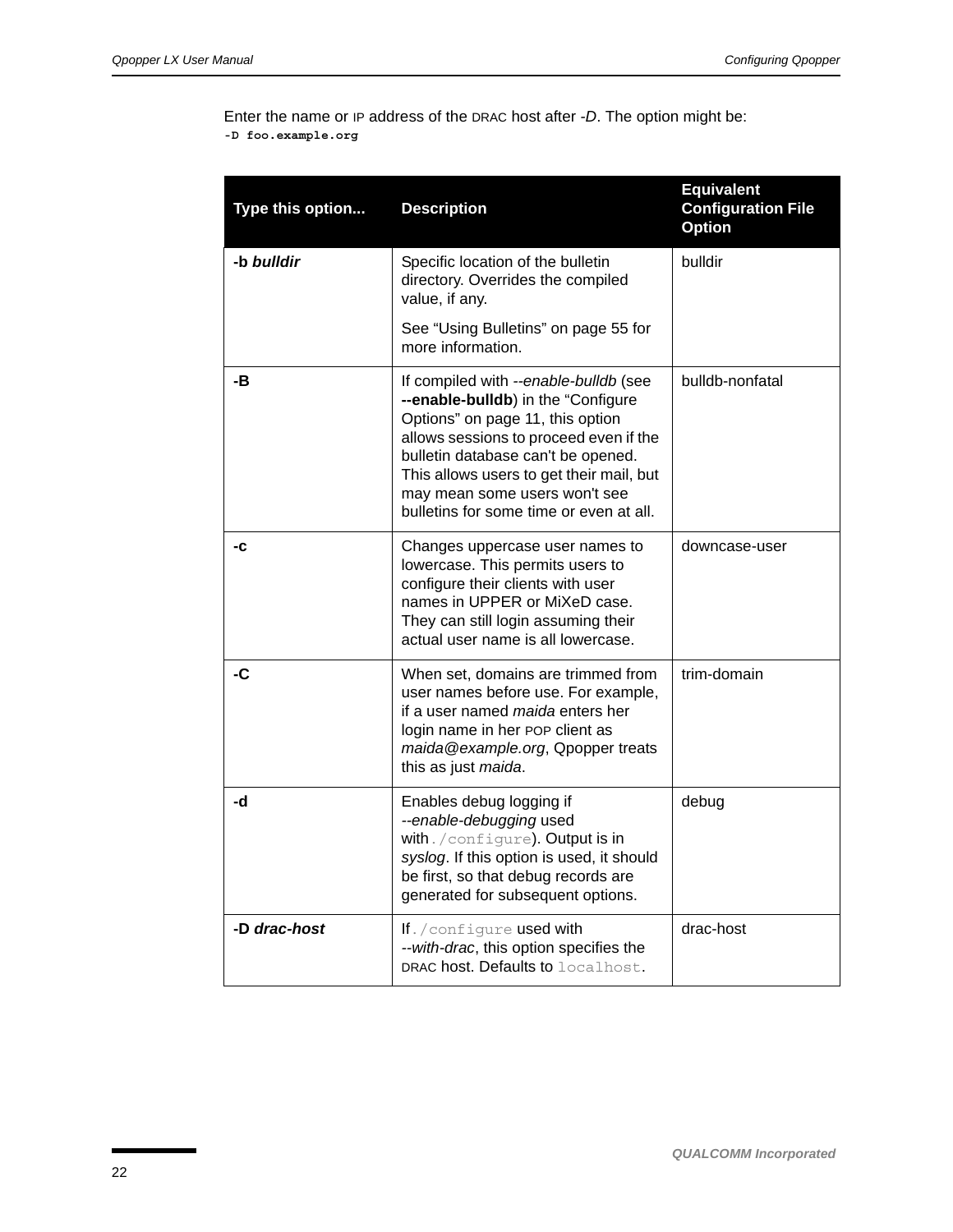| Type this option                       | <b>Description</b>                                                                                                                                                                                                                                                                                                                                                                                                                                                                                                        | <b>Equivalent</b><br><b>Configuration File</b><br><b>Option</b> |
|----------------------------------------|---------------------------------------------------------------------------------------------------------------------------------------------------------------------------------------------------------------------------------------------------------------------------------------------------------------------------------------------------------------------------------------------------------------------------------------------------------------------------------------------------------------------------|-----------------------------------------------------------------|
| -e login_delay=delay,<br>expire=expire | Sets POP3 extensions. This option<br>announces the login-delay and expire<br>response tags to the CAPA command.<br>By default the expire field is expire<br>never, and the login delay is 0.<br>Except for expire 0 or expire -1<br>(meaning never), these are not<br>enforced by Qpopper. Sysadmins<br>have to implement them by some<br>other means.                                                                                                                                                                    | announce-expire<br>announce-login-delay                         |
| -f config-file                         | Reads additional run-time options<br>from the specified file. See the<br>following section "Run-Time Options"<br>from a Configuration File" on page 27<br>for option names and syntax.<br><b>Caution.</b> There are<br>no restrictions on<br>which options may<br>appear in files speci-<br>fied with the -f<br>command-line flag or<br>the config-file config-<br>uration file option in<br>files chained from -f,<br>so be certain that the<br>specified file is not<br>writable by users.                              | config-file                                                     |
| -F                                     | When updating the spool at the end of<br>a session, this option instructs<br>Opopper to rename the temporary file<br>to the spool instead of copying it. This<br>reduces I/O at session end by a third,<br>but is likely to break programs such<br>as biff or the shell's mail check<br>feature. Use this option only if<br>such programs are not used. It is<br>safest to only enable this option when<br>users do not have shell access to the<br>mail server.<br>See "Performance" on page 59 for<br>more information. | fast-update                                                     |
| -k                                     | If --enable-kerberos5 used with<br>./configure, this option enables<br>Kerberos support.                                                                                                                                                                                                                                                                                                                                                                                                                                  | kerberos                                                        |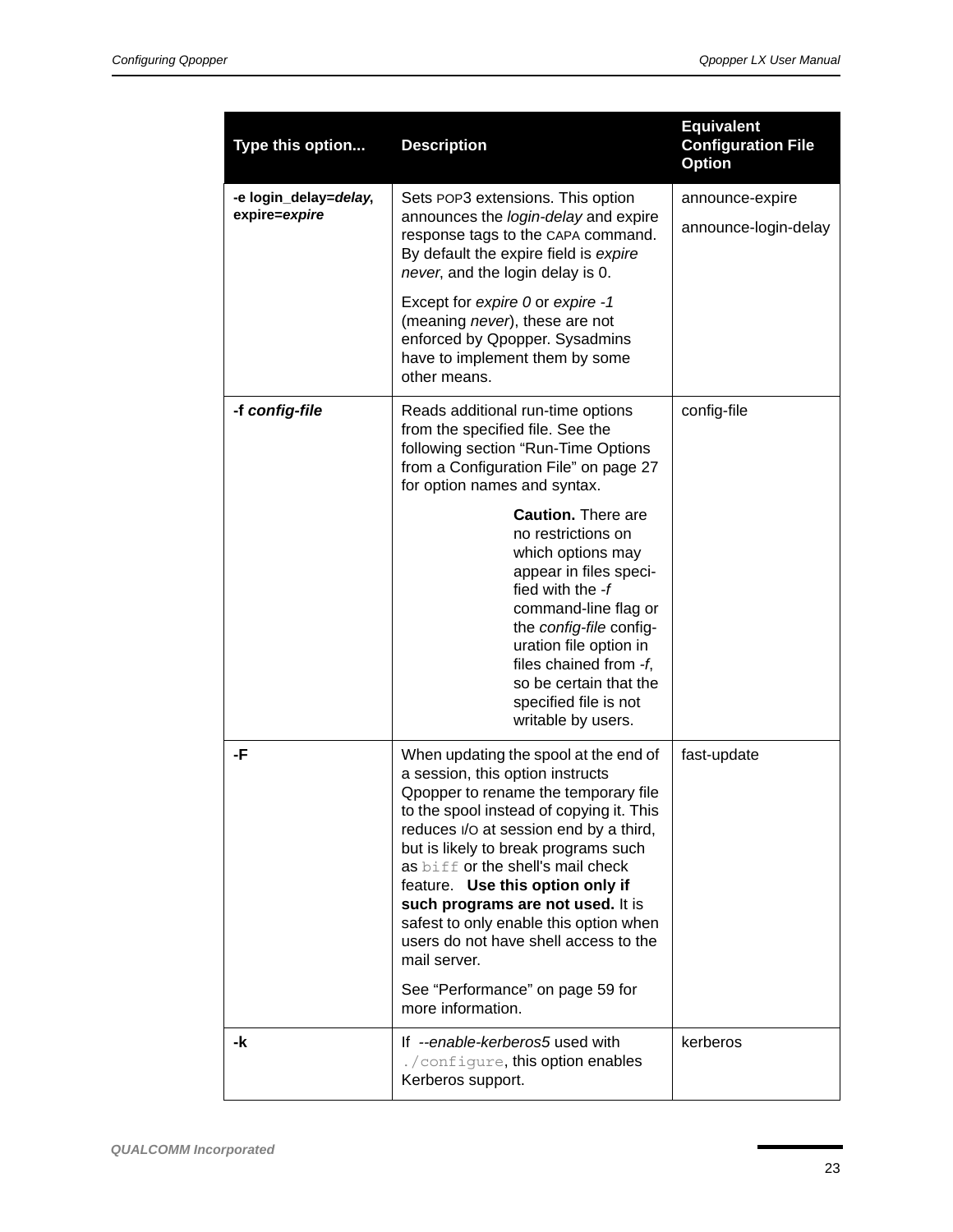| Type this option                                                                          | <b>Description</b>                                                                                                                                                                                                              | <b>Equivalent</b><br><b>Configuration File</b><br><b>Option</b> |
|-------------------------------------------------------------------------------------------|---------------------------------------------------------------------------------------------------------------------------------------------------------------------------------------------------------------------------------|-----------------------------------------------------------------|
| -K service name                                                                           | If --enable-kerberos5 used with<br>./configure, this option specifies<br>the Kerberos service to use (same as<br>the compile time kerberos_service<br>define). The default is $r$ cmd, although<br>the use of $pop$ is popular. | kerberos-service                                                |
| -I 0                                                                                      | Specifies TLS/SSL support.                                                                                                                                                                                                      | tls-support                                                     |
| -l 1                                                                                      | The default. TLS/SSL is not<br>۰ŋ                                                                                                                                                                                               |                                                                 |
| $-12$                                                                                     | supported.                                                                                                                                                                                                                      |                                                                 |
| Only available<br>when./configure<br>was run with<br>--with-openssl or<br>--with-sslplus. | Enables support for the STLS<br>•1<br>command. This permits TLS/SSL<br>negotiations on the standard (or any)<br>port, allowing the same port to be<br>used by TLS/SSL and regular clients.                                      |                                                                 |
|                                                                                           | •2 Enables alternate-port TLS/SSL.<br>Some older clients require this. (The<br>usual port for alternate-port TLS/SSL<br>with pop is 995.)                                                                                       |                                                                 |
| -L lock-refresh                                                                           | Checks if the mail lock needs to be<br>refreshed every this many messages.<br>You normally do not need to adjust<br>this. See "Performance" on page 59<br>for more information.                                                 | mail-lock-check                                                 |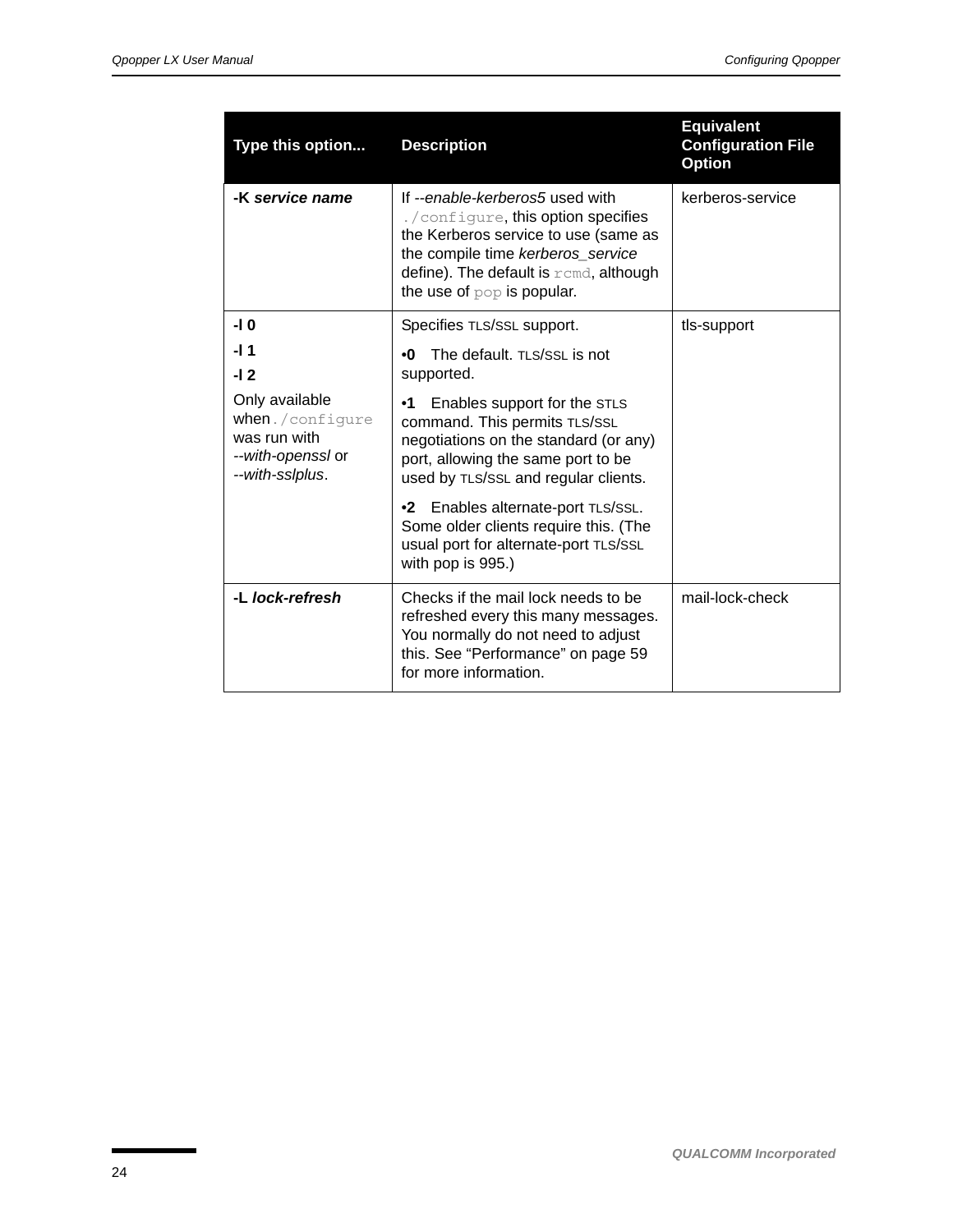| Type this option      | <b>Description</b>                                                                                                                                                                                                                   | <b>Equivalent</b><br><b>Configuration File</b><br><b>Option</b> |
|-----------------------|--------------------------------------------------------------------------------------------------------------------------------------------------------------------------------------------------------------------------------------|-----------------------------------------------------------------|
| -p 0<br>-p 1          | Sets clear text handling options when<br>APOP is available.                                                                                                                                                                          | clear-text-password                                             |
| -p 2<br>-p 3<br>$-p4$ | •0 The default. Clear text passwords<br>are permitted for all users except<br>those in the APOP database (who must<br>use APOP).                                                                                                     |                                                                 |
|                       | $\cdot$ 1<br>Clear text passwords are never<br>permitted for any user (users not in<br>the APOP database cannot login).                                                                                                              |                                                                 |
|                       | •2 Clear text passwords are always<br>permitted (even if an APOP entry<br>exists), which allows them to be used<br>as a fallback.                                                                                                    |                                                                 |
|                       | •3 They are permitted on the local<br>interface (127.*.*.*) only.                                                                                                                                                                    |                                                                 |
|                       | •4 Permits clear text passwords only<br>if TLS/SSL has been negotiated for the<br>session.                                                                                                                                           |                                                                 |
|                       | See "Security and Authentication" on<br>page 51 for more information.                                                                                                                                                                |                                                                 |
| -R                    | Disables the reverse lookups on client<br>IP addresses.                                                                                                                                                                              | reverse-lookup                                                  |
| -S                    | Enables statistics logging. After each<br>session ends, a statistics record is<br>written to the log. This record<br>resembles the following example:                                                                                | statistics                                                      |
|                       | randy 0 0 1 385<br>randy.examp.org 192.168.2.4                                                                                                                                                                                       |                                                                 |
|                       | in which                                                                                                                                                                                                                             |                                                                 |
|                       | Username:<br>randy<br>Deleted messages:<br>0<br>Deleted octets:<br>0<br>Messages left on server:<br>1<br>Octets left on server:<br>385<br>Name of client machine:<br>randy.examp.org<br>IP address of client machine:<br>192.168.2.4 |                                                                 |
| -S                    | Enables server mode by default. See<br>"Enabling Server Mode" on page 43<br>for details.                                                                                                                                             | server-mode                                                     |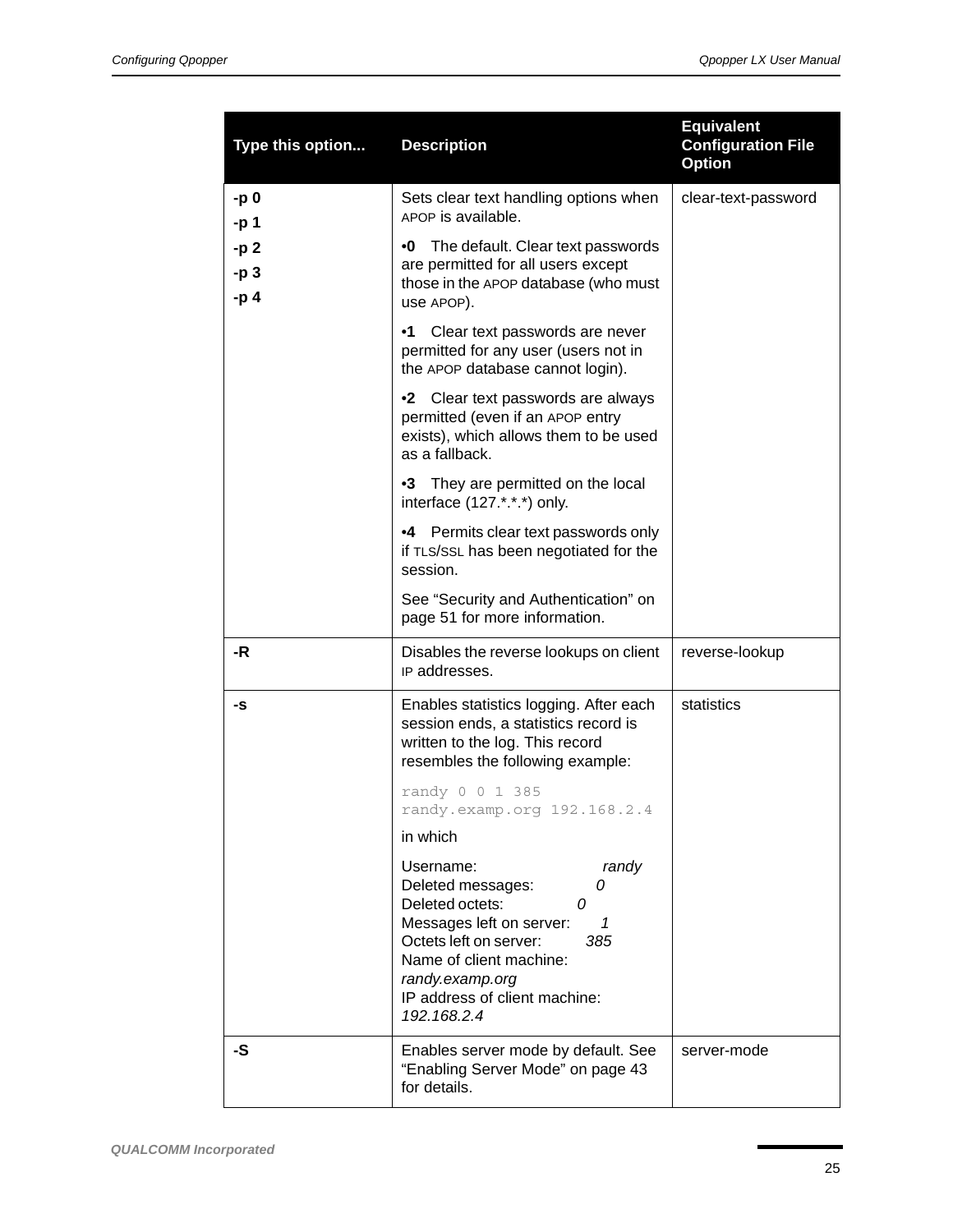| Type this option | <b>Description</b>                                                                                                                                                                                                                                                                                                                           | <b>Equivalent</b><br><b>Configuration File</b><br><b>Option</b> |
|------------------|----------------------------------------------------------------------------------------------------------------------------------------------------------------------------------------------------------------------------------------------------------------------------------------------------------------------------------------------|-----------------------------------------------------------------|
| -t logfile       | Enables debug logging if<br>--enable-debugging used with<br>./configure. Output is written to<br>the file specified as logfile. If this<br>option is used, it should be first, so<br>that debug records are generated for<br>subsequent options.                                                                                             | tracefile                                                       |
|                  | You can also use this when you didn't<br>pass --enable-debugging to<br>./configure, which causes log<br>messages to be written to logfile<br>instead of syslog.                                                                                                                                                                              |                                                                 |
| -T timeout       | You can change the timeout for client<br>reads. The default is 120 seconds.<br>Opopper terminates the connection<br>with the client if no input is received in<br>this many seconds. RFC 1939 states<br>that this timeout should be 600<br>seconds (10 minutes). However, ideal<br>settings in some cases are between<br>30 and 120 seconds. | timeout                                                         |
| -u               | Reads additional run-time options<br>from a file named. qpopper-<br>options in the user's home directory,<br>if present. See the following section<br>"Run-Time Options from a<br>Configuration File" on page 27 for<br>option names and syntax.                                                                                             | user-options                                                    |
| -U               | Same as above, but the file is called<br>user.gpopper-options and is in<br>the spool directory. This file should<br>not be owned by nor writable by<br>the user. Use this to set options on a<br>user-specific basis that you don't want<br>the user to change.                                                                              | spool-options                                                   |
| -y               | Specifies the log facility that Qpopper<br>uses.<br>Note that this does not apply to<br>popauth, nor to the daemon in<br>standalone mode. Both of these<br>continue to use the compile-time<br>default.                                                                                                                                      | log-facility                                                    |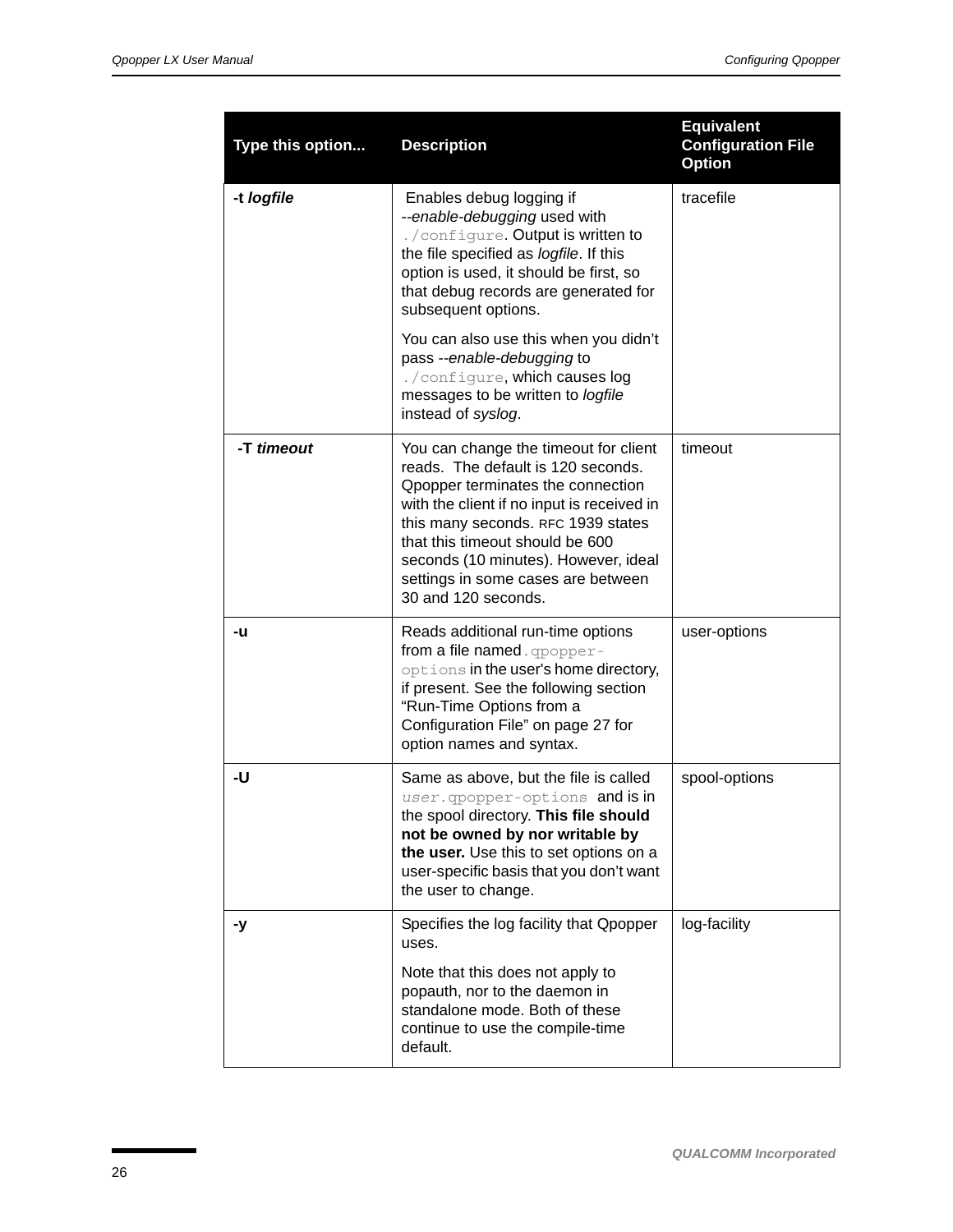#### <span id="page-26-0"></span>**Run-Time Options from a Configuration File**

You can set Qpopper run-time options either from the command line or in a configuration file.

Configuration files are sometimes referred to as *global*, *spool*, or *home directory*.

Global configuration files are those that apply to all users. They are specified using the **-f** command-line option. You only need to specify one file this way; any additional files can be invoked by using the **config-file** option within the first configuration file. **Caution:** be certain any global configuration files are not writable by users (for example, that the file is owned by root and that no other users or groups have write access).

Configuration files in the same directory as the mail spool or in users' home directories are applied per-user. Because these files are often writable by users, some configuration file options are not permitted in such files. The **spool-options** configuration file option or the -v command-line option cause Qpopper to process a configuration file called *username*.qpopper-options in the same directory as the mail spool. The **user-options** configuration file option or the **-u** command-line option cause Qpopper to process a configuration file called .  $q$ popper-options in the user's home directory.

A file called *qpopper-config* is located in the samples directory of standard Qpopper distributions. It contains a brief description of all supported configuration file options.

Configuration files use different option names and a different syntax than the command-line (because command-line options are limited to one character).

The general syntax of the config file (in Backus-Naur form (BNF)) is:

| config-line  | $::=$ comment-line / reset-line / set-line                                   |
|--------------|------------------------------------------------------------------------------|
| comment-line | $::=$ "#" <comment-text end="" line="" of="" to=""></comment-text>           |
| reset-line   | ::= "reset" boolean-option                                                   |
| set-line     | $::=$ implicit-set / explicit-set                                            |
| explicit-set | ::= "set" option "=" value                                                   |
| implicit-set | ::= "set" boolean-option                                                     |
| option       | $\ldots$ = boolean-option / integer-option / string-option / mnemonic option |
| value        | $::="r = "true" / "false" / interger / string / mnemonic"$                   |
| string       | $: := "1*255CHAR"$                                                           |
| <b>CHAR</b>  | ::= any printable character except space or tab                              |

In other words, a line starts with *set* or *reset*, then an option name, and either ends there (for Boolean options) or has an equal sign (=) followed by a value. You can put spaces or tabs around each element.

A comment line starts with a pound sign (#). The rest of the line is ignored. (Everything else on the line is a comment.)

Note that *reset* can be used only with boolean options. The = and the value are omitted when *reset* is used. When *set* is used with a boolean option, you can omit the = and value if you wish (it defaults to *true*), or you can use any of the four values *true*, *false*, *1*, or *0*.

Some options have restrictions indicating that they can't be used in a .qpopper-options file in a user's home directory and/or in

a.*user*.qpopper-options file in the spool directory (because these files are often writable by users).

In the following table are the configuration file options you can use: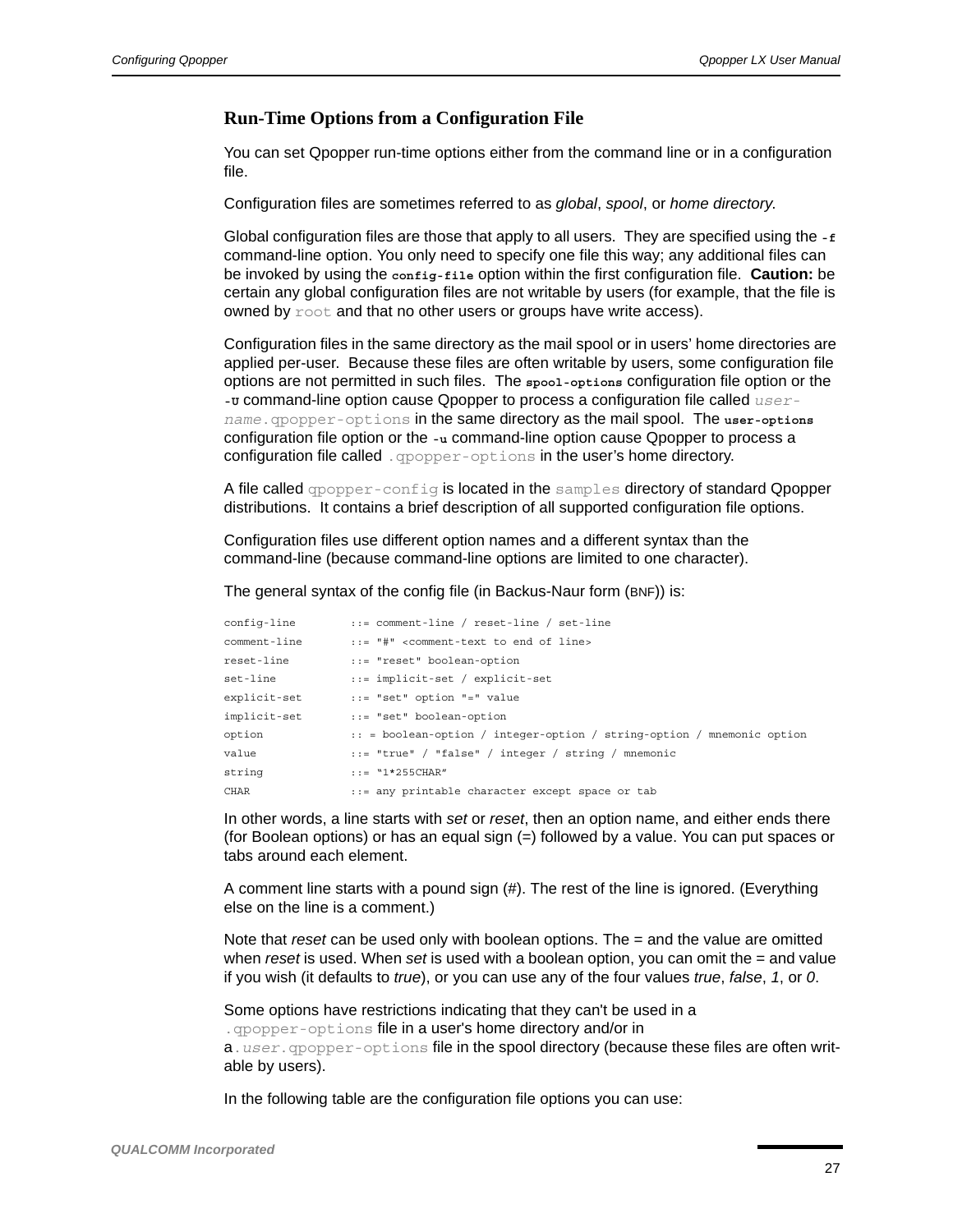Note that an italicized variable after  $a =$  sign indicates that the correct value can be entered here.

| Type this option     | <b>Description</b>                                                                                                                                                                                                         | <b>Equivalent</b><br><b>Command Line</b><br><b>Option</b> |
|----------------------|----------------------------------------------------------------------------------------------------------------------------------------------------------------------------------------------------------------------------|-----------------------------------------------------------|
| announce-expire      | This integer option announces the<br>EXPIRE response tags to the CAPA<br>command.                                                                                                                                          | -eexpire=xx                                               |
|                      | This option is permitted in all<br>configuration files. However, except<br>for expire 0 or expire -1 (meaning<br>never), these are not enforced by<br>Qpopper. Sysadmins have to<br>implement them by some other<br>means. |                                                           |
|                      | By default, the expire field is expire -1<br>(meaning never).                                                                                                                                                              |                                                           |
| announce-login-delay | This integer option announces the<br>LOGIN-DELAY response tag to the CAPA<br>command.                                                                                                                                      | -elogin_delay=xx                                          |
|                      | A minimum login delay is not currently<br>enforced by Qpopper.                                                                                                                                                             |                                                           |
|                      | This option is permitted in all<br>configuration files.                                                                                                                                                                    |                                                           |
|                      | Default: none                                                                                                                                                                                                              |                                                           |
| auto-delete          | This Boolean option, when set,<br>causes Qpopper to automatically and<br>unconditionally deletes messages<br>that have been downloaded using the<br>RETR command (the normal command<br>for accessing messages).           | none                                                      |
|                      | <b>Caution.</b> This option<br>could result in lost<br>mail. Be sure to<br>inform your users that<br>the option is in effect<br>before enabling it.                                                                        |                                                           |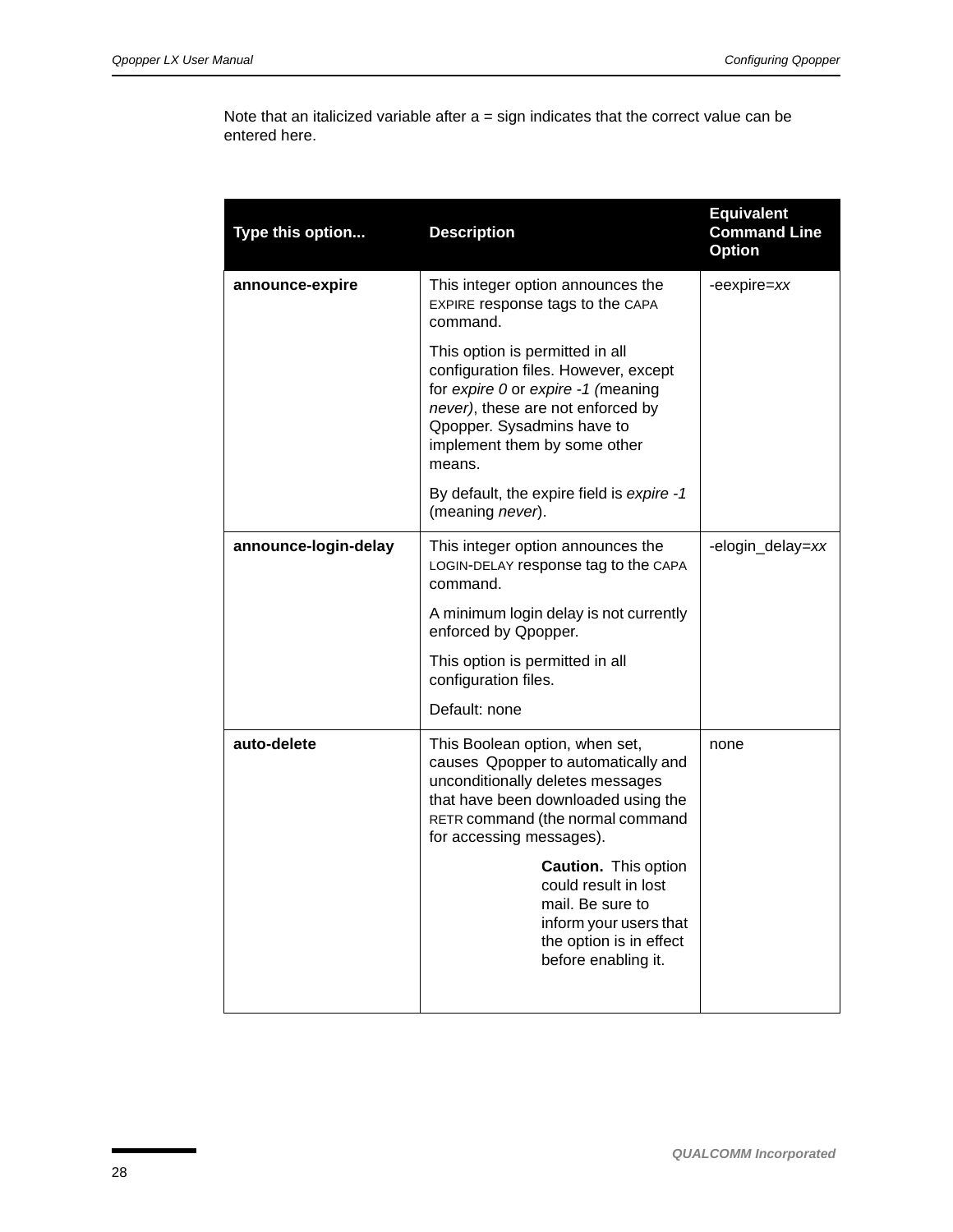| Type this option                                                               | <b>Description</b>                                                                                                                                                                                                                                                                                                                   | <b>Equivalent</b><br><b>Command Line</b><br><b>Option</b> |
|--------------------------------------------------------------------------------|--------------------------------------------------------------------------------------------------------------------------------------------------------------------------------------------------------------------------------------------------------------------------------------------------------------------------------------|-----------------------------------------------------------|
| bulldb-max-retires<br>Only valid if<br>./configure run with<br>--enable-bulldb | Sets the maximum number of<br>attempts to lock the bulletins<br>database. You normally do not need<br>to adjust this.                                                                                                                                                                                                                | none                                                      |
|                                                                                | The value should only be changed if<br>you know if your system has<br>usleep (3C) or not. On systems with<br>usleep (3C), this can be a large<br>value (the default is 75). On systems<br>without usleep (3C), this should<br>remain small (the default is 10).                                                                      |                                                           |
|                                                                                | This integer option is permitted in all<br>configuration files.                                                                                                                                                                                                                                                                      |                                                           |
|                                                                                | Default: $> 5$ or 10                                                                                                                                                                                                                                                                                                                 |                                                           |
| bulldb-nonfatal<br>Only valid if compiled with<br>--enable-bulldb              | If . / configure was run with<br>--enable-bulldb (see --enable-bulldb<br>in the "Configure Options" on page<br>11), this option allows sessions to<br>proceed even if the bulletin database<br>can't be opened. This allows users to<br>get their mail, but may mean some<br>users won't see bulletins for a time or<br>even at all. | -B                                                        |
|                                                                                | This Boolean option is permitted in all<br>configuration files.                                                                                                                                                                                                                                                                      |                                                           |
|                                                                                | Default: false                                                                                                                                                                                                                                                                                                                       |                                                           |
| bulldir                                                                        | Specific location of the bulletin<br>directory. Overrides the compiled<br>value, if any.                                                                                                                                                                                                                                             | -b bulldir                                                |
|                                                                                | See "Using Bulletins" on page 55 for<br>more information.                                                                                                                                                                                                                                                                            |                                                           |
|                                                                                | This is a string option and is permitted<br>in all configuration files.                                                                                                                                                                                                                                                              |                                                           |
| cache-dir                                                                      | Set this to the full path to the directory<br>for cache files if you do not want user<br>cache files to be in the same directory<br>as temporary drop files.                                                                                                                                                                         | none                                                      |
|                                                                                | Note the use of $/\text{tmp}$ is not<br>recommended because a system<br>reboot deletes these files.                                                                                                                                                                                                                                  |                                                           |
|                                                                                | Default: Temp drop directory                                                                                                                                                                                                                                                                                                         |                                                           |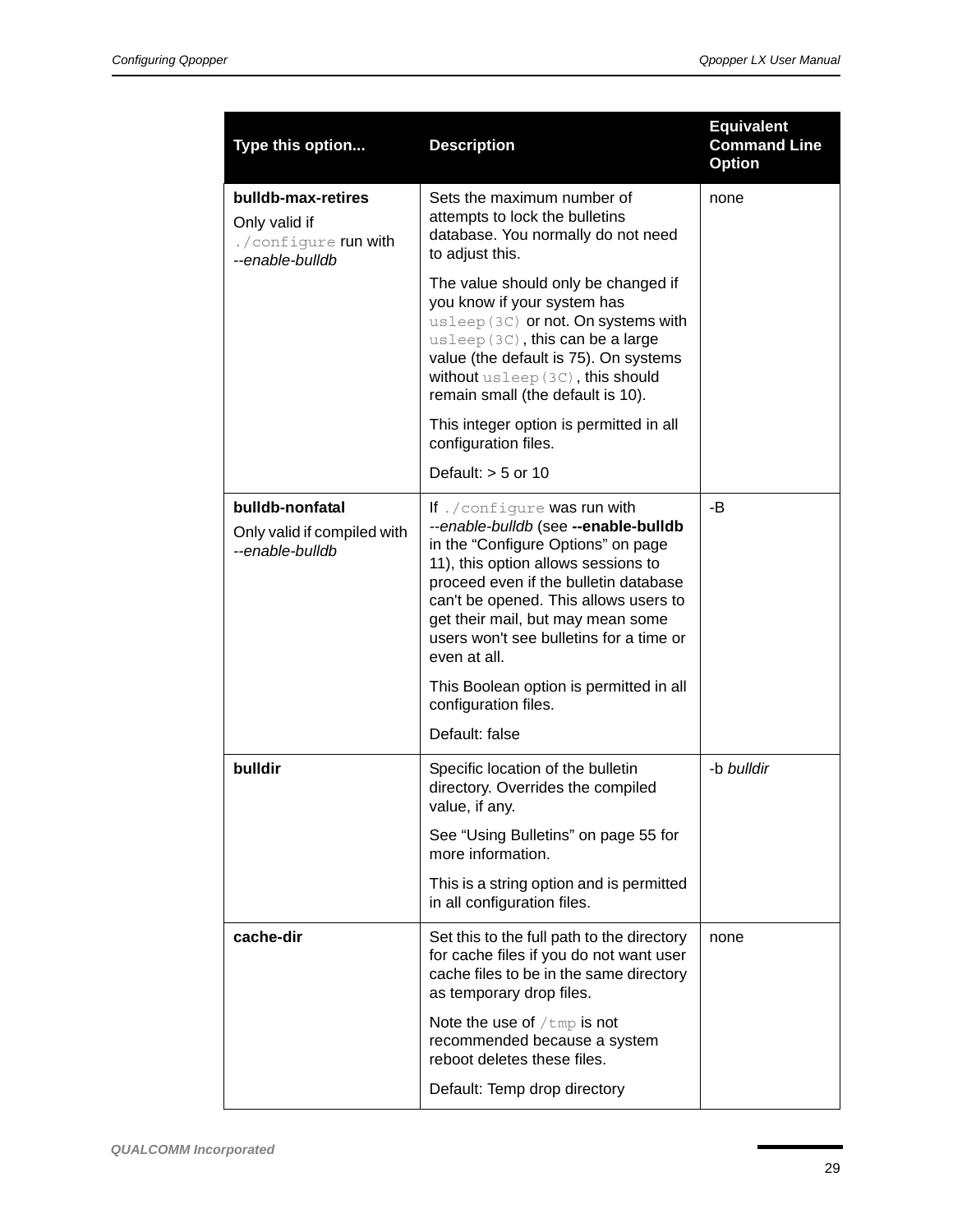<span id="page-29-0"></span>

| Type this option | <b>Description</b>                                                                                                                                                                                                                                                                                                                          | <b>Equivalent</b><br><b>Command Line</b><br><b>Option</b> |
|------------------|---------------------------------------------------------------------------------------------------------------------------------------------------------------------------------------------------------------------------------------------------------------------------------------------------------------------------------------------|-----------------------------------------------------------|
| cache-name       | The name of the cache file. You<br>should not normally set this option.                                                                                                                                                                                                                                                                     | none                                                      |
|                  | <b>Default:</b> . %s . cache                                                                                                                                                                                                                                                                                                                |                                                           |
| chunky-writes    | By default, Qpopper aggregates data<br>to be sent to clients into large chunks.<br>This may be faster or slower,<br>depending on the specifics of both the<br>client and server hardware and<br>networking stacks as well as network<br>elements in between (such as<br>routers). Also, some networking<br>stacks do their own aggregation. | none                                                      |
|                  | Under congested network conditions,<br>larger packets increase the effects of<br>lost packets and thus client or server<br>timeouts, which may cause POP<br>timeout or EOF errors.                                                                                                                                                          |                                                           |
|                  | When TLS/SSL is in effect, smaller<br>packets increase the overhead<br>needed to send data, which may<br>result in worse performance.                                                                                                                                                                                                       |                                                           |
|                  | You can adjust the Qpopper behavior<br>by setting this option. The values are:                                                                                                                                                                                                                                                              |                                                           |
|                  | • default Always send large chunks                                                                                                                                                                                                                                                                                                          |                                                           |
|                  | • always Same as default                                                                                                                                                                                                                                                                                                                    |                                                           |
|                  | • never Never aggregate data into<br>large chunks                                                                                                                                                                                                                                                                                           |                                                           |
|                  | • tls Only aggregate data into large<br>chunks when TLS/SSL has been<br>negotiated for the session                                                                                                                                                                                                                                          |                                                           |
|                  | •ss Same as tls                                                                                                                                                                                                                                                                                                                             |                                                           |
|                  | Default: default                                                                                                                                                                                                                                                                                                                            |                                                           |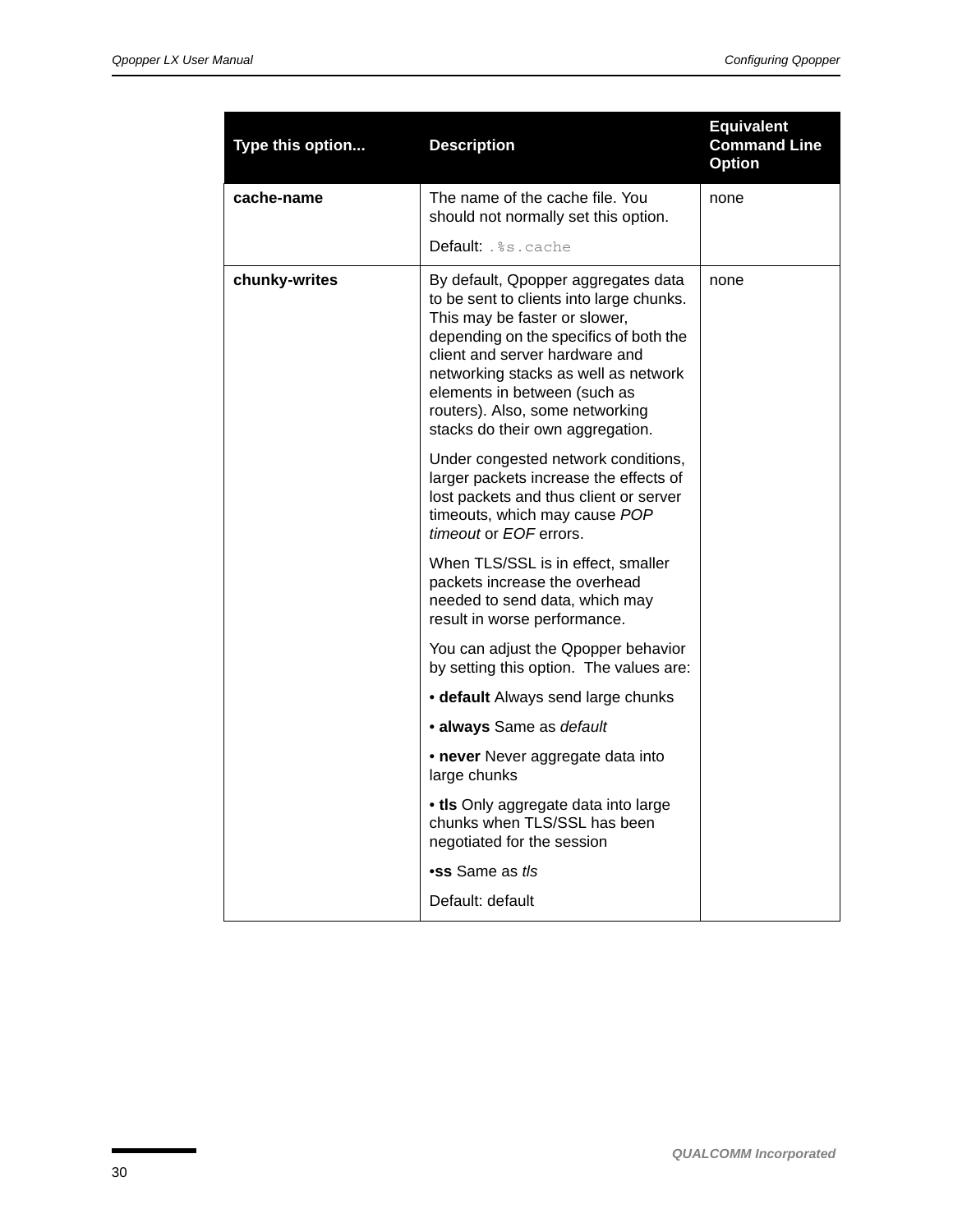| Type this option    | <b>Description</b>                                                                                                                                                                                                                                                                                                                                                                                     | <b>Equivalent</b><br><b>Command Line</b><br><b>Option</b> |
|---------------------|--------------------------------------------------------------------------------------------------------------------------------------------------------------------------------------------------------------------------------------------------------------------------------------------------------------------------------------------------------------------------------------------------------|-----------------------------------------------------------|
| clear-text-password | Sets clear text handling options.                                                                                                                                                                                                                                                                                                                                                                      |                                                           |
|                     | The permitted values are:                                                                                                                                                                                                                                                                                                                                                                              |                                                           |
|                     | • default Clear text passwords are<br>permitted for all users, except those in<br>the APOP database (who are thus<br>required to use APOP).                                                                                                                                                                                                                                                            | -p 0                                                      |
|                     | • never Clear text passwords are<br>never permitted. Users not in the<br>APOP database cannot use Qpopper.                                                                                                                                                                                                                                                                                             | $-p1$                                                     |
|                     | • always Clear text passwords are<br>always permitted, even for users in<br>the APOP database. This allows them<br>to be used as a fallback when an<br>APOP client is temporarily not<br>available.                                                                                                                                                                                                    | $-p2$                                                     |
|                     | • local Clear text passwords are<br>permitted on the local interface only<br>$(127.*.**)$ .                                                                                                                                                                                                                                                                                                            | -p 3                                                      |
|                     | • tls Clear text passwords are<br>permitted when TLS/SSL has been<br>negotiated for the session.                                                                                                                                                                                                                                                                                                       | $-p4$                                                     |
|                     | ∙ ssl<br>(same as <i>tls</i> ).                                                                                                                                                                                                                                                                                                                                                                        |                                                           |
|                     | The tls and ssl values are only valid if<br>--with-openssl or --with-sslplus was<br>used with ./configure.                                                                                                                                                                                                                                                                                             |                                                           |
|                     | This mnemonic option is not permitted<br>in a configuration file in the user's<br>home directory nor in the spool<br>directory.                                                                                                                                                                                                                                                                        |                                                           |
|                     | Default: default                                                                                                                                                                                                                                                                                                                                                                                       |                                                           |
| conservative-cache  | When set, the cache file won't be<br>used if the mail spool has a later<br>modtime. Leave this unset if Qpopper<br>and the local delivery agent are the<br>only processes that modify the spool.<br>Then, Qpopper uses the cache if new<br>mail has arrived, and so only needs to<br>read the new mail from the spool,<br>which really speeds up session start<br>when users leave mail on the server. | none                                                      |
|                     | Default: false                                                                                                                                                                                                                                                                                                                                                                                         |                                                           |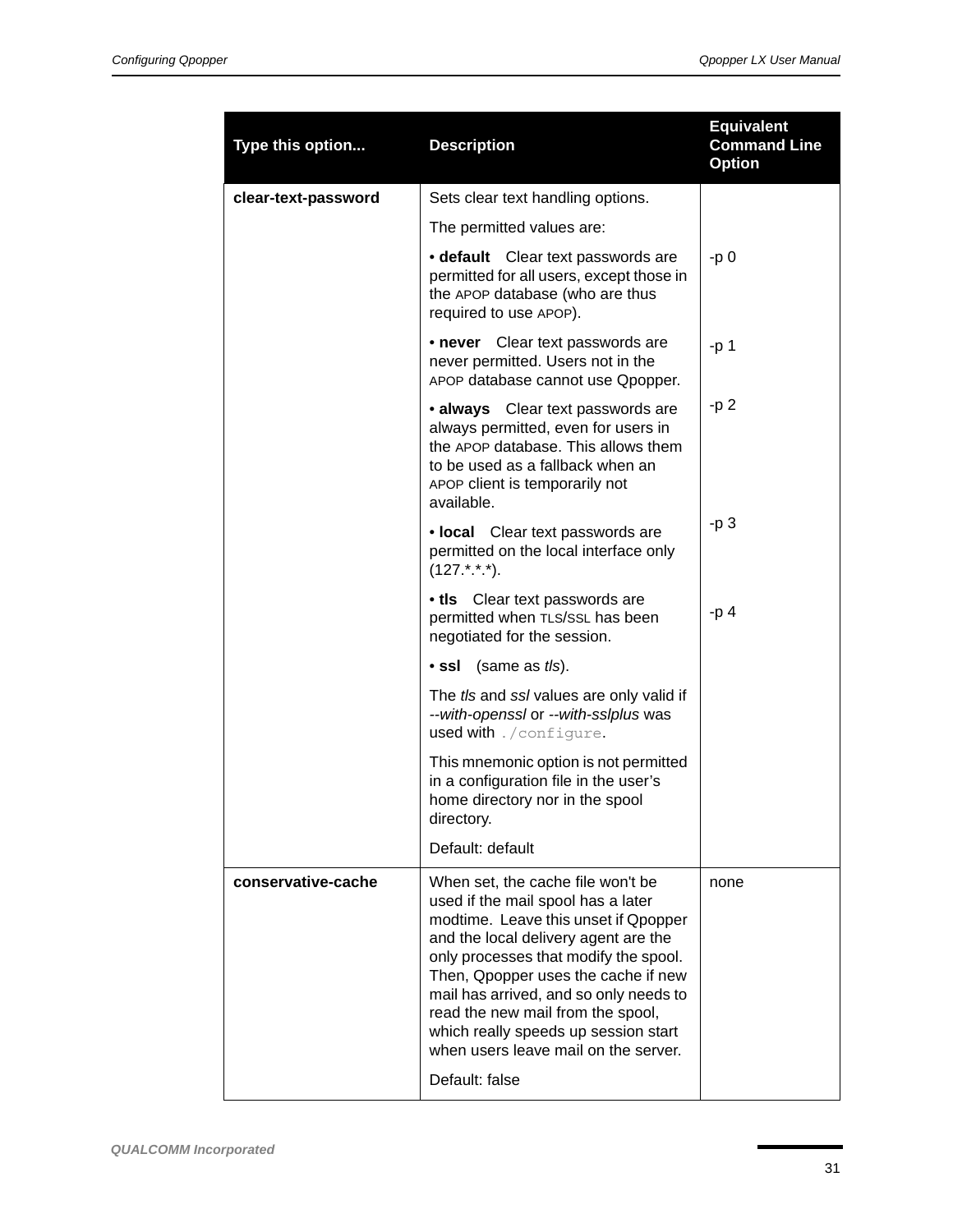| Type this option                                                         | <b>Description</b>                                                                                                                                                                                                                                                                                                                          | <b>Equivalent</b><br><b>Command Line</b><br><b>Option</b> |
|--------------------------------------------------------------------------|---------------------------------------------------------------------------------------------------------------------------------------------------------------------------------------------------------------------------------------------------------------------------------------------------------------------------------------------|-----------------------------------------------------------|
| config-file                                                              | Reads additional run-time options<br>from the specified file. This string<br>option is permitted in all configuration<br>files.                                                                                                                                                                                                             | -f config-file                                            |
|                                                                          | <b>Caution.</b> There are<br>no restrictions on<br>which options may<br>appear in files speci-<br>fied with the -f<br>command-line flag or<br>the config-file config-<br>uration file option in<br>files chained from -f.<br>Be certain that the file<br>specified with -f or in<br>any files it chains to<br>are not writable by<br>users. |                                                           |
| debug<br>Only valid if<br>./configure was run<br>with --enable-debugging | Enables debug logging. Output is in<br>syslog. If this option is used, it should<br>be first, so that debug records are<br>generated for subsequent options.                                                                                                                                                                                | -d debug                                                  |
|                                                                          | This Boolean option is permitted in all<br>configuration files.                                                                                                                                                                                                                                                                             |                                                           |
|                                                                          | Default: false                                                                                                                                                                                                                                                                                                                              |                                                           |
| downcase-user                                                            | Changes uppercase user names to<br>lowercase. This permits users to<br>configure their clients with user<br>names in UPPER or MiXeD case.<br>They can then login, assuming their<br>actual user name is all lowercase.                                                                                                                      | -C                                                        |
|                                                                          | This Boolean option is not permitted<br>in configuration files specific to a user<br>(those in a user's home directory or in<br>the spool directory).                                                                                                                                                                                       |                                                           |
|                                                                          | Default: false                                                                                                                                                                                                                                                                                                                              |                                                           |
| drac-host<br>Only valid if compiled with                                 | This option specifies the drac host.                                                                                                                                                                                                                                                                                                        | -D drac-host                                              |
| --with-drac                                                              | This string option is permitted in all<br>configuration files.                                                                                                                                                                                                                                                                              |                                                           |
|                                                                          | Defaults to localhost.                                                                                                                                                                                                                                                                                                                      |                                                           |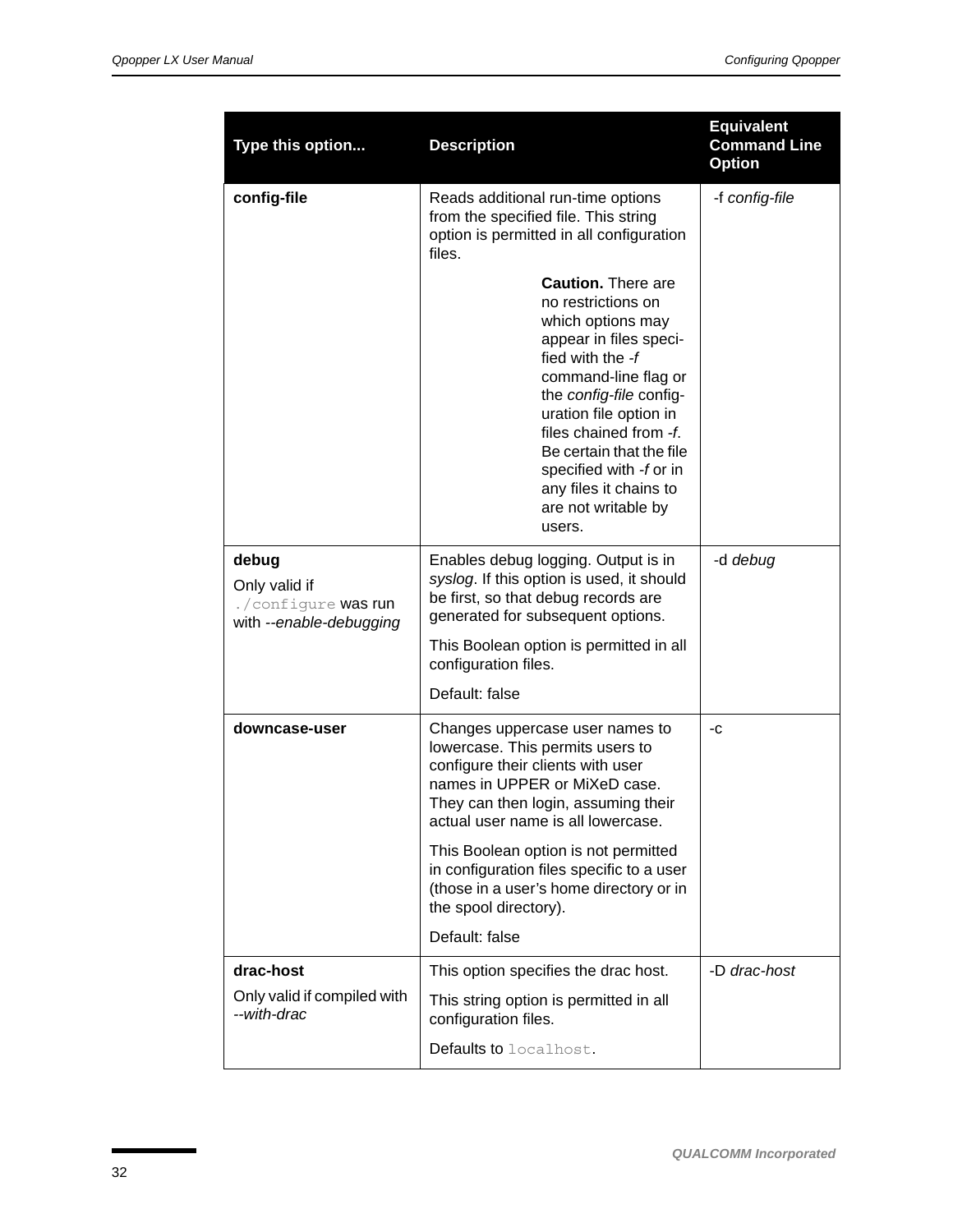| Type this option                                                        | <b>Description</b>                                                                                                                                                                                                                                                                                                                                                                                                                                               | <b>Equivalent</b><br><b>Command Line</b><br><b>Option</b> |
|-------------------------------------------------------------------------|------------------------------------------------------------------------------------------------------------------------------------------------------------------------------------------------------------------------------------------------------------------------------------------------------------------------------------------------------------------------------------------------------------------------------------------------------------------|-----------------------------------------------------------|
| fast-update                                                             | When updating the spool at the end of<br>a session, this option instructs<br>Opopper to rename the temporary file<br>to the spool instead of copying it. This<br>reduces I/O at session end by a third,<br>but is likely to break programs such<br>as biff or the shell's mail check<br>feature. Use this option only if such<br>programs are not used. It is safest<br>to only enable this option when users<br>do not have shell access to the mail<br>server. | -F                                                        |
|                                                                         | Default: false                                                                                                                                                                                                                                                                                                                                                                                                                                                   |                                                           |
|                                                                         | See "Performance" on page 59 for<br>more information.                                                                                                                                                                                                                                                                                                                                                                                                            |                                                           |
|                                                                         | This Boolean option is permitted in all<br>configuration files.                                                                                                                                                                                                                                                                                                                                                                                                  |                                                           |
| home-dir-mail                                                           | If mail is spooled into the user's home<br>directory, set this to be the correct file<br>name for your system. The default file<br>name is . mail.                                                                                                                                                                                                                                                                                                               | none                                                      |
|                                                                         | This string option is not permitted in<br>configuration files specific to a user<br>(those in a user's home directory or in<br>the spool directory).                                                                                                                                                                                                                                                                                                             |                                                           |
| home-dir-misc                                                           | Causes the . user.pop and the<br>. user. cache files to be placed in<br>the user's home directory.                                                                                                                                                                                                                                                                                                                                                               | none                                                      |
|                                                                         | This Boolean option is not permitted<br>in configuration files specific to a user<br>(those in a user's home directory or in<br>the spool directory).                                                                                                                                                                                                                                                                                                            |                                                           |
| kerberos<br>Only valid if<br>./configure run with<br>--enable-kerberos5 | This option enables Kerberos support.<br>This Boolean option is not permitted<br>in configuration files specific to a user<br>(those in a user's home directory or in<br>the spool directory).                                                                                                                                                                                                                                                                   | -k                                                        |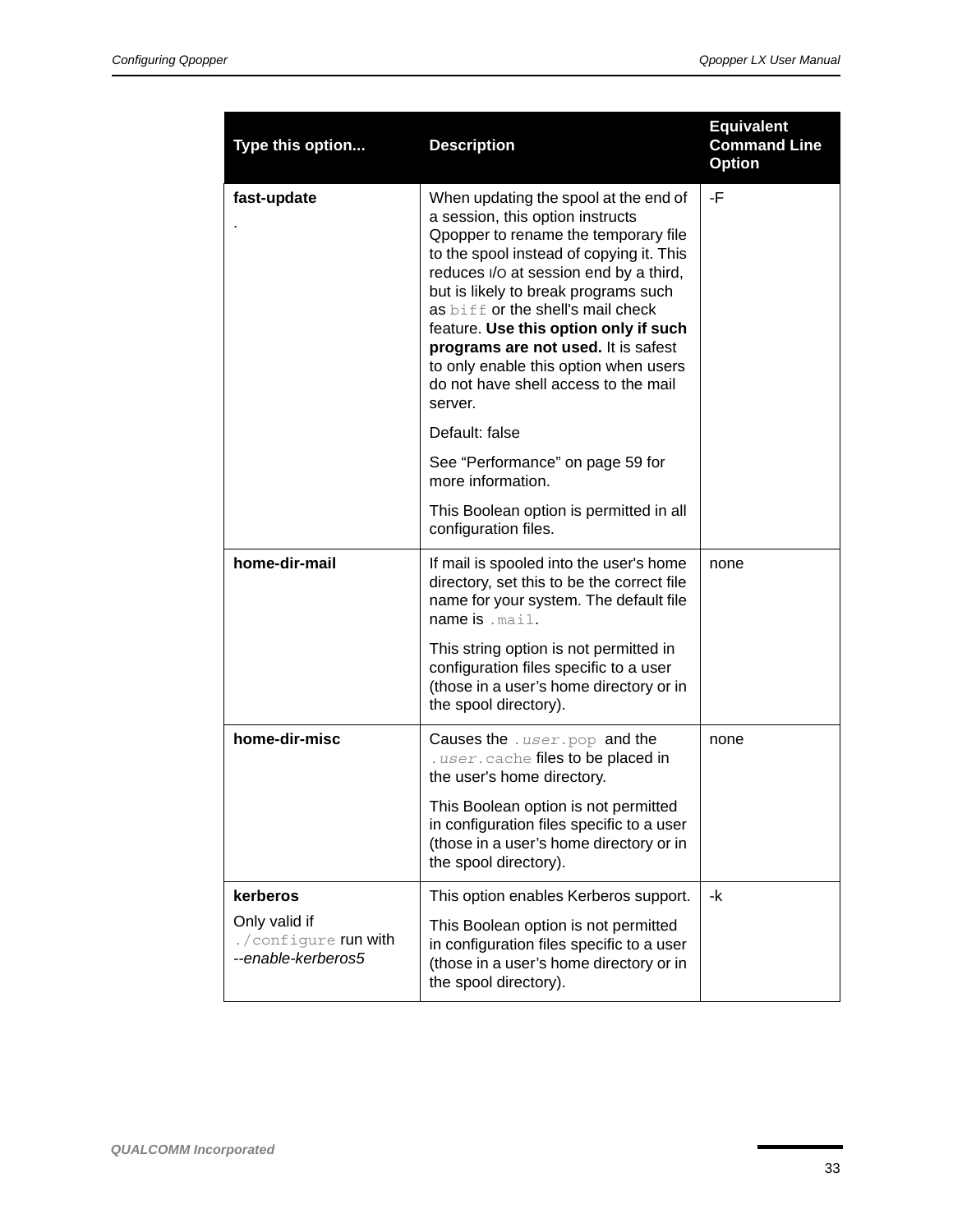| Type this option                                                                | <b>Description</b>                                                                                                                                                         | <b>Equivalent</b><br><b>Command Line</b><br><b>Option</b> |
|---------------------------------------------------------------------------------|----------------------------------------------------------------------------------------------------------------------------------------------------------------------------|-----------------------------------------------------------|
| kerberos-service<br>Only valid if / configure<br>run with<br>--enable-kerberos5 | This option specifies the Kerberos<br>service to use (same as the compile<br>time KERBEROS_SERVICE define). The<br>default is remd, although the use of<br>pop is popular. | -K service-name                                           |
|                                                                                 | This Boolean option is not permitted<br>in configuration files specific to a user<br>(those in a user's home directory or in<br>the spool directory).                      |                                                           |
| log-facility                                                                    | Specifies the log facility that Qpopper<br>uses.                                                                                                                           | у                                                         |
|                                                                                 | Note that this does not apply to<br>popauth, nor to the daemon in<br>standalone mode. These continue to<br>use the compile-time default.                                   |                                                           |
|                                                                                 | Values are:                                                                                                                                                                |                                                           |
|                                                                                 | • mail Qpopper logs to LOG_MAIL<br>facility.                                                                                                                               |                                                           |
|                                                                                 | • local0 Qpopper logs to<br>LOG_LOCAL0 facility.                                                                                                                           |                                                           |
|                                                                                 | • local1 Qpopper logs to<br>LOG_LOCAL1 facility.                                                                                                                           |                                                           |
|                                                                                 | • local2 Qpopper logs to<br>LOG_LOCAL2 facility.                                                                                                                           |                                                           |
|                                                                                 | • local3 Opopper logs to<br>LOG_LOCAL3 facility.                                                                                                                           |                                                           |
|                                                                                 | • local4 Qpopper logs to<br>LOG_LOCAL4 facility.                                                                                                                           |                                                           |
|                                                                                 | • local5 Qpopper logs to<br>LOG_LOCAL5 facility.                                                                                                                           |                                                           |
|                                                                                 | • local6 Opopper logs to<br>LOG_LOCAL6 facility.                                                                                                                           |                                                           |
|                                                                                 | • local7 Opopper logs to<br>LOG_LOCAL7 facility.                                                                                                                           |                                                           |
|                                                                                 | Default: determined at compile time,<br>usually local1 or mail, depending on<br>the operating system.                                                                      |                                                           |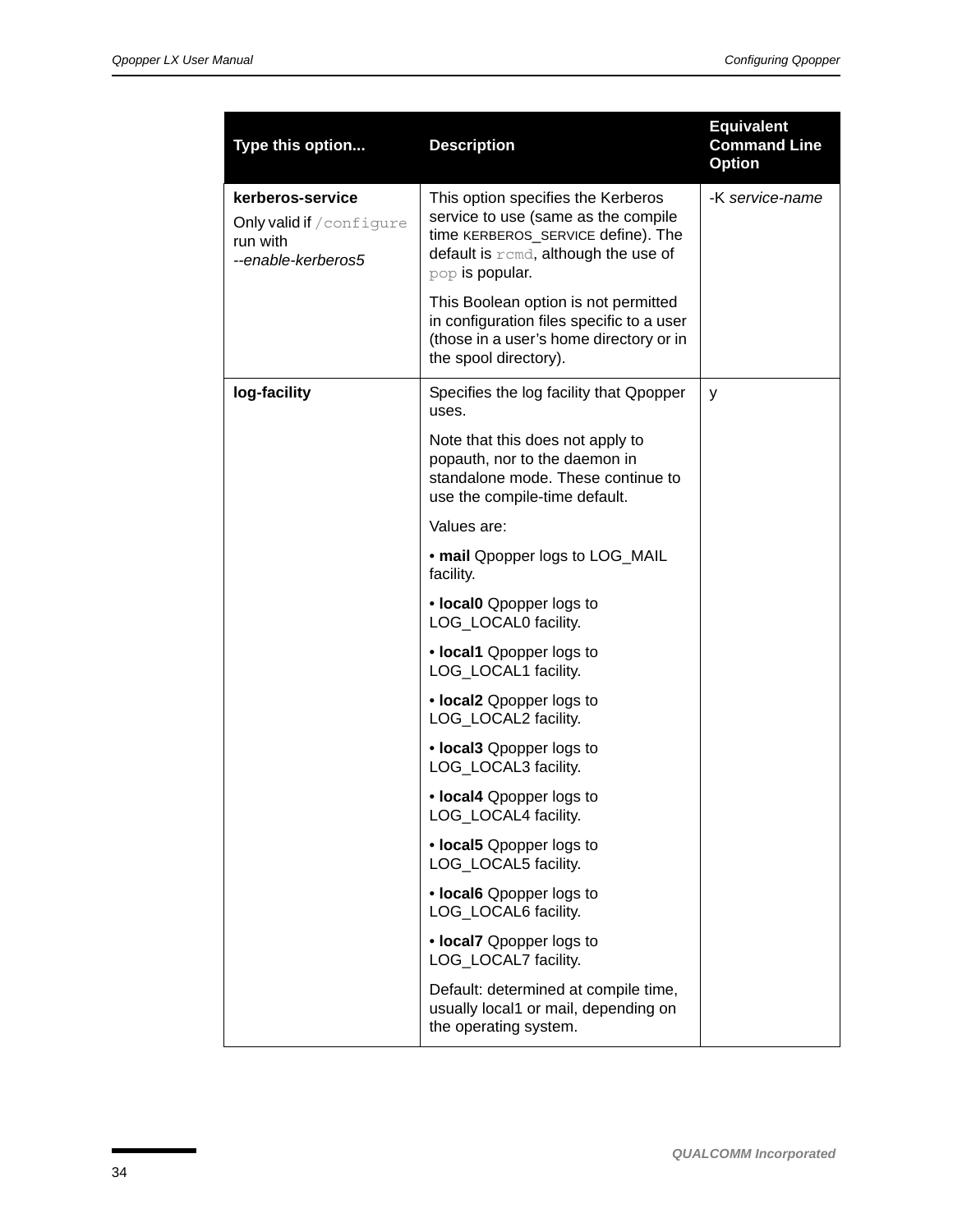<span id="page-34-0"></span>

| Type this option | <b>Description</b>                                                                                                                                                                                                                                                   | <b>Equivalent</b><br><b>Command Line</b><br><b>Option</b> |
|------------------|----------------------------------------------------------------------------------------------------------------------------------------------------------------------------------------------------------------------------------------------------------------------|-----------------------------------------------------------|
| log-login        | When set, Qpopper logs successful<br>authentications using the specified<br>string. Within the string, an<br>occurrence of %0 is replaced with the<br>Opopper version, %1 with the user<br>name, %2 with the user's host name,<br>and %3 with the user's IP address. | none                                                      |
|                  | Default: none, unless<br>--enable-log-login used with<br>./configure, in which case (v%0)<br>POP login by user \%1\ at (%2) %3 is<br>used.                                                                                                                           |                                                           |
| mail-command     | Set this to the full path to sendmail or<br>other such program used to submit<br>new messages. Qpopper uses this to<br>implement XTND XMIT.                                                                                                                          | none                                                      |
|                  | The default is determined at compile<br>time. An example is<br>/usr/sbin/sendmail                                                                                                                                                                                    |                                                           |
| mail-lock-check  | Checks if the mail lock needs to be<br>refreshed every this many messages.                                                                                                                                                                                           | -L msgs                                                   |
|                  | You normally do not need to adjust<br>this. See "Performance" on page 59<br>for more information.                                                                                                                                                                    |                                                           |
|                  | This integer option is permitted in all<br>configuration files.                                                                                                                                                                                                      |                                                           |
|                  | Default: 5000                                                                                                                                                                                                                                                        |                                                           |
| max-bulletins    | Specifies the maximum number of old<br>bulletins seen by new users.                                                                                                                                                                                                  | none                                                      |
|                  | Default: 1                                                                                                                                                                                                                                                           |                                                           |
| no-atomic-open   | When set, Qpopper uses a method of<br>opening lock files that may work over<br>NFS. This has not been thoroughly<br>tested.                                                                                                                                          | none                                                      |
|                  | Default: false                                                                                                                                                                                                                                                       |                                                           |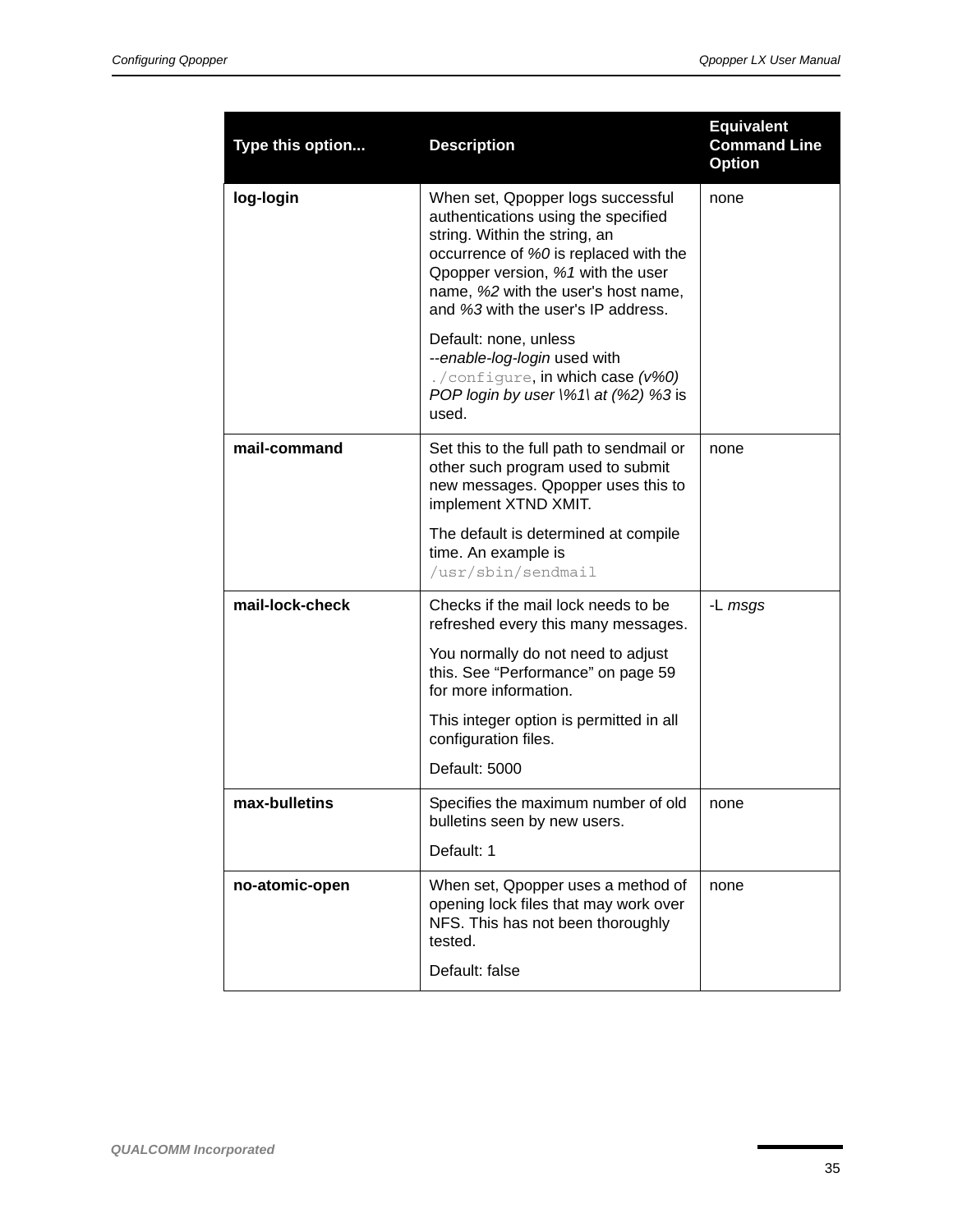| Type this option                      | <b>Description</b>                                                                                                                                                                                                                                                                                                | <b>Equivalent</b><br><b>Command Line</b><br><b>Option</b>      |
|---------------------------------------|-------------------------------------------------------------------------------------------------------------------------------------------------------------------------------------------------------------------------------------------------------------------------------------------------------------------|----------------------------------------------------------------|
| reverse-lookup<br>Sense reversed from | Disables the reverse lookups on client<br>IP addresses.                                                                                                                                                                                                                                                           | -R (Sense<br>reversed)                                         |
| command-line switch.                  | This Boolean option is not permitted<br>in configuration files specific to a user<br>(those in a user's home directory or in<br>the spool directory).                                                                                                                                                             | Using -R is the<br>same as set<br>$reverse-lookup =$<br>false. |
|                                       | Default: true                                                                                                                                                                                                                                                                                                     |                                                                |
| sasl-log-login                        | When set, Qpopper logs successful<br>logins using SASL for authentication<br>using the following string. This is<br>similar to the 'log-login' string used,<br>except additional escapes are<br>supported. If there is no sasl-log-login<br>string defined, the regular log-login<br>string will be used instead. |                                                                |
|                                       | Only valid when --with-cyrus-sasl is<br>used with . / configure                                                                                                                                                                                                                                                   |                                                                |
|                                       | Escapes supported in the<br>sasl-log-login string:                                                                                                                                                                                                                                                                |                                                                |
|                                       | %0 POP software version                                                                                                                                                                                                                                                                                           |                                                                |
|                                       | %1 POP user name                                                                                                                                                                                                                                                                                                  |                                                                |
|                                       | %2 Hostname of client                                                                                                                                                                                                                                                                                             |                                                                |
|                                       | %3 IP address of client                                                                                                                                                                                                                                                                                           |                                                                |
|                                       | %4 SASL authenticated identity                                                                                                                                                                                                                                                                                    |                                                                |
|                                       | %5 SASL mechanism used                                                                                                                                                                                                                                                                                            |                                                                |
|                                       | %6 Number of bits (SSF) used for<br>sasl encryption (0 means no<br>encryption)                                                                                                                                                                                                                                    |                                                                |
| sasl-min-ssf                          | When set, Qpopper negotiateS a<br>SASL encryption layer (SSF) which<br>offers at least this amount of<br>protection. This can be used to<br>require the use of encryption when<br>using SASL.                                                                                                                     |                                                                |
|                                       | Only valid when --with-cyrus-sasl is<br>used with . / configure                                                                                                                                                                                                                                                   |                                                                |
|                                       | Default: 0                                                                                                                                                                                                                                                                                                        |                                                                |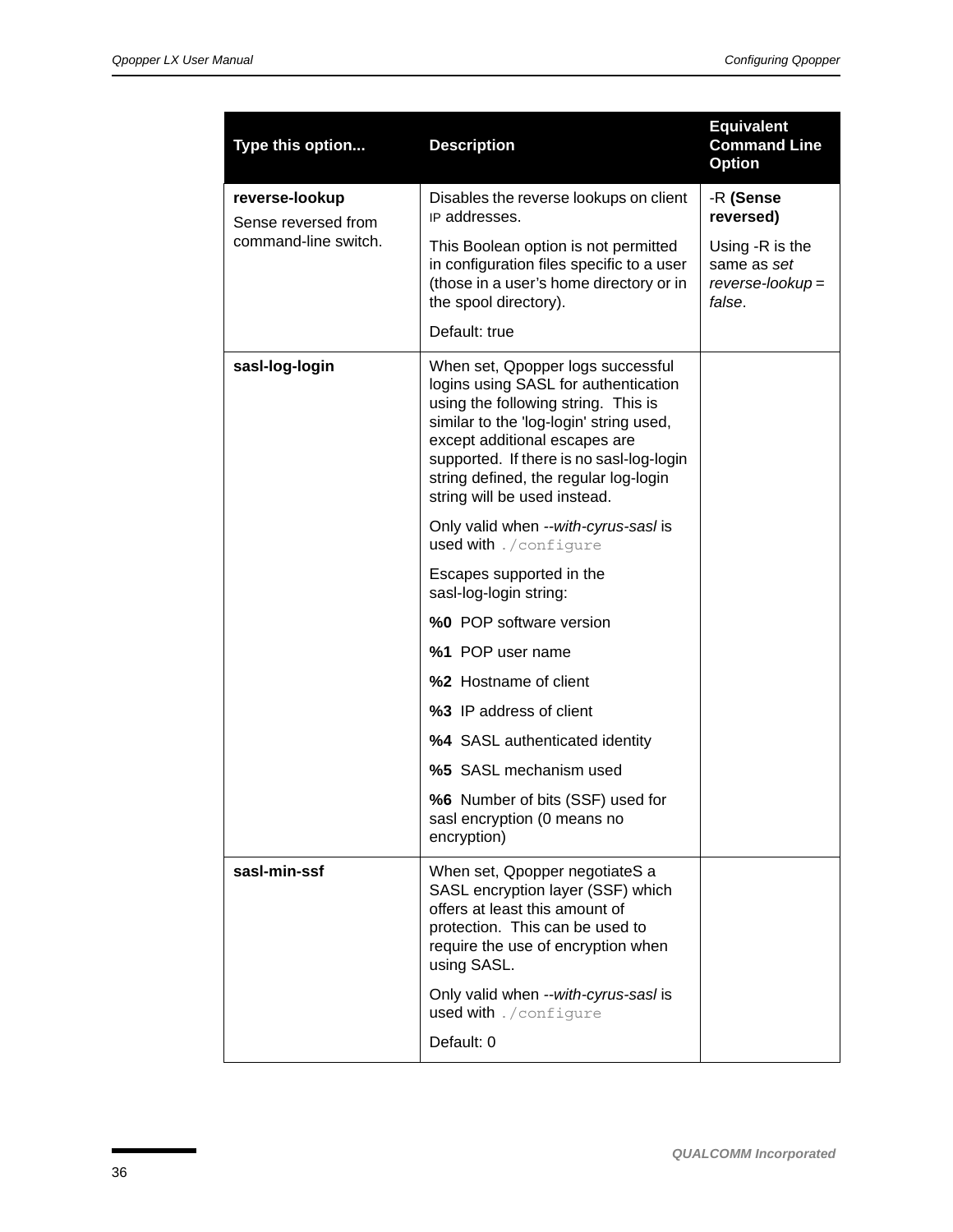| Type this option     | <b>Description</b>                                                                                                                                                                                                            | <b>Equivalent</b><br><b>Command Line</b><br><b>Option</b> |
|----------------------|-------------------------------------------------------------------------------------------------------------------------------------------------------------------------------------------------------------------------------|-----------------------------------------------------------|
| sasl-max-ssf         | When set, Qpopper negotiates a<br>SASL encryption layer (SSF) which<br>offers no more than this amount of<br>protection. This can be used to<br>disable encryption when using SASL,<br>or limit the use of strong algorithms. |                                                           |
|                      | Only valid when --with-cyrus-sasl is<br>used with . / configure                                                                                                                                                               |                                                           |
|                      | Default: 4294967295                                                                                                                                                                                                           |                                                           |
| sasl-forward-secrecy | When set, Qpopper only offers SASL<br>mechanisms which support forward<br>secrecy (breaking one session won't<br>help break the next).                                                                                        |                                                           |
|                      | Only valid when --with-cyrus-sasl is<br>used with ./configure.                                                                                                                                                                |                                                           |
|                      | Default: false                                                                                                                                                                                                                |                                                           |
| sasl-no-active       | When set, Qpopper only offers SASL<br>mechanisms which are not<br>susceptible to active (non-dictionary)<br>attacks.                                                                                                          |                                                           |
|                      | Only valid when --with-cyrus-sasl is<br>used with ./configure.                                                                                                                                                                |                                                           |
|                      | Default: false                                                                                                                                                                                                                |                                                           |
| sasl-no-anonymous    | When set, Qpopper does not offer<br>SASL mechanisms which permit<br>anonymous login.                                                                                                                                          |                                                           |
|                      | Only valid when --with-cyrus-sasl is<br>used with ./configure.                                                                                                                                                                |                                                           |
|                      | Default: true                                                                                                                                                                                                                 |                                                           |
| sasl-no-dictionary   | When set, Qpopper only offers SASL<br>mechanisms which are not<br>susceptible to passive dictionary<br>attacks.                                                                                                               |                                                           |
|                      | Only valid when --with-cyrus-sasl is<br>used with ./configure.                                                                                                                                                                |                                                           |
|                      | Default: false                                                                                                                                                                                                                |                                                           |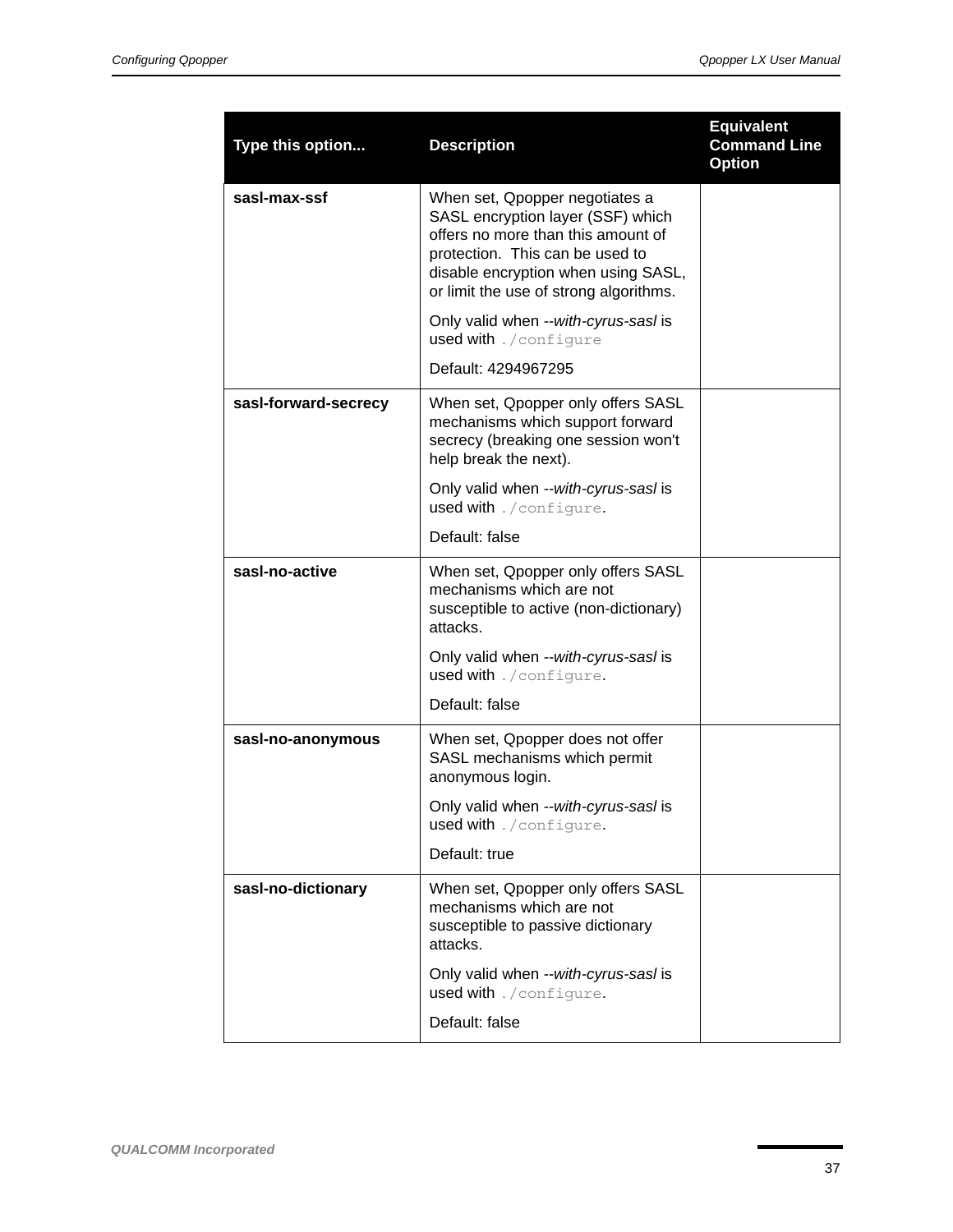| Type this option  | <b>Description</b>                                                                                                                       | <b>Equivalent</b><br><b>Command Line</b><br><b>Option</b> |
|-------------------|------------------------------------------------------------------------------------------------------------------------------------------|-----------------------------------------------------------|
| sasl-no-plaintext | When set, Qpopper only offers SASL<br>mechanisms which do not transmit<br>the authentication information in<br>plaintext (in the clear). |                                                           |
|                   | Only valid when --with-cyrus-sasl is<br>used with . / configure                                                                          |                                                           |
|                   | Default: true                                                                                                                            |                                                           |
| server-mode       | Enables server mode by default. See<br>section server mode for details.                                                                  | -S                                                        |
|                   | This Boolean option is permitted in all<br>configuration files.                                                                          |                                                           |
|                   | The default is determined at compile<br>time.                                                                                            |                                                           |
| spool-dir         | Set this to the full path to the mail<br>spool directory. The default is<br>determined at compile time. An<br>example is /var/spool/mail | none                                                      |
| spool-options     | Reads additional run-time options<br>from a file named<br>username.gpopper-options in<br>the spool directory.                            | -U                                                        |
|                   | This is a Boolean option and is not<br>permitted in configuration file in the<br>user's home directory.                                  |                                                           |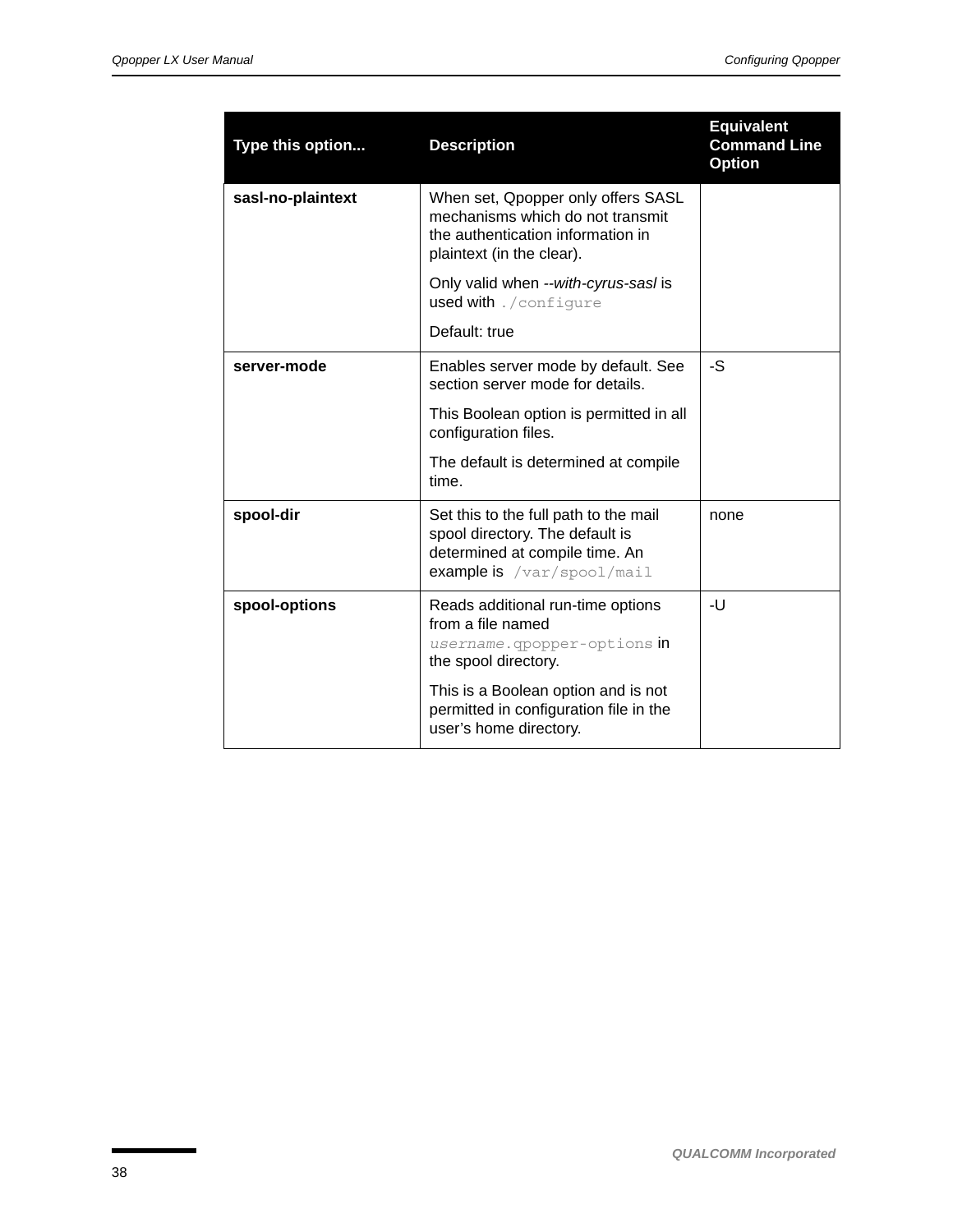| Type this option  | <b>Description</b>                                                                                                                                                                                                                                                                                                                    | <b>Equivalent</b><br><b>Command Line</b><br><b>Option</b> |
|-------------------|---------------------------------------------------------------------------------------------------------------------------------------------------------------------------------------------------------------------------------------------------------------------------------------------------------------------------------------|-----------------------------------------------------------|
| <b>statistics</b> | Enables statistics logging. After each<br>session ends, a statistics record is<br>written to the log. This record<br>resembles the following example:                                                                                                                                                                                 | -S                                                        |
|                   | stats randy 0 0 1 385<br>randy.example.org<br>192.168.2.4                                                                                                                                                                                                                                                                             |                                                           |
|                   | in which                                                                                                                                                                                                                                                                                                                              |                                                           |
|                   | Username:<br>randy<br>Deleted messages:<br>0<br>Deleted octets:<br>0<br>1<br>Messages left on server:<br>Octets left on server:<br>385<br>Name of client machine:<br>randy.example.org<br>IP address of client machine:<br>192.168.2.4<br>This is a Boolean option that is<br>permitted in all configuration files.<br>Default: false |                                                           |
| temp-dir          | Set this to the full path to the directory<br>to be used for temp drop files if you do<br>not want. user. pop (temporary drop<br>files) to be located in the spool<br>directory.                                                                                                                                                      | none                                                      |
|                   | Note that use of $/\text{tmp}$ is not<br>recommended because a system<br>reboot deletes these files. This could<br>cause lost mail.                                                                                                                                                                                                   |                                                           |
|                   | Default: spool directory                                                                                                                                                                                                                                                                                                              |                                                           |
| temp-name         | The name of the temporary drop files.<br>You should not normally set the<br>option.                                                                                                                                                                                                                                                   | none                                                      |
|                   | Default: . %s. pop                                                                                                                                                                                                                                                                                                                    |                                                           |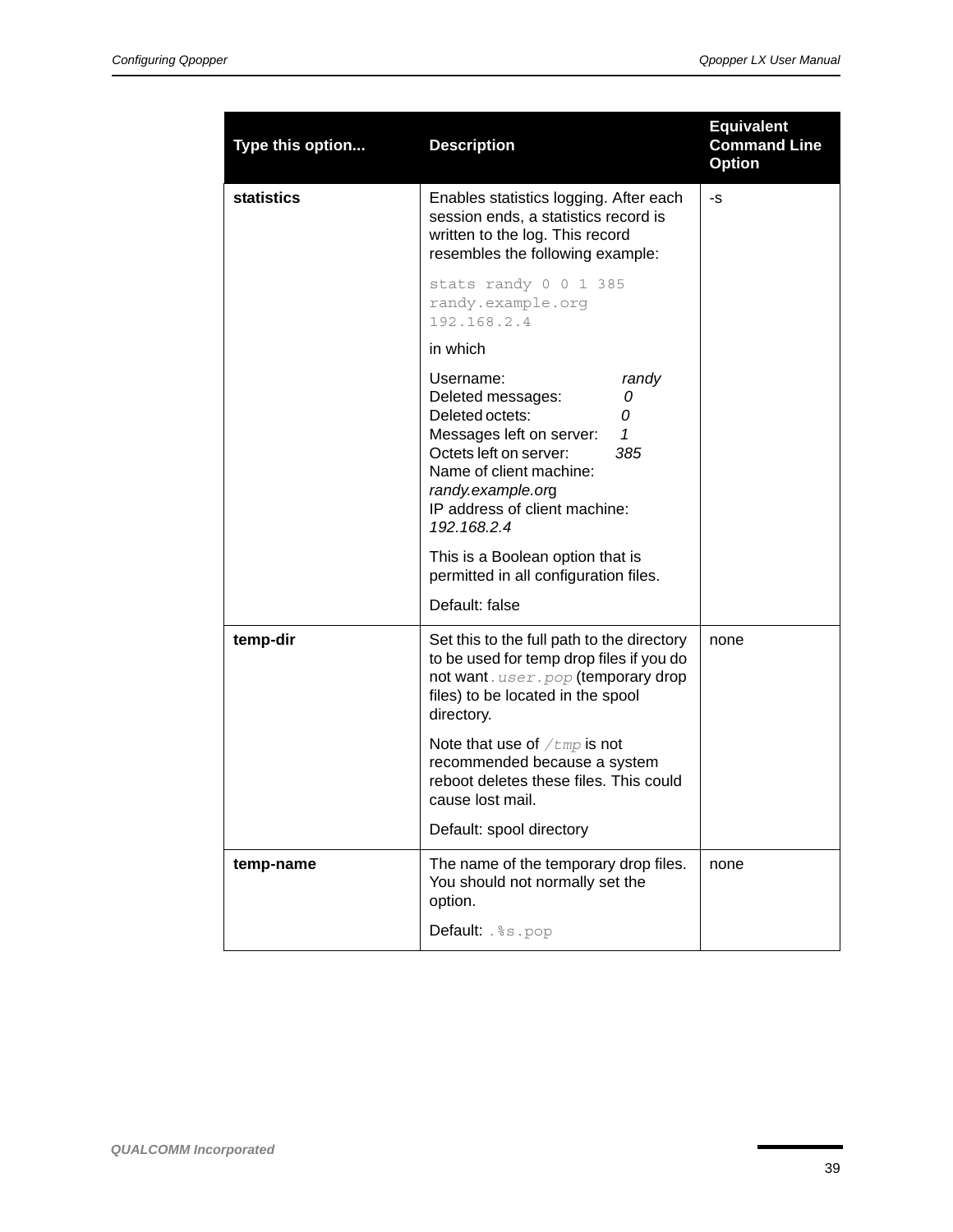| Type this option                                                              | <b>Description</b>                                                                                                                                                                                                                                                                                               | <b>Equivalent</b><br><b>Command Line</b><br><b>Option</b> |
|-------------------------------------------------------------------------------|------------------------------------------------------------------------------------------------------------------------------------------------------------------------------------------------------------------------------------------------------------------------------------------------------------------|-----------------------------------------------------------|
| timeout                                                                       | You can change the timeout for client<br>reads. Qpopper terminates the<br>connection with the client if no input is<br>received in this many seconds. RFC<br>1939 states that this timeout should<br>be 600 seconds (10 minutes).<br>However, ideal settings in some<br>cases are between 30 and 120<br>seconds. | -T timeout                                                |
|                                                                               | This integer option is permitted in all<br>configuration files.                                                                                                                                                                                                                                                  |                                                           |
|                                                                               | The default is 120 seconds.                                                                                                                                                                                                                                                                                      |                                                           |
| tls-cipher-list<br>Only valid when<br>--with-openssl used with<br>./configure | Specifies the permitted cipher suites.<br>See the OpenSSL documentation for<br>syntax. You normally do not need to<br>set this.<br>This string option is not permitted in a<br>configuration file in the user's home                                                                                             | none                                                      |
|                                                                               | directory nor in the spool directory.                                                                                                                                                                                                                                                                            |                                                           |
| tls-identity-file<br>Only valid if<br>./configure used with<br>--with-sslplus | Specifies a file which contains the<br>server's TLS/SSL certificate and<br>encrypted private key.<br>This string option is not permitted in a<br>configuration file in the user's home<br>directory nor in the spool directory.                                                                                  | none                                                      |
| tls-passphrase<br>Only valid if<br>./configure used with                      | Specifies the passphrase to decrypt<br>the server's private key (in the identify<br>file).                                                                                                                                                                                                                       | none                                                      |
| --with-sslplus                                                                | This string option is not permitted in a<br>configuration file in the user's home<br>directory nor in the spool directory.                                                                                                                                                                                       |                                                           |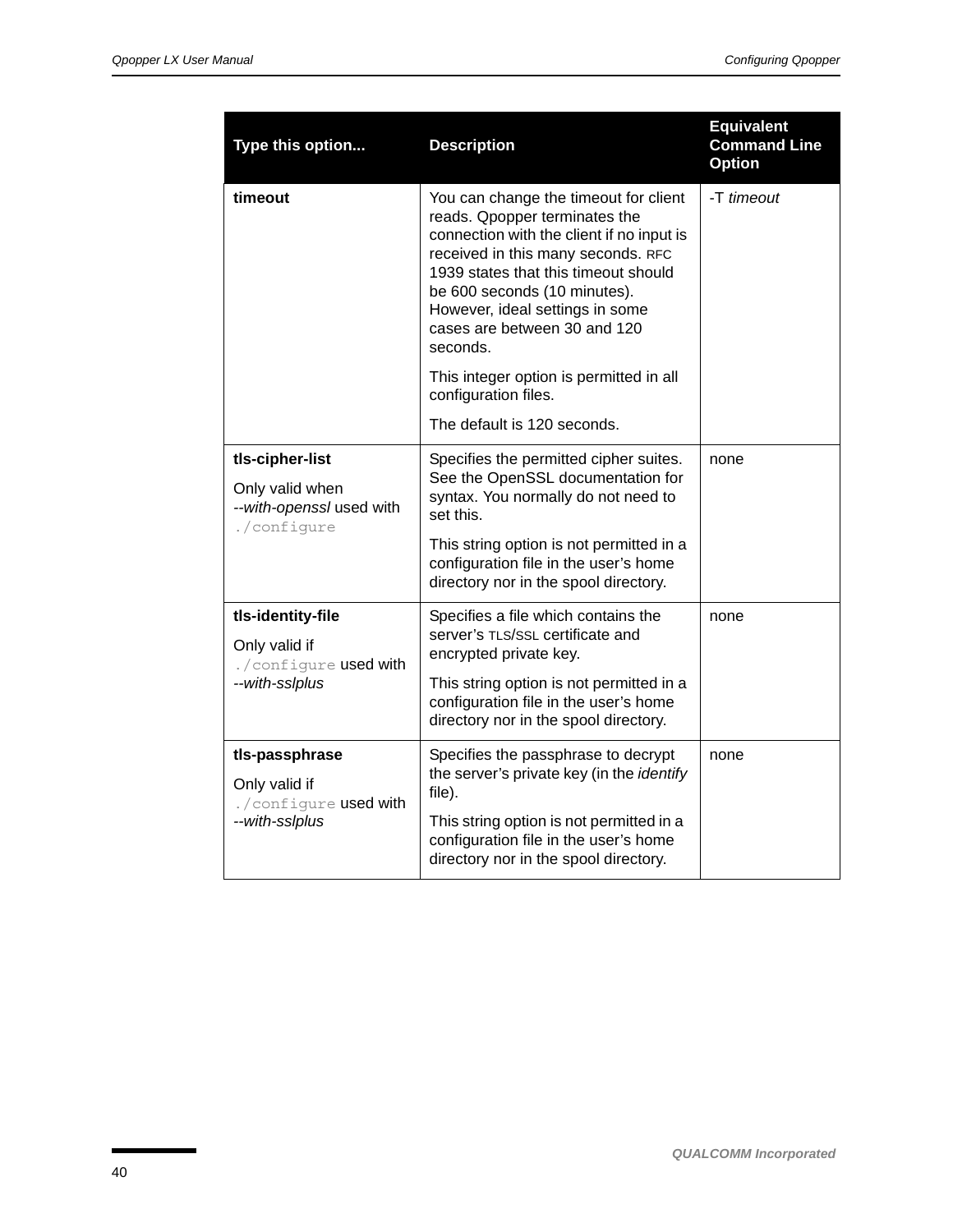| Type this option                                                                 | <b>Description</b>                                                                                                                                                                                | <b>Equivalent</b><br><b>Command Line</b><br><b>Option</b> |
|----------------------------------------------------------------------------------|---------------------------------------------------------------------------------------------------------------------------------------------------------------------------------------------------|-----------------------------------------------------------|
| tls-private-key-file<br>Only valid if                                            | Specifies a file which contains the<br>server's TLS/SSL private key.                                                                                                                              | none                                                      |
| ./configure used with<br>--with-openssl                                          | Note. This private<br>key must not be<br>encrypted.                                                                                                                                               |                                                           |
|                                                                                  | If the private key is contained in the<br>same file as the certificate (as<br>specified with tls-server-cert-file), you<br>do not need to specify this option.                                    |                                                           |
|                                                                                  | This string option is not permitted in a<br>configuration file in the user's home<br>directory nor in the spool directory.                                                                        |                                                           |
| tls-server-cert-file<br>Only valid if<br>./configure used with<br>--with-openssl | Specifies a file which contains the<br>server's TLS/SSL certificate. This file<br>may also contain the server's<br>unencrypted private key.                                                       | none                                                      |
|                                                                                  | This string option is not permitted in a<br>configuration file in the user's home<br>directory nor in the spool directory.                                                                        |                                                           |
| tls-support<br>Only valid when                                                   | Specifies TLS/SSL support. The<br>permitted values are:                                                                                                                                           |                                                           |
| --with-openssl or<br>--with-sslplus used with<br>./configure                     | •default TLS/SSL is not supported.<br>(SAME AS DEFAULT)<br>•none                                                                                                                                  | $-10$                                                     |
|                                                                                  | <b>•stls</b> Enables support for the STLS<br>command. This permits TLS/SSL<br>negotiations on the standard (or any)<br>port, allowing the same port to be<br>used by TLS/SSL and regular clients. | $-11$                                                     |
|                                                                                  | •alternate-port Enables<br>alternate-port TLS/SSL. Some older<br>clients require this. (The usual port for<br>alternate-port TLS/SSL with pop is<br>995.                                          | $-12$                                                     |
|                                                                                  | This mnemonic option is not permitted<br>in a configuration file specific to a user<br>(in the user's home directory or in the<br>spool directory.)                                               |                                                           |
|                                                                                  | Default: default                                                                                                                                                                                  |                                                           |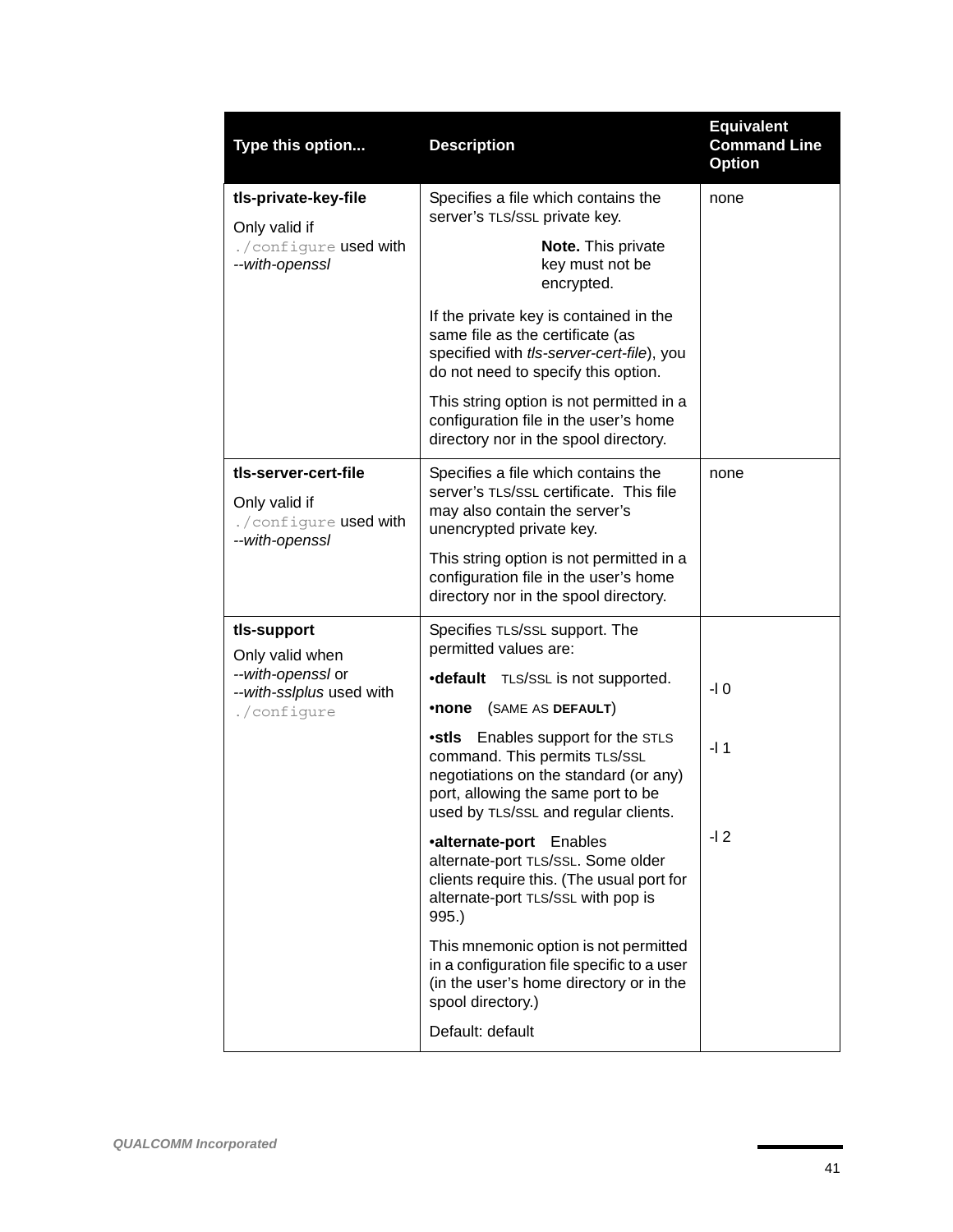| Type this option               | <b>Description</b>                                                                                                                                                                                                                                                                     | <b>Equivalent</b><br><b>Command Line</b><br><b>Option</b> |
|--------------------------------|----------------------------------------------------------------------------------------------------------------------------------------------------------------------------------------------------------------------------------------------------------------------------------------|-----------------------------------------------------------|
| tls-version<br>Only valid when | Restricts the version of TLS/SSL<br>recognized in session negotiations.                                                                                                                                                                                                                | none                                                      |
| --with-openssl used with       | You normally do not need to set this.                                                                                                                                                                                                                                                  |                                                           |
| ./configure                    | Supported values are:                                                                                                                                                                                                                                                                  |                                                           |
|                                | <b>•default</b> (same as SSLv23)                                                                                                                                                                                                                                                       |                                                           |
|                                | •SSLv2 Forces Qpopper only to<br>understand SSLv2 client hello<br>messages.                                                                                                                                                                                                            |                                                           |
|                                | •SSLv3 Forces Qpopper only to<br>understand SSLv3 client hello<br>messages. This especially means that<br>it does not understand SSLv2 client<br>hello messages, which are widely<br>used for compatibility reasons.                                                                   |                                                           |
|                                | •TLSv1<br>Forces Qpopper only to<br>understand TLSv1 client hello<br>messages. This especially means that<br>it does not understand SSLv2 client<br>hello messages, which are widely<br>used for compatibility reasons. It also<br>does not understand SSLv3 client<br>hello messages. |                                                           |
|                                | •SSLv23 Allows Qpopper to<br>understand SSLv2, SSLv3, and<br>TLSv1 client hello messages. This is<br>the best choice when compatibility is<br>a concern. This is the default value.                                                                                                    |                                                           |
|                                | ∙all<br>(same as SSLv23)                                                                                                                                                                                                                                                               |                                                           |
|                                | This mnemonic option is not permitted<br>in a configuration file in the user's<br>home directory nor in the spool<br>directory.                                                                                                                                                        |                                                           |
|                                | Default: default                                                                                                                                                                                                                                                                       |                                                           |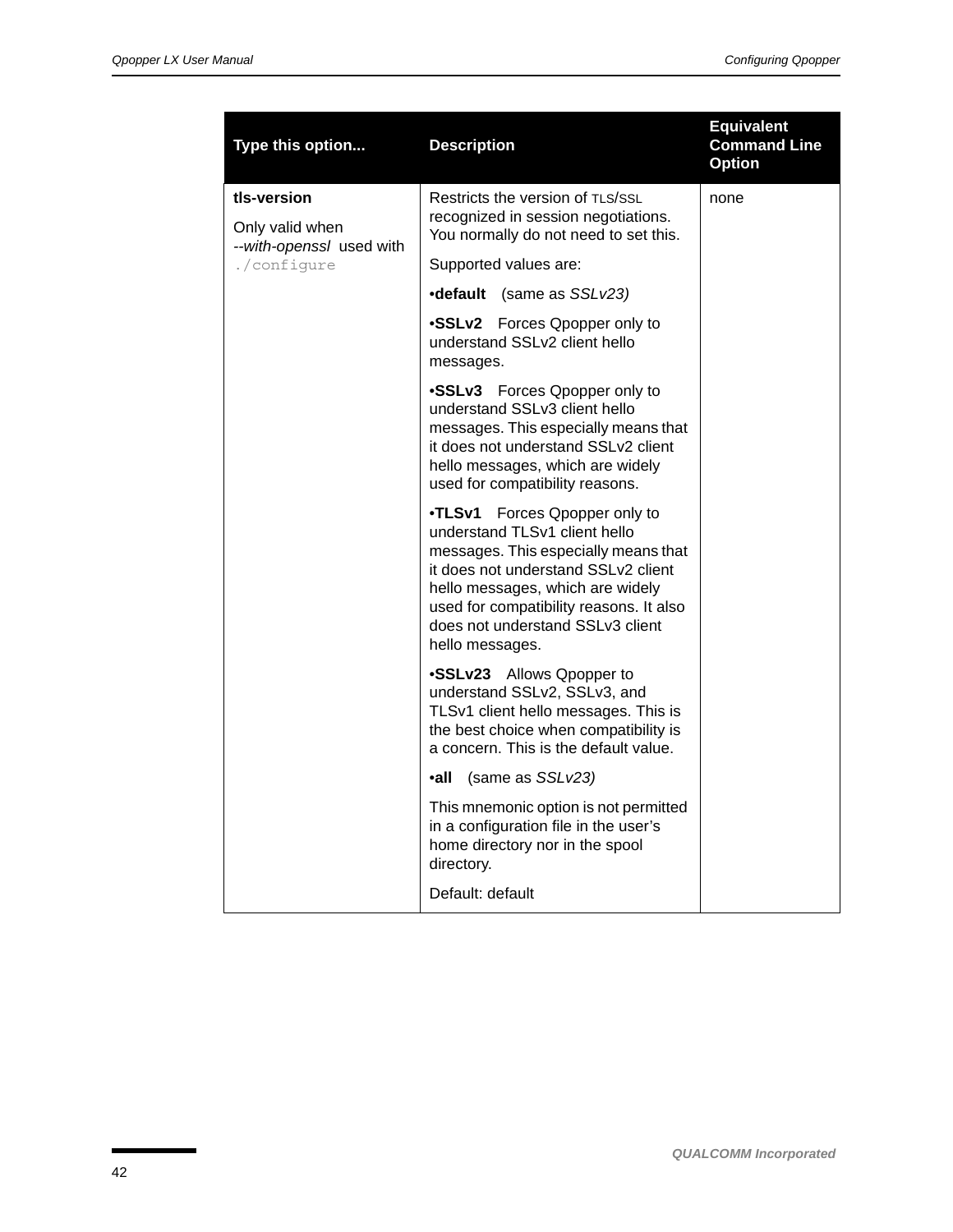| Type this option | <b>Description</b>                                                                                                                                                                                                                                                  | <b>Equivalent</b><br><b>Command Line</b><br><b>Option</b> |
|------------------|---------------------------------------------------------------------------------------------------------------------------------------------------------------------------------------------------------------------------------------------------------------------|-----------------------------------------------------------|
| tracefile        | Enables debug logging if<br>--enable-debugging used with<br>./configure). All debug and<br>standard log records are written to the<br>specified file. If this option is used, it<br>should be first, so that debug records<br>are generated for subsequent options. | -t logfile                                                |
|                  | If used without --enable-debugging,<br>redirects all log messages to the<br>specified file.                                                                                                                                                                         |                                                           |
|                  | This string option is permitted in all<br>configuration files.                                                                                                                                                                                                      |                                                           |
| trim-domain      | When set, domains are trimmed from<br>user names before use. For example,<br>if a user named maida enters her<br>login name in her POP client as<br>maida@example.org, Qpopper treats<br>this as just maida.                                                        | -C                                                        |
|                  | This Boolean option is not valid in<br>configuration files specific to a user<br>(those in a home directory or the<br>spool directory).                                                                                                                             |                                                           |
|                  | Default: false                                                                                                                                                                                                                                                      |                                                           |
| user-options     | Reads additional run-time options<br>from a file named . opopper-<br>options in the user's home directory,<br>if present.                                                                                                                                           | -u                                                        |
|                  | This Boolean option is not permitted<br>in a configuration file in the user's<br>home directory nor in the spool<br>directory.                                                                                                                                      |                                                           |
|                  | Default: false                                                                                                                                                                                                                                                      |                                                           |

## <span id="page-42-0"></span>**Enabling Server Mode**

Server mode reduces Qpopper's I/O usage for sessions where users download and delete all their mail, or when they leave all their mail on the server (in other words, sessions where they delete all messages or no messages). Server mode can only be used when Qpopper and the local delivery agent are the only processes which alter the mail spool. **Do not enable server mode for users who telnet to the mail server and access the mail spool directly, or run local programs which access the mail spool.**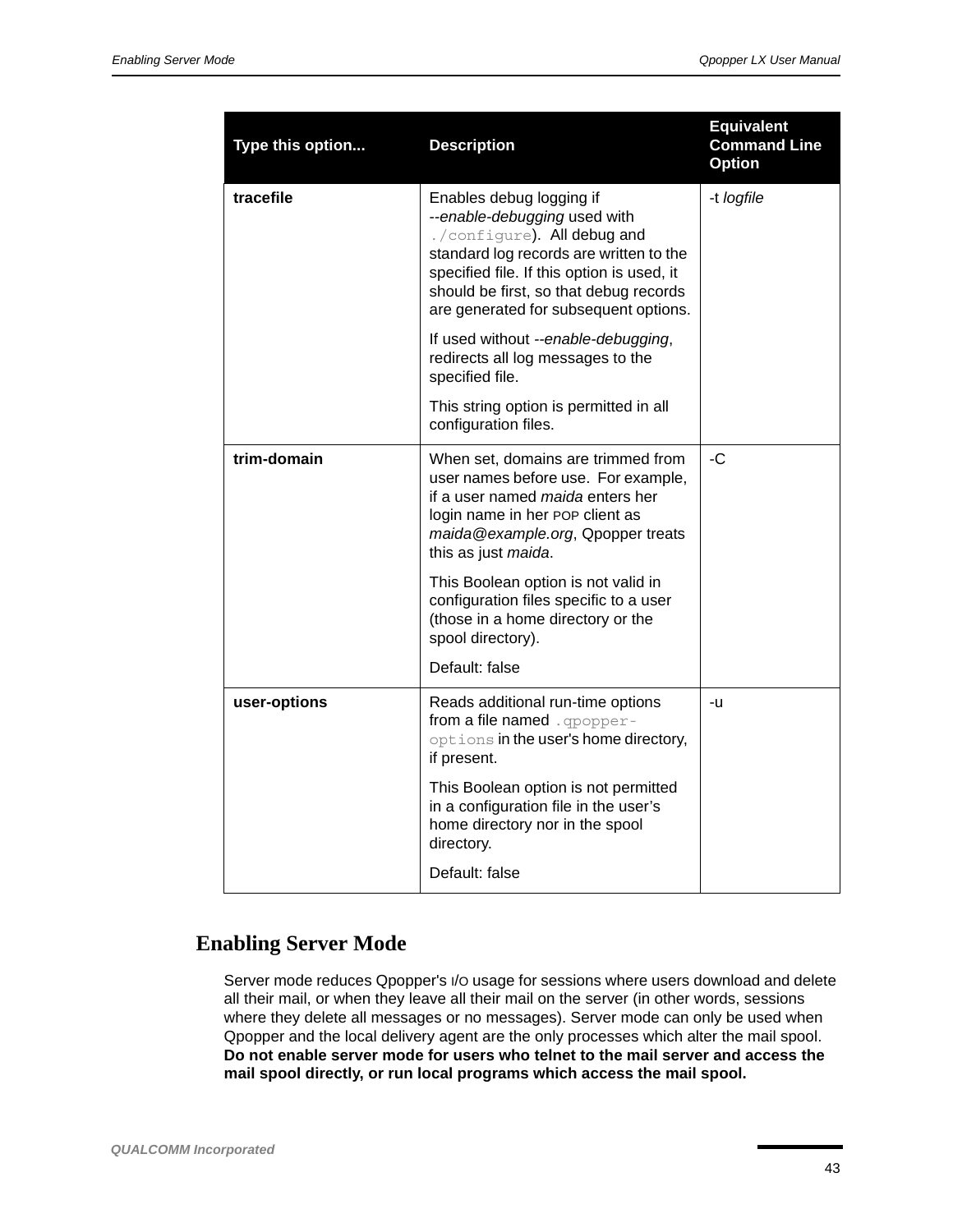Server mode is ideal for situations where a system acts only as a mail server; where users do not have shell accounts.

You can enable or disable server mode on a user-by-user basis, by users' group membership, for all users, or any combination.

In normal (non-server) mode, Qpopper starts a session by locking the mail spool, copying all messages to a temporary file, zeroing the mail spool, then unlocking it. At the end of the session all non-deleted messages (plus any new ones that arrived during the session) are copied back to the spool. By working from a temporary copy of the mail spool, Qpopper operates at the highest safety level, at the cost of extra I/O.

In server mode, Qpopper starts a session by scanning the mail spool instead of copying it. It works from the mail spool during the session. If at the end of the session all messages are deleted, or no changes have been made to the state of the spool or its messages, Qpopper avoids having to do any copying at all.

Because most POP clients download and delete all messages by default, enabling server mode can save a lot of server I/O. Even when users turn on *leave mail on server* in their POP client, most sessions do not result in any changes, again potentially saving a lot of I/O.

Qpopper further reduces I/O at the start of a session by avoiding the initial scan of the spool in many cases where server mode is used. This can result in a mail-check time of well under a second, versus a minute or more for very large spools.

You can decrease the situations in which Qpopper needs to copy and update the spool at the end of a session by using the *--disable-status* configure flag, or the *update-status-headers* configuration file option. However, this increases CPU usage and prevents Qpopper from keeping track of which messages have been downloaded, a feature relied upon by some clients. This also prevents Qpopper from storing the unique identifier (UID) of each message in an *X-UIDL:* header, forcing it to recalculate it when needed. It also prevents Qpopper from writing *Status:* headers.

You can enable server mode on a per-user basis. Just set the default for all users at compile or run time. You can indicate that certain users will use Qpopper in server mode or not, regardless of the defaults.

To specify server mode as a default for all users at compile time, do the following:

■ Run the configure script, adding --enable-servermode.

To specify server mode as a default for all users at run time, do the following:

■ Use the *-S* run-time option or the *server-mode* option in a configuration file.

To indicate that users of a specific group should use server mode, regardless of the default, do the following:

■ Run the configure script, adding *--enable-server-mode-group-include=group* where *group* is the name of the group, or use the *group-sever-mode* option in a configuration file. Users who are members of this group will use server mode. (It may also be convenient to disable shell access to users in this group, to prevent them from accessing the spool other than through POP).

To indicate that users of a specific group should **not** use server mode, regardless of the default, do the following: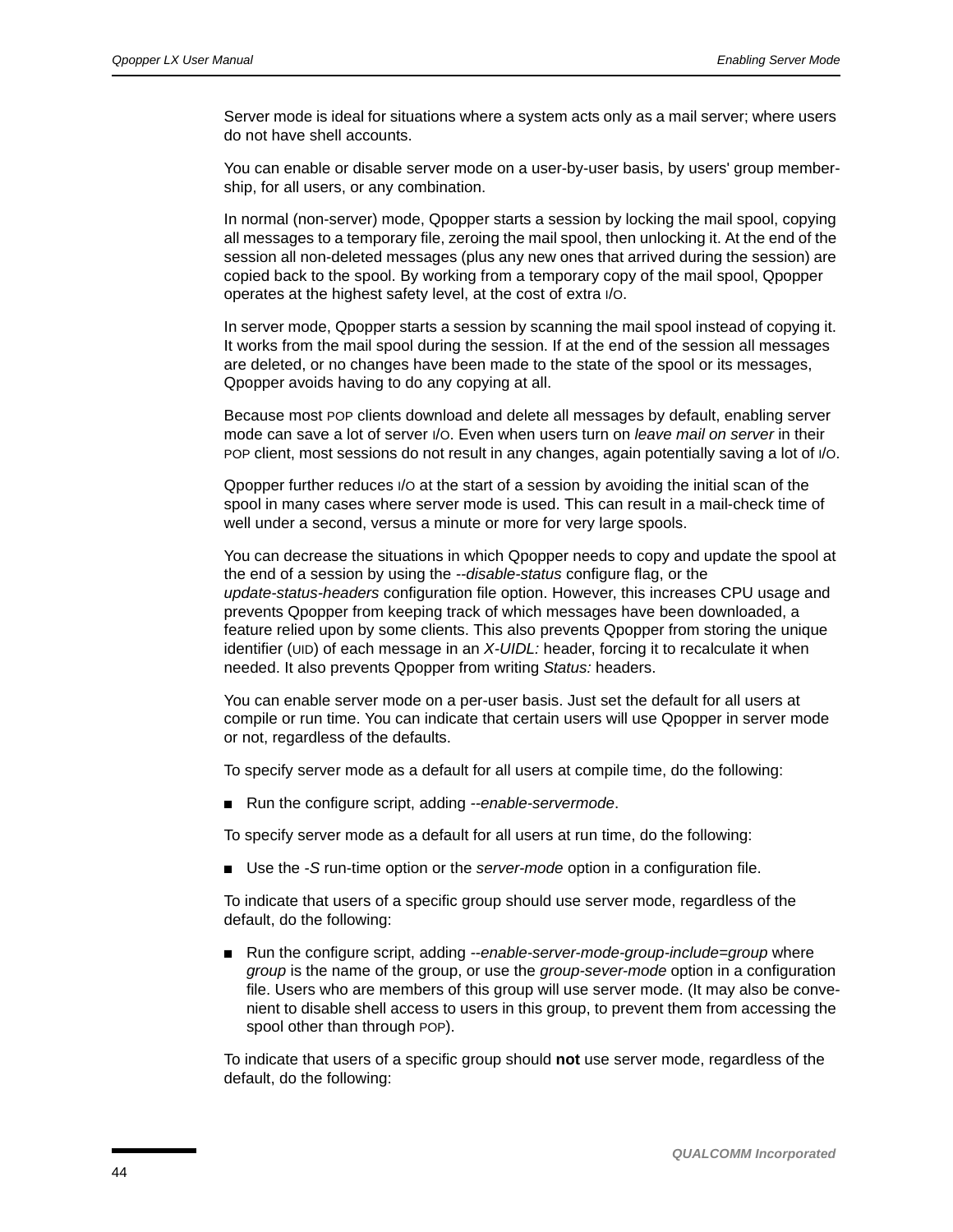■ Run the configure script, adding --enable-server-mode-group-exclude=group where *group* is the name of the group, or use the *group-no-server-mode* option in a configuration file. Users who are members of this group will **not** use server mode.

To set server mode on or off for a specific user, do the following:

■ Place a file called . opopper-options in the user's home directory, set the *server-mode* option in this file, and use the *-u* command-line option or include the *user-options* option in a configuration file. You can also use a file called .*user*.qpopper-options in the spool directory, with the *-U* command-line option or *spool-options* configuration file option.

The determination of server mode is in the following order:

- Compile-time default (--enable-server-mode)
- Run-time default (*-S* or *server-mode*)
- Compile-time inclusion group (--enable-server-mode-group-include=group) that the user is a member of
- Run-time inclusion group (*group-server-mode*)
- Compile-time exclusion group (--enable-server-mode-group-exclude=group) that the user is a member of
- Run-time exclusion group (*group-no-server-mode*)
- User-specific . qpopper-options file in the home directory or .*user*.qpopper-options in the spool directory.

## <span id="page-44-0"></span>**Enabling Standalone Mode**

Normally, Qpopper is launched from *inetd* (or a similar program). However, you can build a version of Qpopper that operates as a standalone daemon if you prefer. Operating Qpopper in standalone mode may result in better performance, but you may lose the ability for access control and load throttling. To enable standalone mode, use the *--enable-standalone* flag with ./configure.

To enable Qpopper's standalone mode, do the following:

- **1** On the command line, type **./configure --enable-standalone** (plus any other desired options)
- **2** Configure Qpopper to be launched on system start-up. If desired, specify the IP address and/or port number to bind to at run-time as parameter 1, for example, **popper 199.46.50.7:8110 -S** or **popper 8110 -S -T600**. If not specified, the IP address defaults to all available. The default port is 110 except when \_DEBUG (not simply DEBUG) is defined, then it is 8765.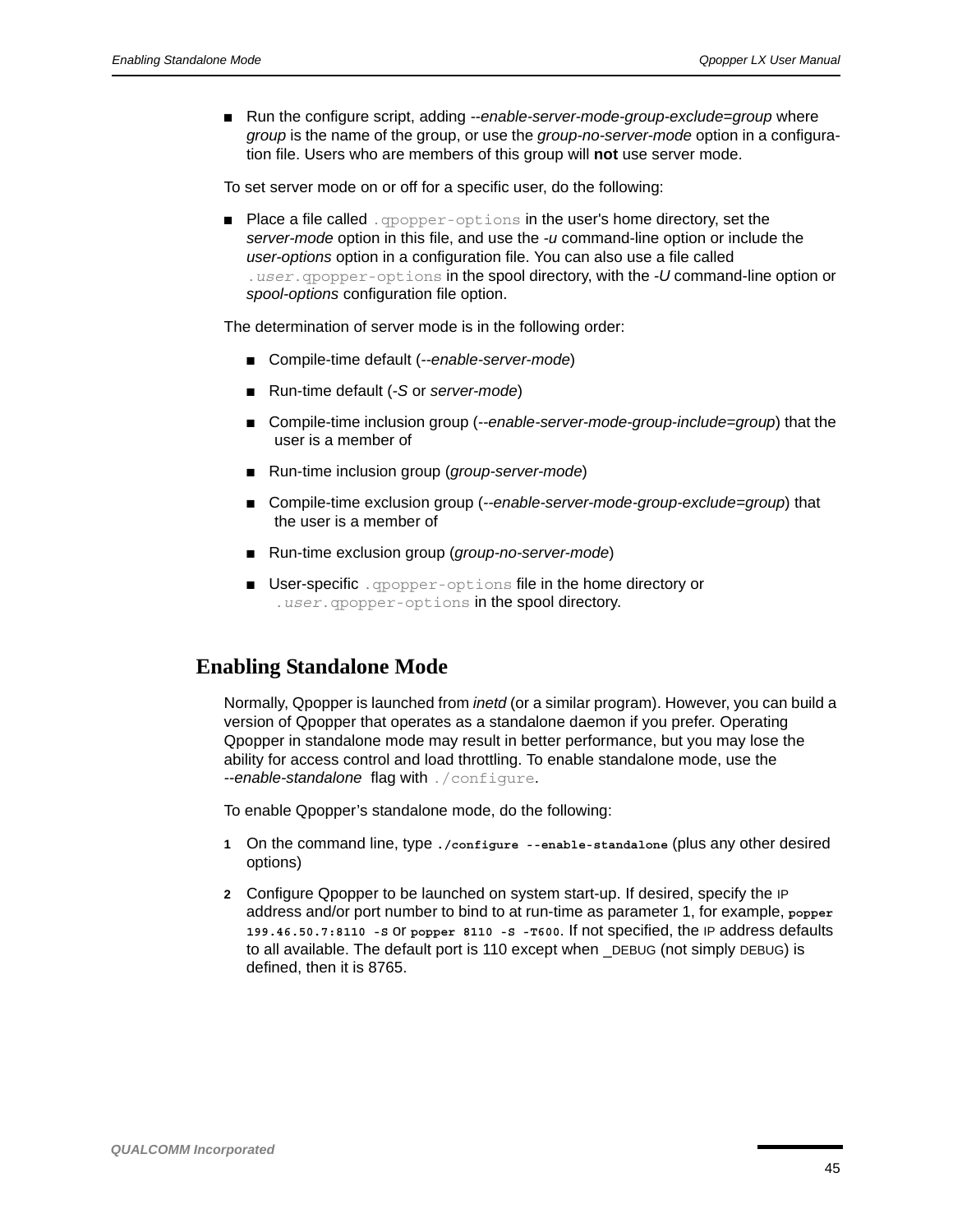## **Using Macros**

There are a large number of options which can be modified at compile time. The ones which are generally useful can be set by using a flag with . /configure, for example *--enable-debugging* for DEBUG, which is the recommended way. Many of these can also be adjusted using run-time options.

The obscure ones have to be set manually. To do so, edit config.h after running ./configure. To set a macro, add or change a #define line. For example, to set macro FOO, add #define FOO.

The following table lists Qpopper macros, a description and the corresponding configure flags used to set the macro:

| <b>Macro</b>                                       | <b>Description</b>                                                                                                                                                                                                                                                                              | <b>Configure flag</b>      |
|----------------------------------------------------|-------------------------------------------------------------------------------------------------------------------------------------------------------------------------------------------------------------------------------------------------------------------------------------------------|----------------------------|
| MMDF_SEP_CHAR<br>Default is '\001'<br>$(<$ CTL>-A) | A line that starts with this<br>character is considered an<br>MMDF separator. The rest of<br>the line is copied as the<br>separator regardless of its<br>value.                                                                                                                                 | none                       |
| <b>BULLDIR</b>                                     | See "Configure Options" on<br>page 11 for a description.                                                                                                                                                                                                                                        | --enable-bulldb=path       |
| <b>NEWBULLCNT</b>                                  | See "Configure Options" on<br>page 11 for a description.                                                                                                                                                                                                                                        | --enable-new-bulls=number  |
| OFF_T                                              | If OFF_T is not typed for you,<br>then set this definition to a type<br>that Iseek and ftruncate and<br>expect it as an offset<br>parameter. UID_T, GID_T, and<br>PID_T are also available for<br>portability.                                                                                  | none                       |
| <b>BLOCK_UID</b>                                   | Opopper prevents access by<br>users with a UID at or below this<br>value. This is because normally<br>low UIDs are only used for root<br>and daemon processes, which<br>should never be checking mail.<br>Attempts to do so may indicate<br>a security attack.<br>The default value is 10. This | none                       |
|                                                    | indicates that root and other<br>users with UID values of 10 and<br>under are not able to login via<br>Qpopper.                                                                                                                                                                                 |                            |
| POP_FACILITY                                       | See "Configure Options" on<br>page 11 for a description.                                                                                                                                                                                                                                        | --enable-log-facility=name |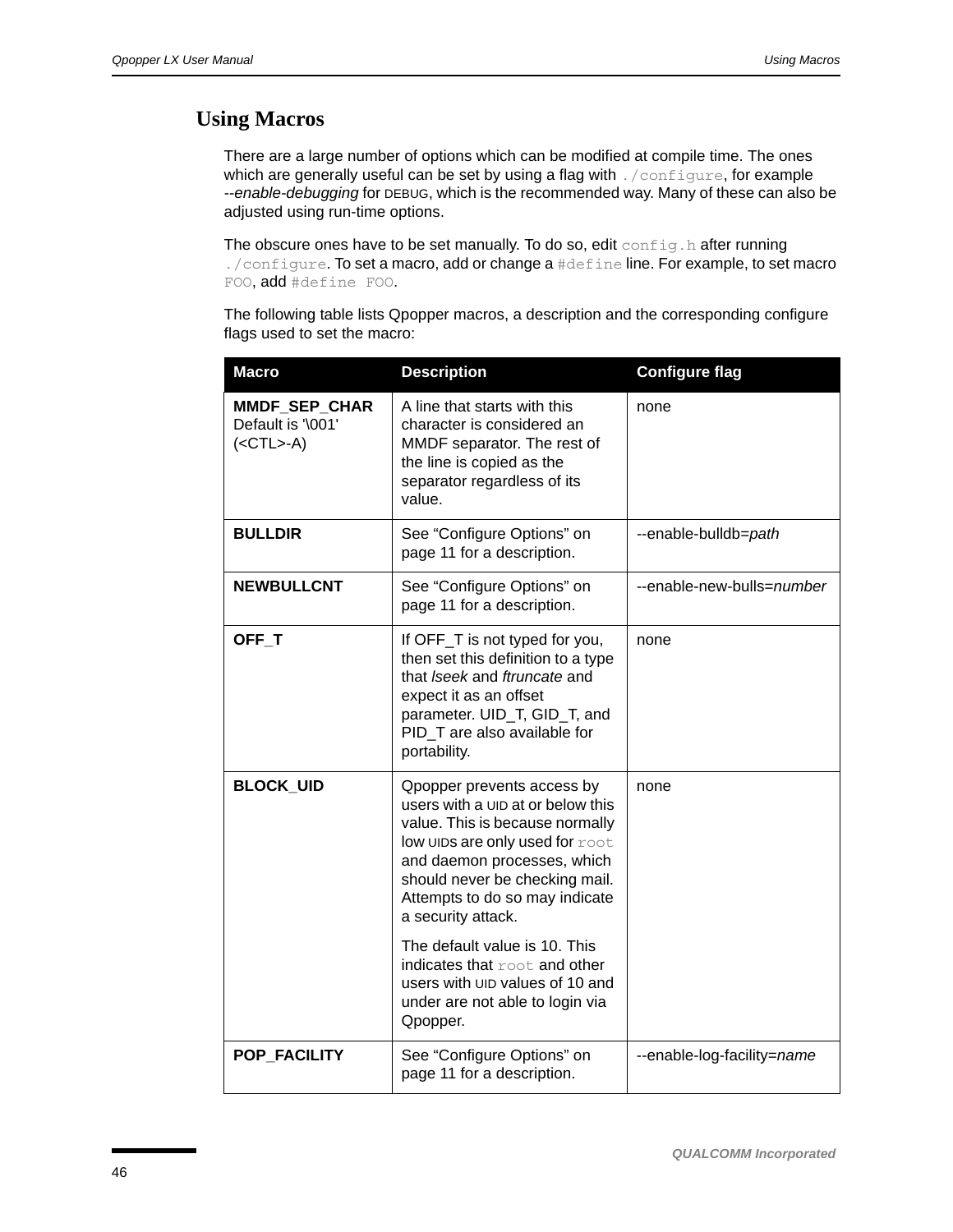| <b>Macro</b>             | <b>Description</b>                                                                                                                                                                                                                    | <b>Configure flag</b>          |
|--------------------------|---------------------------------------------------------------------------------------------------------------------------------------------------------------------------------------------------------------------------------------|--------------------------------|
| <b>KERBEROS</b>          | See "Configure Options" on<br>page 11 for a description.                                                                                                                                                                              | --with-kerberos5=directory     |
| <b>AUTHFILE</b>          | See "Configure Options" on<br>page 11 for a description.                                                                                                                                                                              | --enable-auth-file=path        |
| <b>NONAUTHFILE</b>       | See "Configure Options" on<br>page 11 for a description.                                                                                                                                                                              | --enable-nonauth-file=path     |
| SPEC_POP_AUTH            | See "Configure Options" on<br>page 11 for a description.                                                                                                                                                                              | --enable-specialauth           |
| <b>RPOP</b>              | This feature allows the POP<br>client to use the hosts. equiv<br>and.rhosts files for<br>system/user validation. This<br>feature is not recommended<br>since it can easily be defeated<br>and thus create a serious<br>security risk. | none                           |
| <b>SECURENISPLUS</b>     | See "Configure Options" on<br>page 11 for a description.                                                                                                                                                                              | --enable-secure-nis-plus       |
| <b>DEBUG</b>             | See "Configure Options" on<br>page 11 for a description.                                                                                                                                                                              | --enable-debugging             |
| <b>SETPROCTITLE</b>      | This definition controls whether<br>setproctitle() should be<br>used to display user, host, and<br>status in the process title. Your<br>operating system must support<br>this feature. Set automatically<br>by./configure.            | none                           |
| KEEP_TEMP_DROP           | See "Configure Options" on<br>page 11 for a description.                                                                                                                                                                              | --enable-keep-temp-drop        |
| BIND43                   | BIND 4.3 is a domain name<br>service. Set automatically<br>by./configure.                                                                                                                                                             | none                           |
| SYSLOG42                 | Opopper defaults to BSD 4.3<br>syslog.                                                                                                                                                                                                | none                           |
| <b>HOMEDIRMAIL</b>       | See "Configure Options" on<br>page 11 for a description.                                                                                                                                                                              | --enable-home-dir-mail=Mailbox |
| APOP=<br>"/etc/pop.auth" | See "Configure Options" on<br>page 11 for a description.                                                                                                                                                                              | --enable-APOP=path             |

×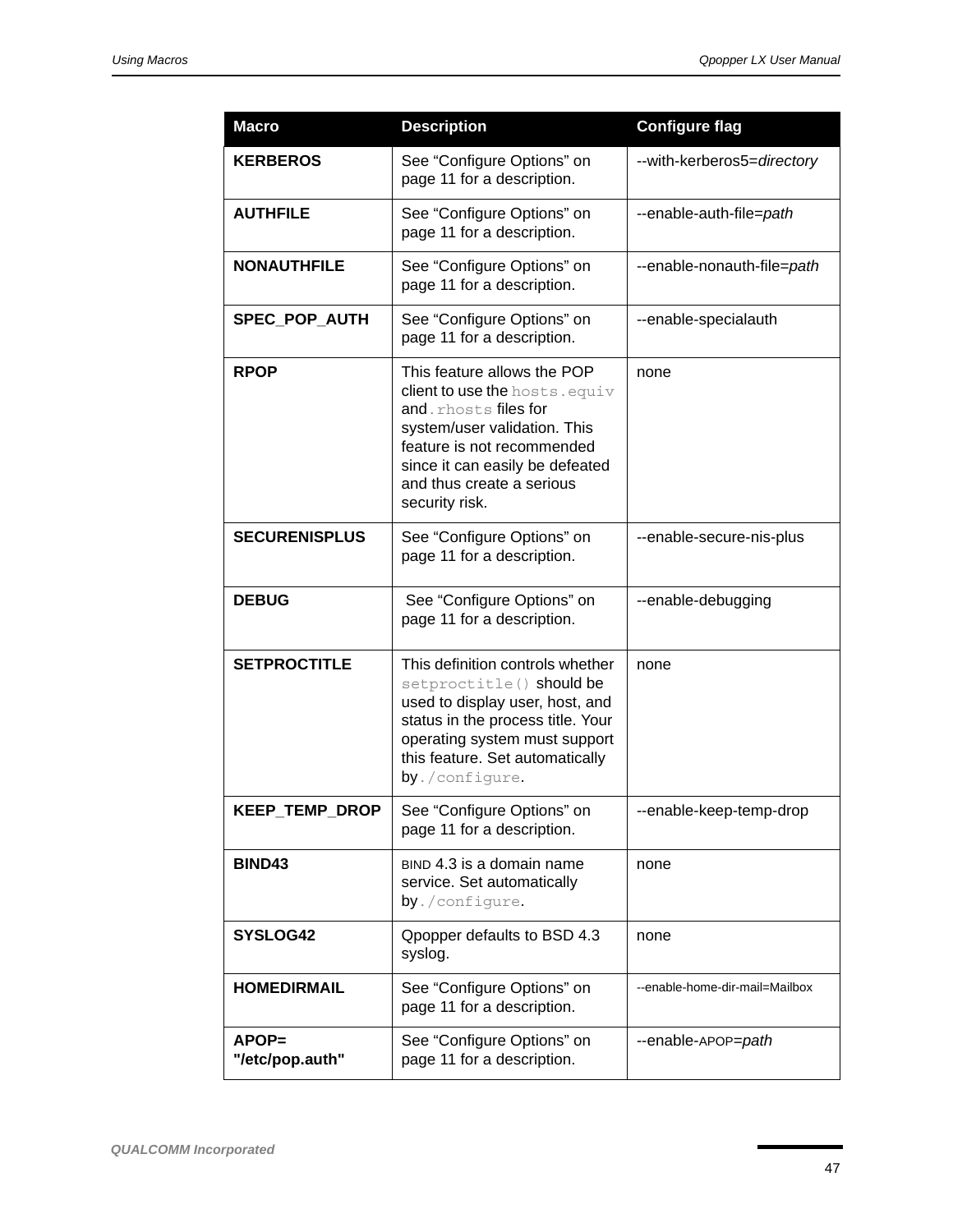| <b>Macro</b>           | <b>Description</b>                                                                                                                                                                                                                                                                                                              | <b>Configure flag</b>  |  |
|------------------------|---------------------------------------------------------------------------------------------------------------------------------------------------------------------------------------------------------------------------------------------------------------------------------------------------------------------------------|------------------------|--|
| POPUID=pop             | See "Configure Options" on<br>page 11 for a description.                                                                                                                                                                                                                                                                        | --enable-popuid=pop    |  |
| <b>GNUPASS</b>         | This definition specifies the use<br>of the modified GNU<br>getpass () routine which<br>allows longer than 8 character<br>passwords to be entered when<br>using popauth. There is also a<br>definition within popauth<br>(NO_GETLINE) if you compile<br>this code, and it complains if it<br>doesn't have a getline<br>routine. | none                   |  |
| <b>CONTENT LENGTH</b>  | If your local delivery agent<br>none<br>inserts a Content-Length:<br>header into the message,<br>define this option. This is<br>usually set automatically for<br>most systems.                                                                                                                                                  |                        |  |
| <b>SERVER_MODE</b>     | See "Configure Options" on<br>page 11 for a description.                                                                                                                                                                                                                                                                        | ==enable-server-mode   |  |
| <b>NO_STATUS</b>       | See "Configure Options" on<br>page 11 for a description.                                                                                                                                                                                                                                                                        | --disable-status       |  |
| <b>NOUPDATEONABORT</b> | See "Configure Options" on<br>page 11 for a description.                                                                                                                                                                                                                                                                        | --disable-update-abort |  |
| $HASH$ _SPOOL= $(1/2)$ | See "Configure Options" on<br>page 11 for a description.                                                                                                                                                                                                                                                                        | --enable-hash-spool    |  |
| <b>BULLDB</b>          | See "Configure Options" on<br>--enable-bulldb=path<br>page 11 for a description.                                                                                                                                                                                                                                                |                        |  |
| <b>CHECK SHELL</b>     | Enable this compile time<br>feature to lock out users via the<br>shell value. A user shell of<br>/POPPER/ANY/SHELL allows<br>the user access but blocks<br>other programs that check<br>shells.                                                                                                                                 |                        |  |
| <b>GDBM</b>            | This value uses the GNU<br>GDBM library instead of<br>NDBM.                                                                                                                                                                                                                                                                     | none                   |  |
| <b>DEBUG</b>           | This permits popper to be run<br>from a shell, for hard-core and<br>heavy debugging.                                                                                                                                                                                                                                            | --enable-low-debug     |  |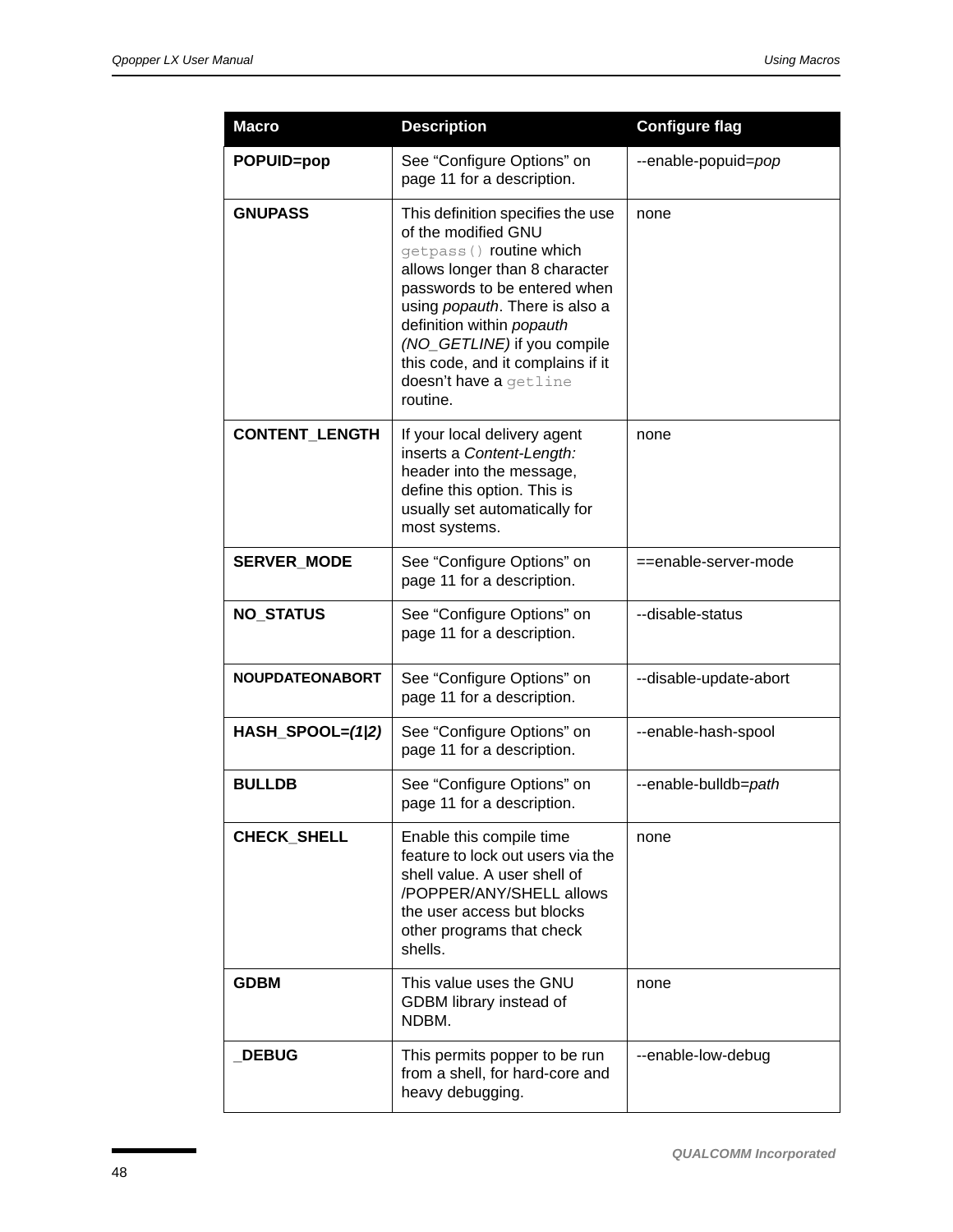| <b>Macro</b>              | <b>Description</b>                                                                                                    | <b>Configure flag</b>   |  |
|---------------------------|-----------------------------------------------------------------------------------------------------------------------|-------------------------|--|
| <b>LOG LOGIN</b>          | See "Configure Options" on<br>page 11 for a description.                                                              | --enable-log-login      |  |
| <b>AUTO DELETE</b>        | See "Configure Options" on<br>page 11 for a description.                                                              | --enable-auto-delete    |  |
| <b>SHY</b>                | See "Configure Options" on<br>page 11 for a description.                                                              | --enable-shy            |  |
| <b>USE PAM</b>            | See "Configure Options" on<br>page 11 for a description.                                                              | --with-pam=service name |  |
| TRACE_MSG_<br><b>BODY</b> | Define if you want to include<br>message bodies in trace<br>information written with the -t or<br>-d run-time option. | none                    |  |

## **Qpopper Notes**

- Qpopper uses the standard system authentication routines (which generally use /etc/passwd and /etc/shadow) to validate the user name in any mode (*user/pass*, *kerberos*, APOP) because the mail spool file must be owned by someone. The ownership relationships generally reside in /etc/passwd. Therefore, a user name must generally exist in both the *passwd* file as well as any of the other files associated with other authentication methods.
- When Qpopper is running, it moves your mail spool file to a file called *user*.pop in the temporary spool location (mail spool directory is the default).  $/\text{tmp}$  can be an alternative location but is not recommended for security reasons. A system reboot will clear the files in  $/\text{tmp}$ . For performance reasons, a system administrator who has 1000+ users can create a separate spool directory, such as /usr/spool/poptemp, for Qpopper files. You can specify this directory to Qpopper by using the *--enable-temp-drop-dir* option when running./configure. Permissions should be the same as your mailspool with the same owner and group.
- Your spool directory needs to have ownership and permissions set correctly. Normally, this directory has owner  $\text{root}$  and  $\text{group}\,\text{mail},$  and is set  $\text{draw}\text{true}$  - x or  $\text{draw}\text{true}$ wxrwt. (The second form sets the sticky bit to prevent non-owners from deleting or renaming files.)
- By default, Qpopper sets its group ID to the group of the spool directory before setting its UID to that of the user and giving up root privileges. Thus, by making the spool directory group mail and making it group writable, Qpopper is able to create and modify the user's spool and the dot-lock file. Since no users are part of the mail group, this is secure.
- **-no-mime**—As a way to enable MIME-mangling (reduce multipart MIME messages to a single text part, no attachments) with clients that do not support XMANGLE, add *-no-mime* to the user name. For example, if the user name is *mary*, enter it in the client as *mary-no-mime*.
- Do not use Qpopper over NFS. (But see *no-atomic-open* on [page 35.](#page-34-0))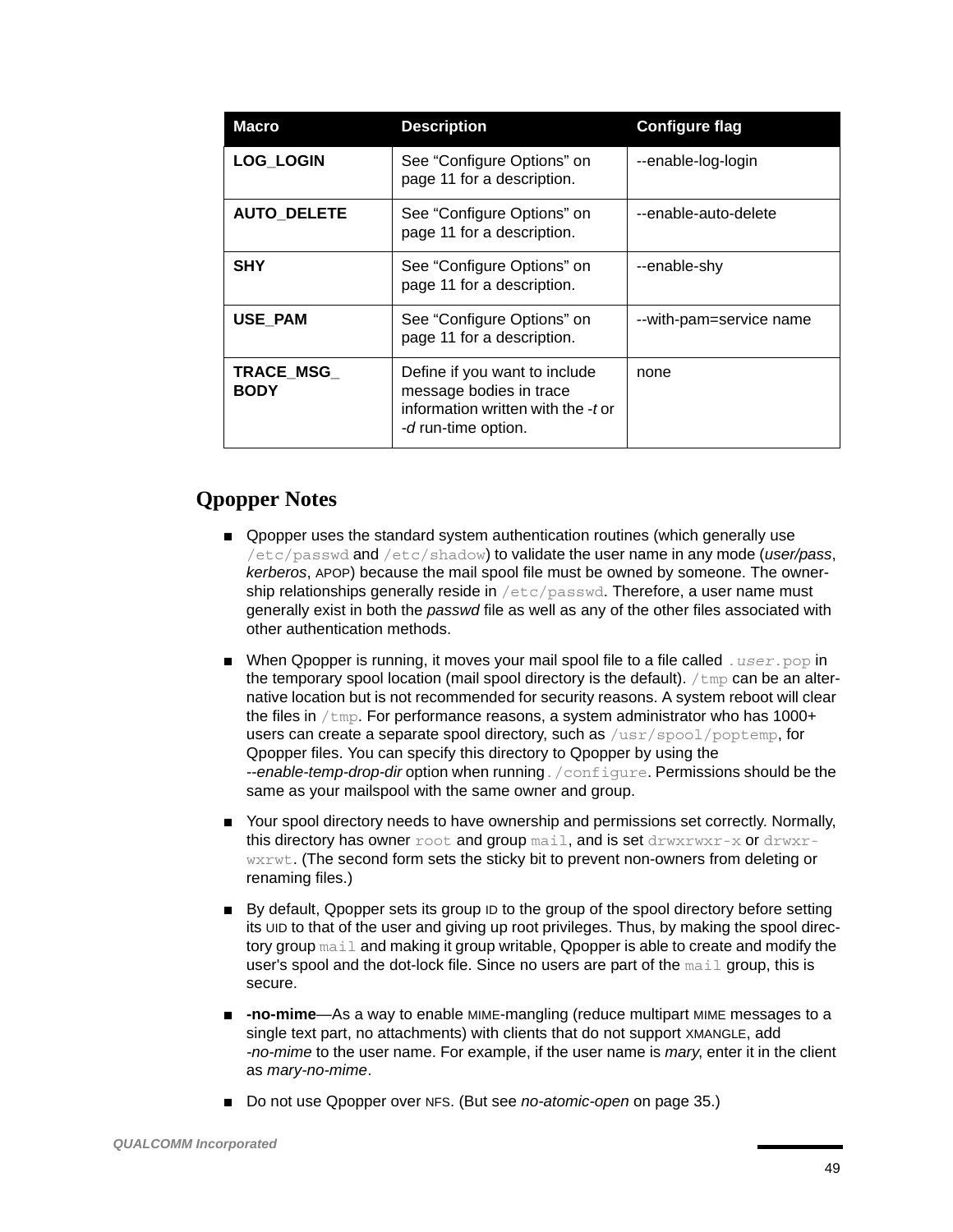## **Operating System-Specific**

■ **SCO**—Some versions of SCO use the *crypt\_d* library, others the *crypt\_i* library. This distribution assumes *crypt\_d*. SCO requires loading the Standard and TCP/IP development environments to get the sockets and crypt libraries.

Also, if you wish to use the elf binaries (to use dynamic instead of static linkage for C run-time functions), you need to edit the Makefiles so that the LIBS line is: *-lnsl -lsocket -lcrypt -lprot -lm -lx -ltinfo* and the CFLAGS line has *-s -O -belf*. (*-s* indicates strip the symbols (you can omit this if you choose), *-belf* indicates use elf binaries.)

- **IRIX**—The default spool directory is */usr/mail*; some systems use */usr/spool/mail*.
- **FreeBSD**—This requires the crypt library for password comparisons.
- **OSF/1**—If you are not using enhanced security (shadow passwords), then don't use *--enable-specialauth*. Otherwise, you receive a link error stating that *set\_auth\_parameters()* is not defined.
- **A/UX** A/UX does not support the sticky bit, so the default directory is /*tmp*. If you want to support shadow passwords, you need to use *--enable-specialauth* with*./configure*. A shadow password library is also required. You can find one on *jagubox.gsfc.nasa.gov*. A/UX requires GCC and libUTIL.a, also available on jagubox to build some versions of Qpopper.
- **NCR**—You may need to increase STRTHRESH, for example, a 600 user system needs to increase from 0x200000 to 0x600000.
- **NeXT**—You should probably use NetInfo Manager available under Next Admin to change your services file.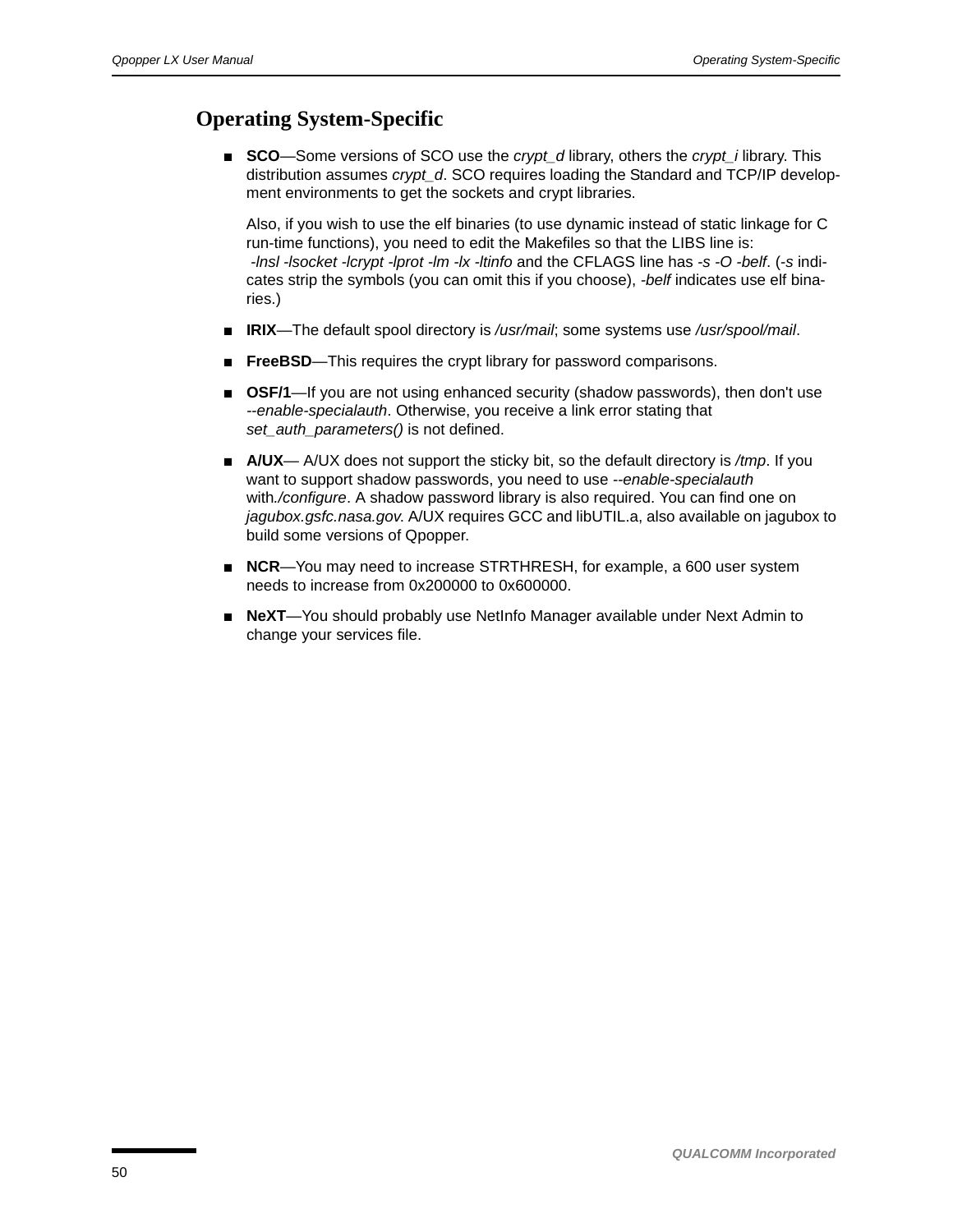# *Managing Qpopper*

## <span id="page-50-1"></span>**Security and Authentication**

In addition to the standard username and password, Qpopper can use APOP, Kerberos (version 4 or 5), or any PAM method. Qpopper can also use TLS/SSL to encrypt the authentication exchange.

**Caution.** To avoid the danger of sending clear text passwords over the network, use APOP, Kerberos, or TLS/SSL.

#### <span id="page-50-0"></span>**APOP**

In APOP, the server issues a challenge, and the email client sends a response which proves it knows the password, without sending the actual password. Both the challenge and the response contain a random element, which prevents the response from being used by an interceptor.

APOP requires dbm or  $q$ dbm libraries to exist on the system.  $q$ dbm is a GNU's version of dbm, which can be obtained from any of GNU's distribution sites.

To setup APOP authentication, do the following:

- **1** Create a user account, for example POP, to be used for administering the APOP users.
- **2** Choose a location where popauth will place the authentication files, typically /etc/pop.auth.

**Caution.** Make sure this is read/write accessible only to the administering account pop.

**3** Run the configure script with the *--enable*-apop and *--with-popuid flags*, for example

**./configure --enable-apop=/etc/pop.auth --enable-popuid=pop**

The first flag is the location of the authentication files; the second specifies the administering account that owns the authentication database.

- **4** Run **make**, this should produce executable files popauth and popper.
- **5** Move the executable files to a public location (normally you can run **make install** as root to do this).
- **6** Change the owner on popauth to the administering account (for example, pop) and set *suid*, for example:

```
chown pop /usr/local/lib/popauth 
chmod u+s /usr/local/lib/popauth
```
**7** Initialize the authentication database files by running the following command as  $\text{root}$ : **popauth -init**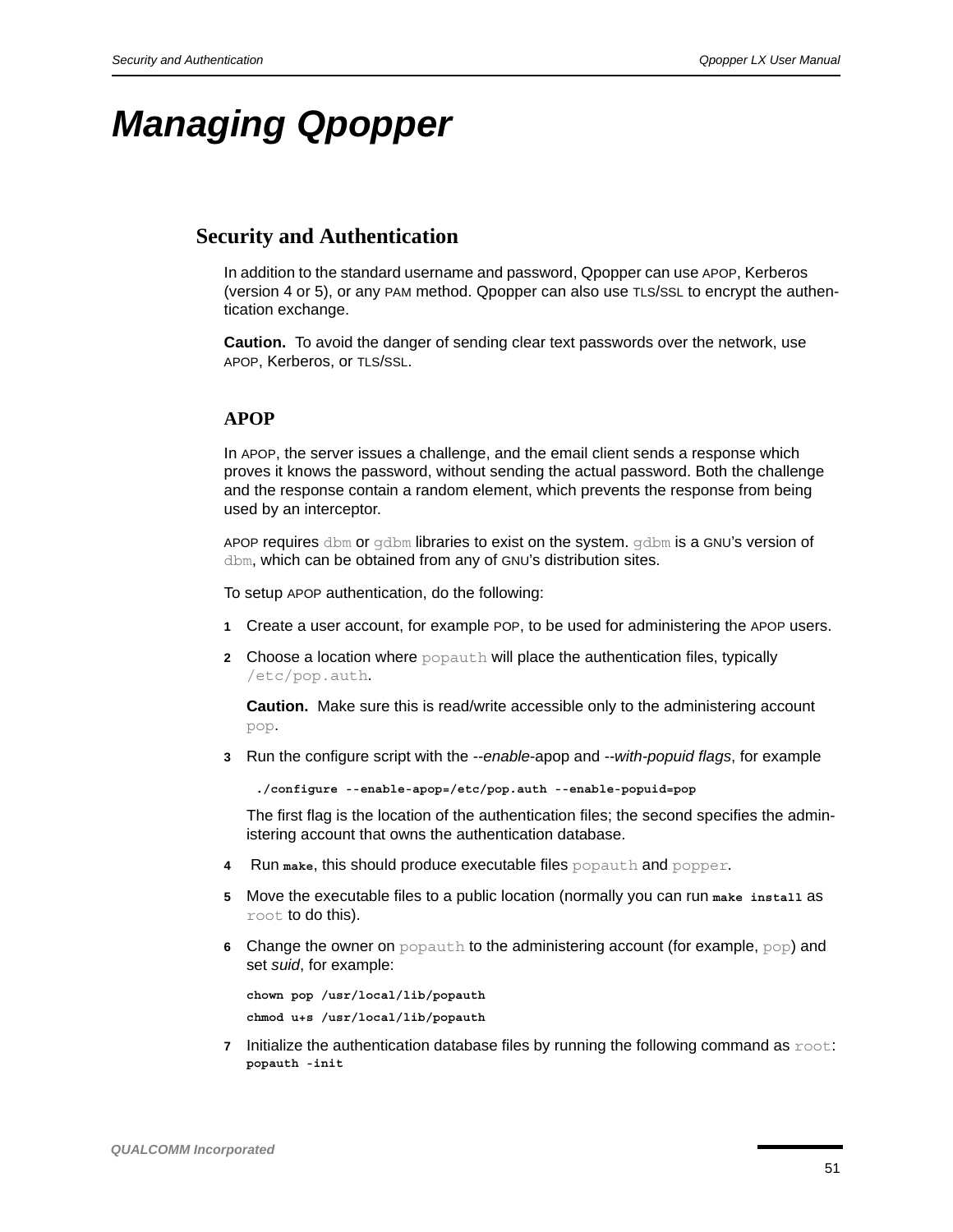**8** New users can be added by root or the administering user (for example, pop) with the following command: **popauth -user** *user*

Or removed with the following command: **popauth -delete** *user*

Other users can add themselves or change their password with the following command: **popauth**

**9** Scripts or other non-interactive processes can add or change the password for a user with the following command:

**popauth -user** *user password*

#### **TLS/SSL Encryption**

TLS/SSL allows all communications between Qpopper and an email client which supports TLS/SSL (such as Eudora) to be encrypted. This includes the contents of messages as well as authentications. TLS/SSL can keep confidential information or passwords from being intercepted in transit.

**Note.** TLS/SSL does not provide end-to-end encryption of email messages, not does it prevent or detect forged mail. But it can prevent passwords and mail messages from being seen by a network eavesdropper.

To use TLS/SSL, you must have  $/$  dev $/$ urandom installed on your system. See your vendor if you need to obtain this.You also need TLS/SSL and cryptographic libraries, plus a security certificate and a public-private key pair. You also need to set TLS/SSL options, which indicate how you want Qpopper to support TLS/SSL (alternate port or STLS) and specify the certificate and private key.

 If you use precompiled versions of Qpopper, you do not need to obtain TLS/SSL and cryptographic libraries. You can skip right to the section about getting your certificate.

#### **Obtaining TLS/SSL and Cryptographic Libraries**

Qpopper works with the TLS/SSL and cryptographic libraries in the free OpenSSL package (available at [<http://www.openssl.org>\)](http://www.openssl.org) [as well as SSL Plus and Security Builder® from](http://www.certicom.com)  [Certicom \(see <http://www.certicom.com>\).](http://www.certicom.com)

- **1** Obtain the libraries from either source
- **2** Install the libraries on your system (follow the instructions that came with the libraries)
- **3** Run./configure, adding *--with-openssl* if you installed the OpenSSL libraries, or *--with-sslplus* if you installed the SSL Plus libraries. (Add any other desired ./configure flags). For example:

```
./configure --with-openssl --enable-specialauth --enable-timing
```
#### **Creating a Security Certificate**

To create a certificate signed by a Certificate Authority using OpenSSL, follow these steps: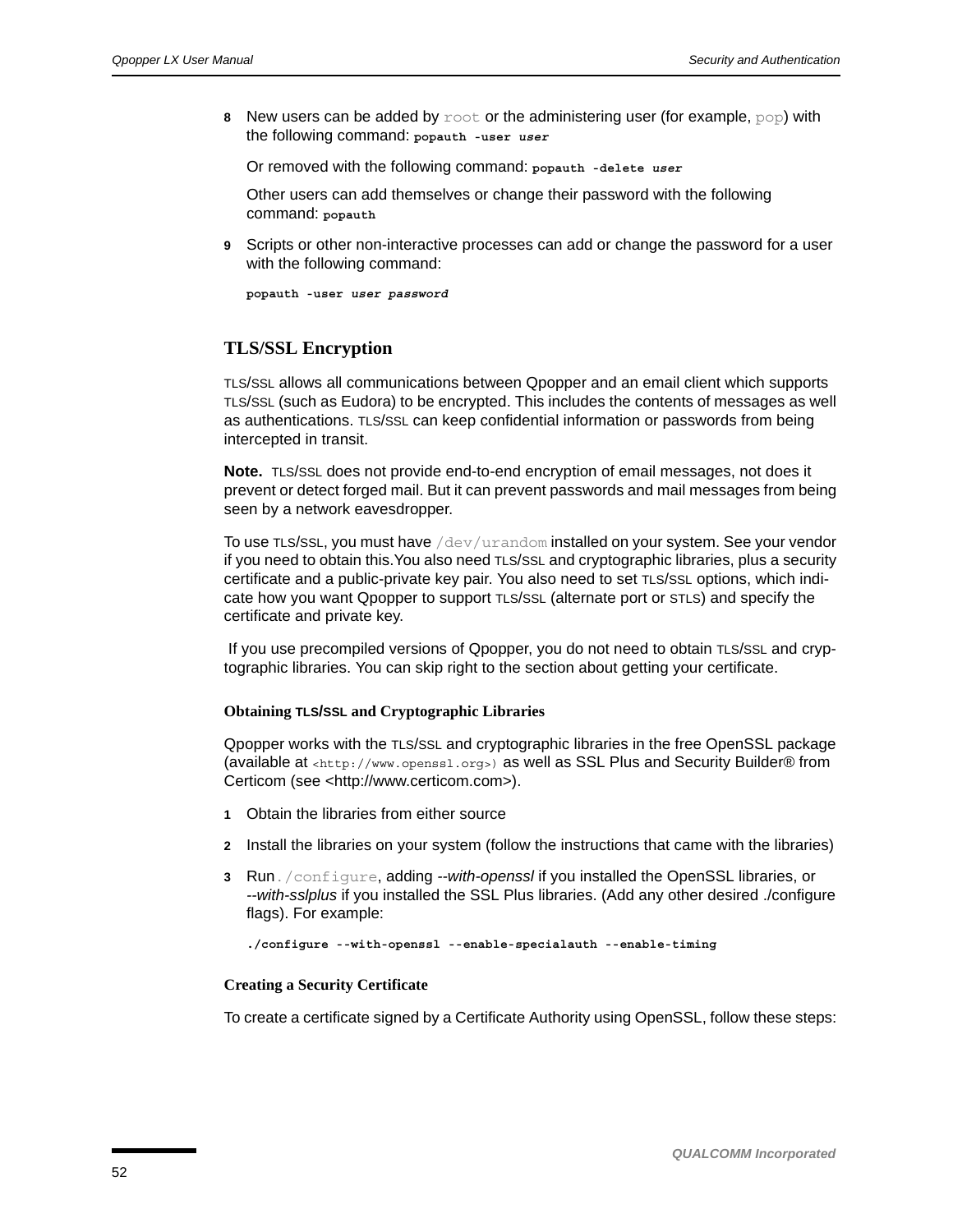**1** Create or choose a directory for the certificates and your private key. Because the private key is stored decrypted, it is very important that only user  $\text{root}$  has access to this directory. Assuming you choose /etc/mail/certs (which works as long as you do not have a user named certs), type the following three commands:

```
mkdir -p -m665 /etc/mail/certs
chown root:mail /etc/mail/certs
chmod 660 /etc/mail/certs
```
**2** Use openssl to create a public-private key pair and a certificate signing request (csr). For example, the following command (this text should be entered at a command prompt as one line):

```
/usr/local/ssl/bin/openssl req -new -nodes -out req.pem -keyout 
/etc/mail/certs/cert.pem
```
When you run opensslit prompts you for several items of information. It is very important that you properly answer these prompts; the default explanation in the prompt may not be accurate. It asks you:

- **Country Name** Supply the ISO-standard two-letter code for your country.
- **State or Province Name** —Type the full name of your state or province.
- **Locality Name** Type the full name of your city or municipal area.
- **Organization Name** Type the legal name of your company or organization.
- **Organizational Unit Name** Type the name of your division or section of your company.
- **Common Name** Type the fully-qualified host name of the mail server host. Do not type your personal name, even if the openssl prompt directs you to type it. This must be the same name that a client enters to get to your server.
- **Email Address** This should be your email address, or that of an institutional role (such as postmaster).
- **3** Ensure that the file which now contains the private key (and will later contain the signed certificate) is owned by and only accessible by root. For example, the following two commands:

```
chmod 600 /etc/mail/certs/cert.pem
chown root:0 /etc/mail/certs/cert.pem
```
**4** Send the certificate signing request (file  $\text{req.}$  pem) to your Certificate Authority for signing. You will receive back a signed request. Assuming this signed request is in a file called signed\_req.pem, concatenate it to the private key generated earlier:

```
cat signed_req.pem >> /etc/mail/certs/cert.pem
```
If you are using SSL Plus, see its documentation.

#### **Setting** TLS/SSL **Options**

After obtaining the TLS/SSL libraries, creating your private/public key pair, and obtaining your security certificate, you need to set certain TLS/SSL options. These options indicate how you want Qpopper to support TLS/SSL (alternate port or STLS), and specify the certificate and private key files.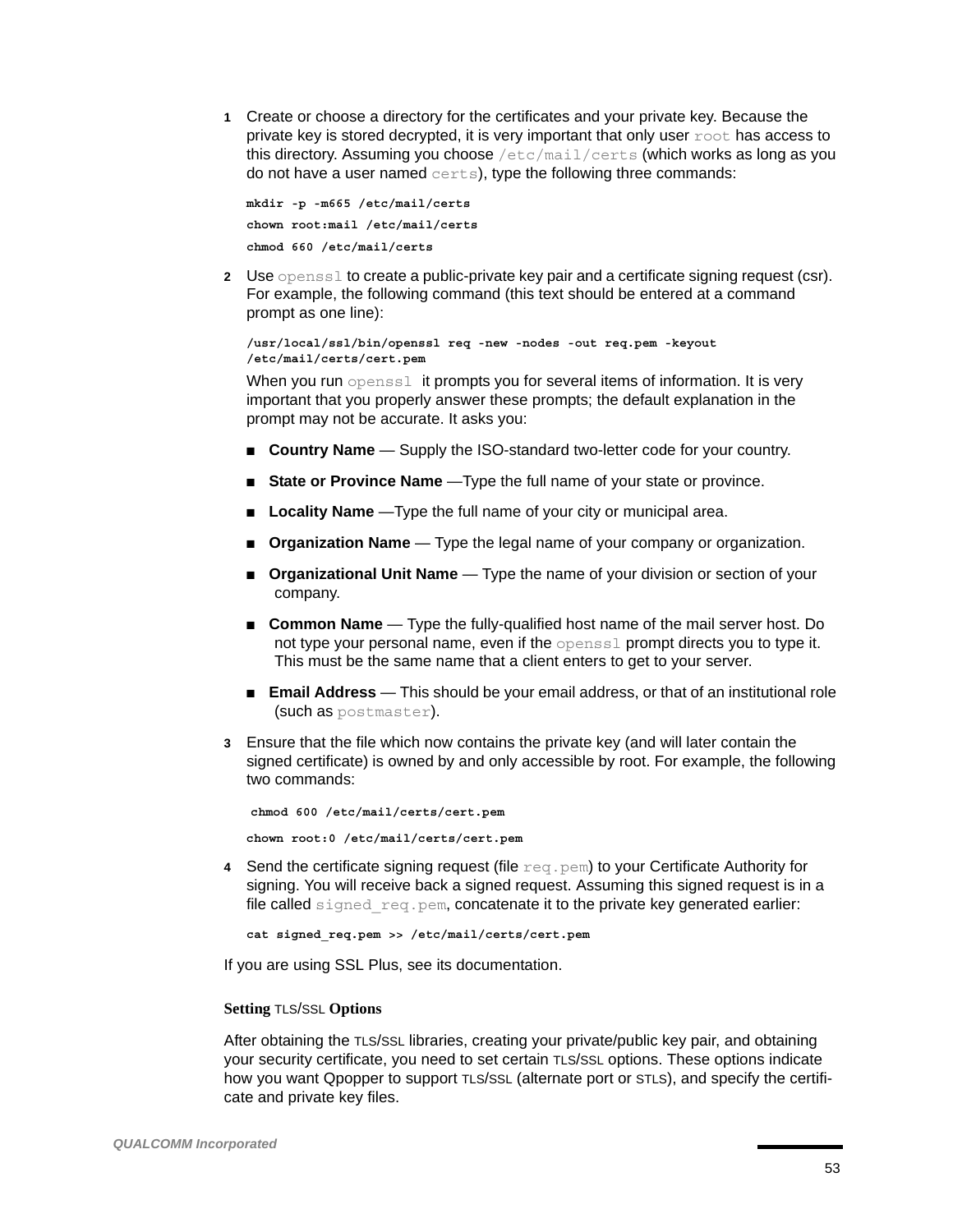**1** Create a configuration file for Qpopper. You can locate this file anywhere you choose. For example,  $/etc/mail/pop/qpopper.comfig.$  Put the paths to the private key and signed certificate in this file, and enable either alternate-port or STLS. For example, using the above file names and STLS with OpenSSL:

set tls-support = stls set tls-server-cert-file = /etc/mail/certs/cert.pem

If you want to enable both alternate-port and STLS, you can do this with three configuration files. One file contains the  $set$   $tls-support = stls$  command, and a second file contains the set tls-support = alternate-port command. Both files also contain one other command, which instructs Qpopper to read the third configuration file, for example, set config-file =  $/etc/mail/pop/qpopper-tls.comfig.$ Set all other options in this third file. Then use the *-f* run-time option to cause Qpopper to read either of the first two files.

If you are using OpenSSL, you need to set *tls-server-cert-file*. If your private key is in a separate file, you also need to set *tls-private-key-file*. (In any case, the private key must not be encrypted.) **Caution:** Because your private key is in the clear, be certain the file is owned by  $\text{root}$  and no other users or groups have access.

If you are using SSL Plus, you need to set *tls-identity-file* and *tls-passphrase*. With SSL Plus, your certificate and private key need to be in one file (called an *identity* file), and the private key must be encrypted. You specify the passphrase to decrypt the private key with the *tls-passphrase* option. **Caution:** Because your passphrase is in the clear in the configuration file, be certain that the configuration file is owned by  $\text{root}$  and no other users or groups have access.

**2** Use the *-f config-file-path* command-line option to tell Qpopper to read the configuration file. For example,  $-f$  /etc/mail/pop/qpopper-stls.config.

## **PAM**

PAM is an architecture which allows the use of various authentication modules with different applications. It is available on many platforms, including Linux and Solaris. Some platforms, such as MacOS X version 10.3 and later, require PAM.

To use PAM, add the *--with-pam=service-name* flag when running./configure. If you omit *service-name* it defaults to pop3.

You must then create a file in  $/$ etc $/$ pam.d with the same name as specified for *service-name*, for example, /etc/pam.d/pop3. This file contains the rules for authenticating using Qpopper. See your PAM documentation for more details.

#### An example of such a file is:

| $\text{\#}\text{\#}\text{PAM-1.0}$ |  |                                                                     |  |
|------------------------------------|--|---------------------------------------------------------------------|--|
| auth                               |  | required /lib/security/pam pwdb.so shadow                           |  |
| account                            |  | required /lib/security/pam pwdb.so                                  |  |
| password                           |  | required /lib/security/pam cracklib.so                              |  |
| password                           |  | required /lib/security/pam pwdb.so nullok<br>use authtok md5 shadow |  |
| session                            |  | required /lib/security/pam pwdb.so                                  |  |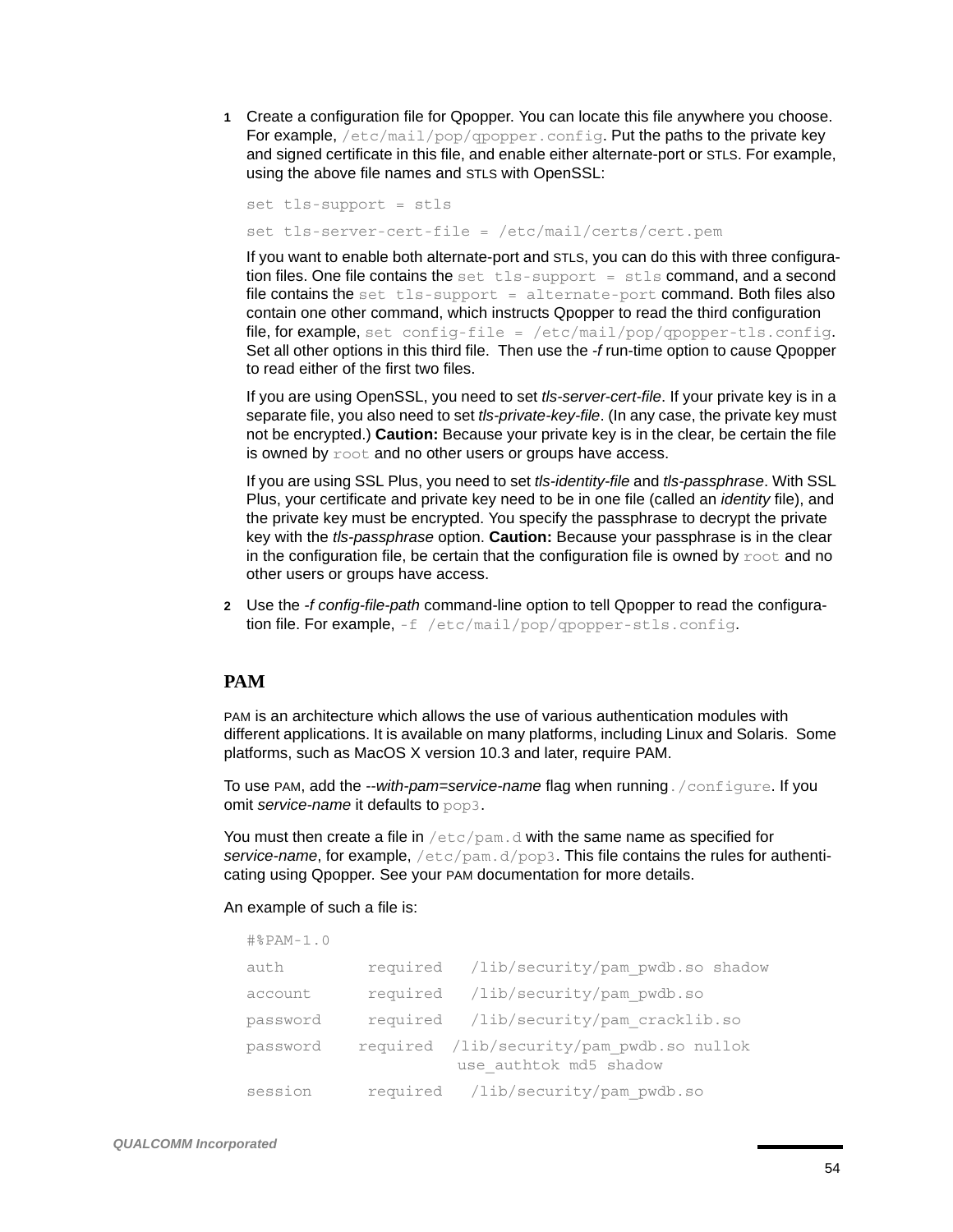#### **Kerberos**

Kerberos is a mechanism for secure authentication over untrustworthy networks. For more information, see the MIT Kerberos pages at [<http://web.mit.edu/kerberos/www/>](http://web.mit.edu/kerberos/www/).

**Caution.** If you use Kerberos with Qpopper, be sure to obtain updated libraries that address CERT Advisory CA-2000-06 (see

[<http://www.cert.org/advisories/CA-2000-06.html>](http://www.cert.org/advisories/CA-2000-06.html)).

To use Kerberos with Qpopper, first obtain and install Kerberos libraries. We recommend using Kerberos version 5. To use Qpopper with Kerberos version 5, add the *--with-kerberos5* flag to your./configure command.

## <span id="page-54-0"></span>**Using Bulletins**

Bulletins can be used to send messages to all POP users. Bulletins are placed as plain text files in a specified format under a directory known to the server. Each bulletin has a name which starts with a unique, ascending number. Qpopper orders the bulletins by this number, and keeps track of which ones each user has seen. By default, new users get only the single most recent bulletin, but you can override this.

You can further classify bulletins by which group of users is to receive them.

Bulletins have two main advantages over simply sending an email to all users. First, the work of copying the bulletins is spread out over time, as each user checks mail. Second, new users get bulletins.

You must first enable bulletins, then write them.

## **Enabling Bulletins**

To enable bulletins, do the following:

- **1** Choose the directory where the bulletins reside, usually /var/spool/bulls. The directory should be readable but not writable with user privileges, or make the permissions the same as the spool directory, for greater security.
- **2** Run./configure with the flag *--enable-bulletins* in addition to any other options. For example: **./configure --enable-bulletins=/var/spool/bulls**. Note that if you keep bulletins in  $/\text{var}/\text{spool}/\text{bulk}$ , you don't have to specify this, since it is the default location.
- **3** Run **make** and install as usual.
- **4** Use the command line option *-b* to override the compiled value for the bulletin directory, if desired.

If you want to use a central database instead of an individual file in the user's home directories to track which bulletins have been seen by which user, follow the instructions later in this section.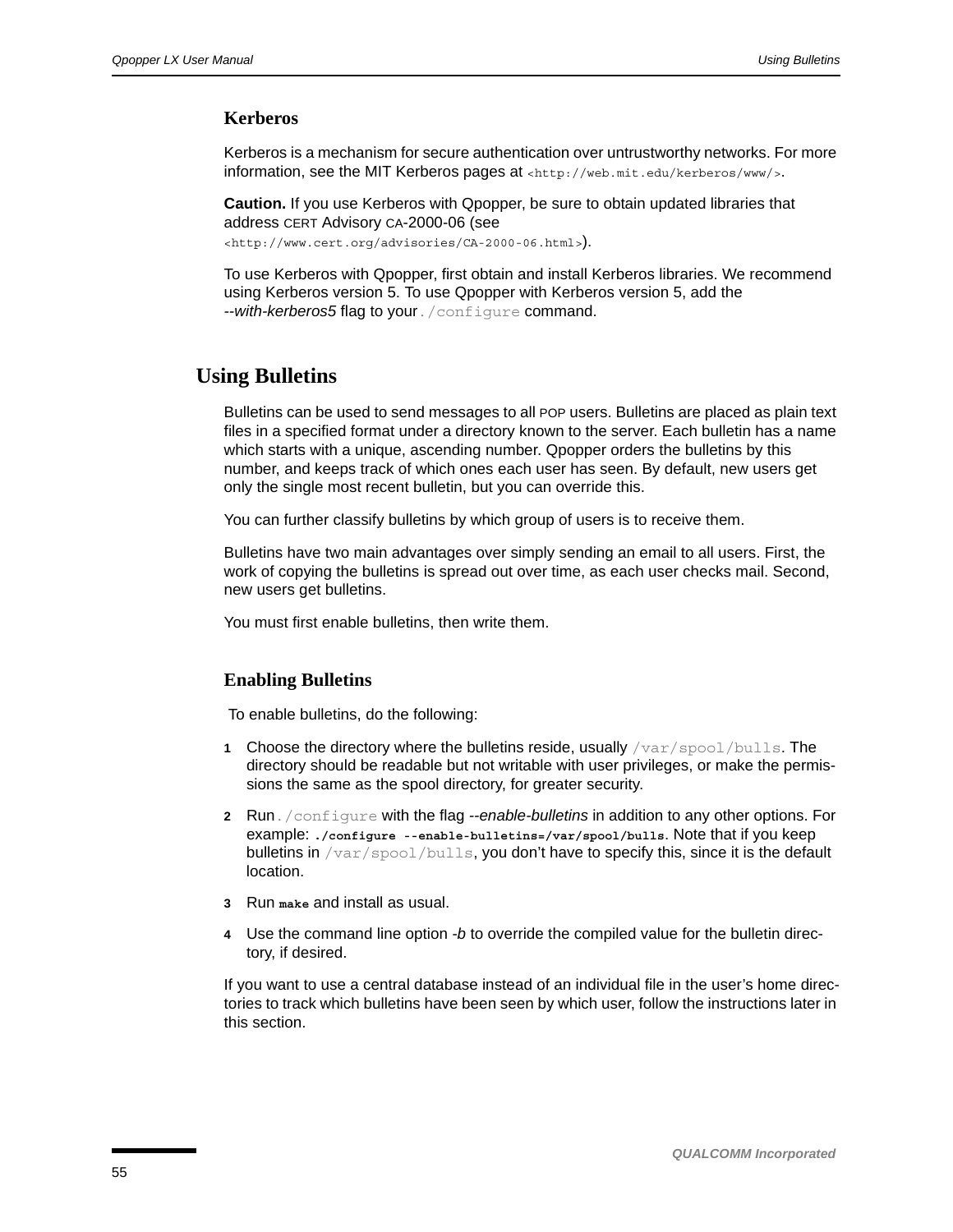#### **Writing Bulletins**

To write a bulletin, do the following:

- **1** Create the bulletins as files. One easy way to do this is to use an email program (such as *Eudora*) and simply send yourself email, then do a *save as* to save the messages in files. You'll need to edit the files to add a "From " separator line, as described here.
- **2** Place the bulletins as files in the bulletins directory. The files should be readable, but not writable to everyone. You can chose readable file names for bulletins using the *number.string* form, for example, 00001. Bulletin one, 00002.four hour Downtime 2-4-98, 00003.Quota-Revisions.
- **3** Ensure that each bulletin starts with a unique and ascending order number. The number portion of each new filename should be one plus the largest bulletin number in the directory. (So if the current largest bulletin number is *00083*, use *00084* for the next bulletin.)

**Caution.** You cannot recycle the bulletin numbers.

You can limit bulletins to certain groups by using the *--enable-group-bulls* option with./configure or the *group-bulletins* configuration file option, and by inserting the group name as the second element in the bulletin file name.

For example, the bulletin 001.staff.new\_program\_installed would be seen only by members of the  $\text{statf}$  group.

**4** Write the bulletin's header. Bulletins must be in the same format as messages in the mailspool. You must write the bulletin in the following format as shown in this example.

```
From qpop Wed Nov 9 13:31:08 1994
Date: Wed, 9 Nov 1994 13:31:07 -0800 (PST)
To: user@localhost
From: POP Administrator <postmaster@localhost>
Subject: Example bulletin
```
The first line must start with *From* and a space. It must be complete with address and date. An incorrect *From* line could cause the message to get concatenated to the previous message. Note that Qpopper replaces the *To:* line when the bulletin is copied to the user's mail spool.

**5** Write the bulletin's message. There must an empty line (a line with just a new-line character, no spaces or tabs) between the header and message body, for example.

```
From qpop Wed Nov 9 13:31:08 1994
Date: Wed, 9 Nov 1994 13:31:07 -0800 (PST)
To: user@localhost
From: POP Administrator <postmaster@localhost>
Subject: Example bulletin
The system will be down for maintenance 
between 12 Midnight and 6 A.M. on November 30.
```
This bulletin is appended to the mailspool when the user checks his/her mail.

If you remove a file later on, it won't be seen by users who haven't checked their mail since you created the bulletin.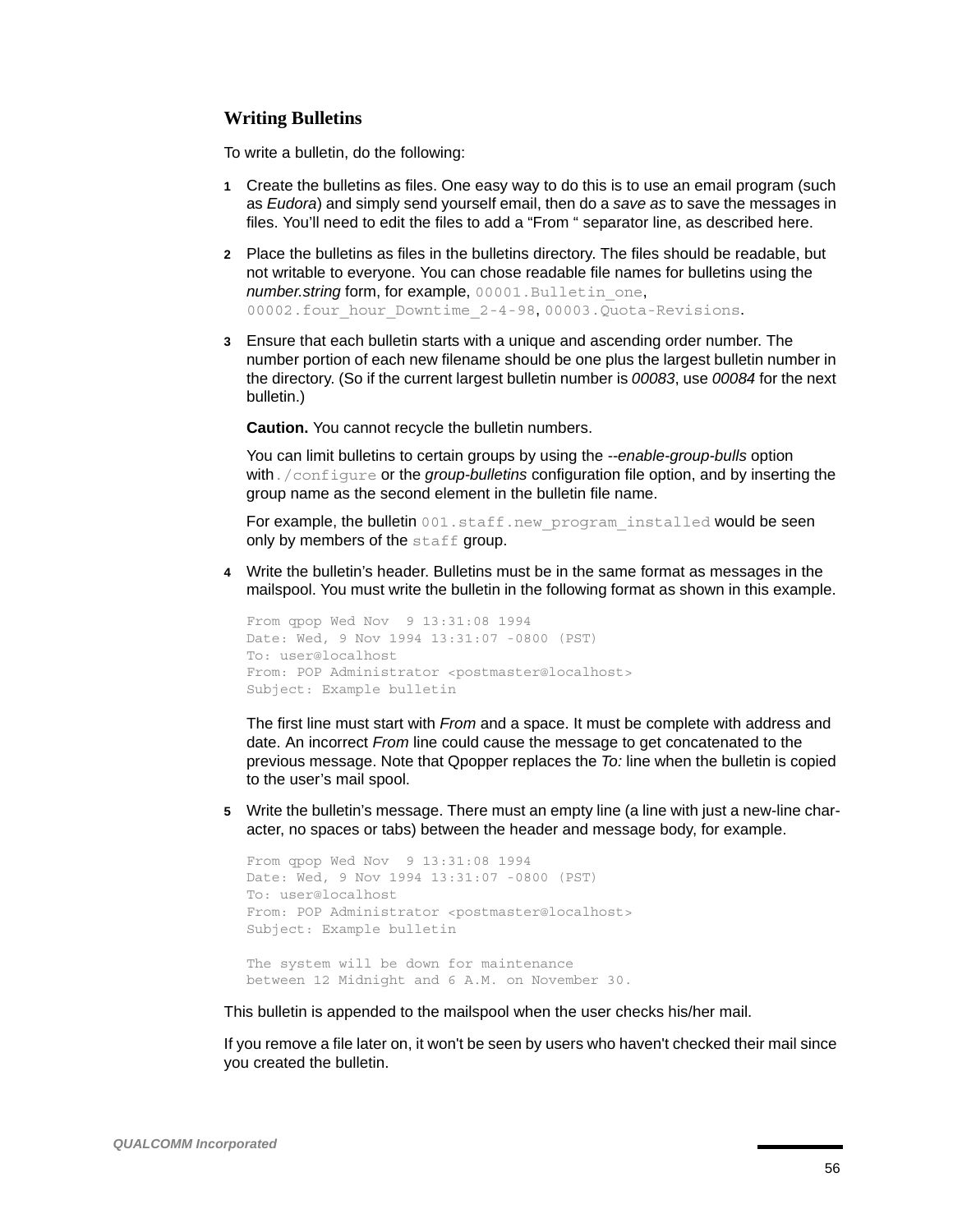**Note.** Try to preserve the RFC 822 header format, especially date format. Failure to do so may cause email clients not to parse header information correctly.

#### **Working with Bulletins**

At the start of a POP session (after user authentication), Qpopper copies unread bulletins placed in the bulletins directory to the user's message spool. Qpopper figures out the last bulletin seen by the user by placing in the user's home directory a file called. popbull. This file contains the number of the last bulletin seen by the user. Any bulletin in the bulletins directory with a number greater than the one in .  $p$ opbull is copied to the user's message spool.

A bulletin database can be used to track the bulletins instead of . popbull files in the users' home directory. This feature is enabled by using the *--enable-bulldb=/var/spool/bulls* option instead of the *--enable-bulletins* option with ./configure.

If you use the bulletin database feature, it reads old . popbull files if they exist (but does not update them).

If you have a busy server, using a central database may impose concurrency issues. If too many users retrieve their mail at the same time, it may be difficult for some users to obtain write access to the bulletins database. By default, this results in an error.

If your system has the  $\text{usleep}(3)$  function, this is detected by the configure script, and should help the problem of multiple users. Even so, there is still a possibility that you may have a problem on an extremely busy server. If you want to use a bulletin database anyway (to avoid problems with users who lack a home directory or who exceed disk quota for their home directory), you can adjust the bulletin database behavior with run-time options.

Using the *-B* or *bulldb-nonfatal* option allows the POP session to continue even if the bulletins database can't be opened. As a result, your users will get their mail, but may not see some bulletins for possibly a long time, or even at all.

You can also set the maximum times Qpopper tries to lock the database with the *bulldb-max-retries* option. When the database is in use by another user, Qpopper tries repeatedly to access it, pausing for an amount of time between attempts. On systems with the usleep(3) function, this amount of time is a small random number of microseconds (somewhere between 1 microsecond and half a second), and the default value for *bulldb-max-retries* is 75. This usually results in a maximum delay well under a minute. On systems without the usleep(3) function, Qpopper waits between one and *bulldb-max-retries* seconds, which by default is 10. This may result in a maximum delay under two minutes, with far fewer attempts, and therefore less chance of success. To see if your system has the usleep(3) function, try **man usleep** or **fgrep -i usleep config.h** after running./configure. If you see #define HAVE USLEEP 1 then you have the usleep(3) function.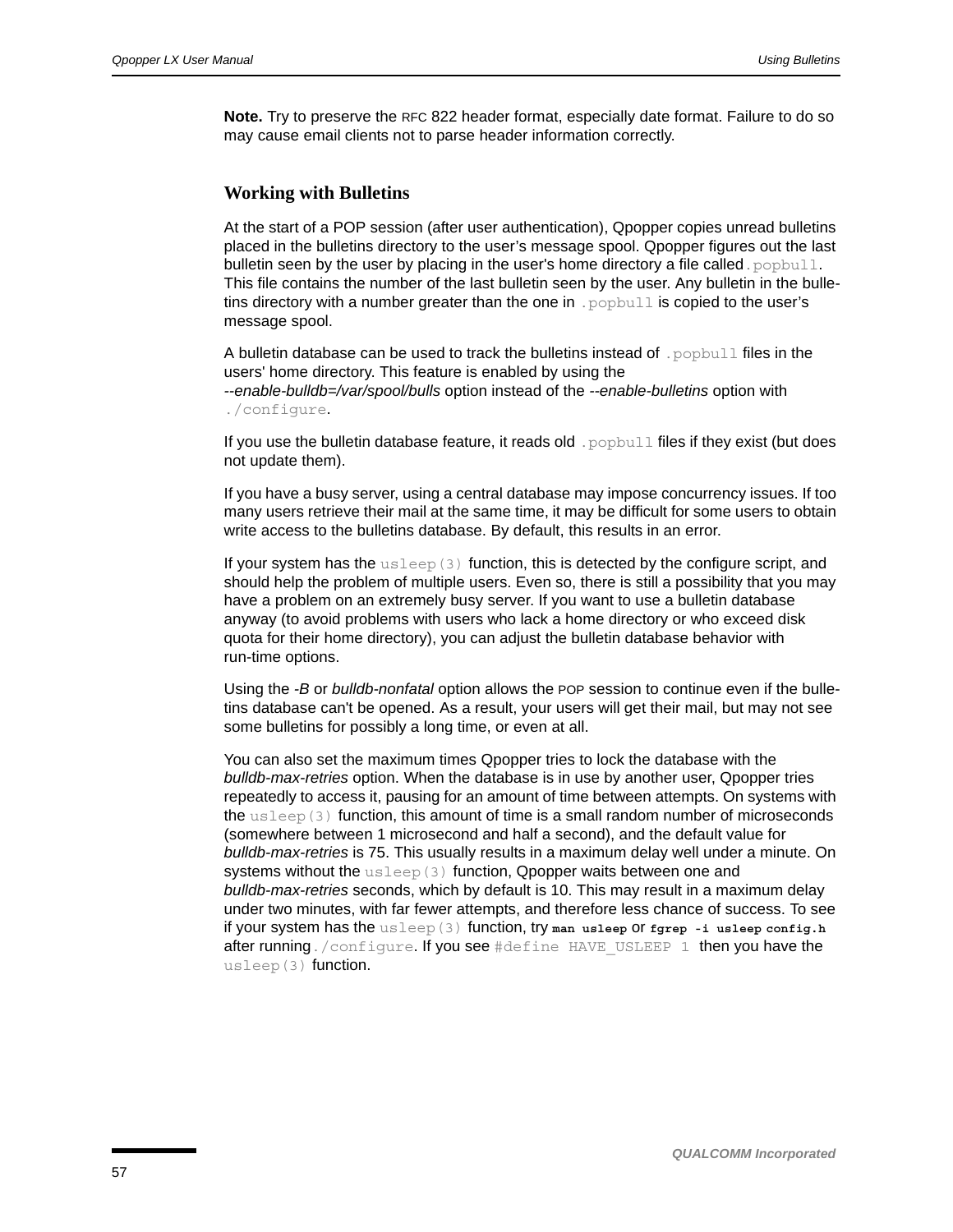## **Configuring Bulletins for New Users**

New users receive the single newest user bulletin by default. You can override this and specify how many bulletins new users should get (they will get that many of the newest bulletins). For example, pass --enable-new-bulls=10 to. /configure to give new users a maximum of ten bulletins, or add set max-bulletins=10 to a configuration file.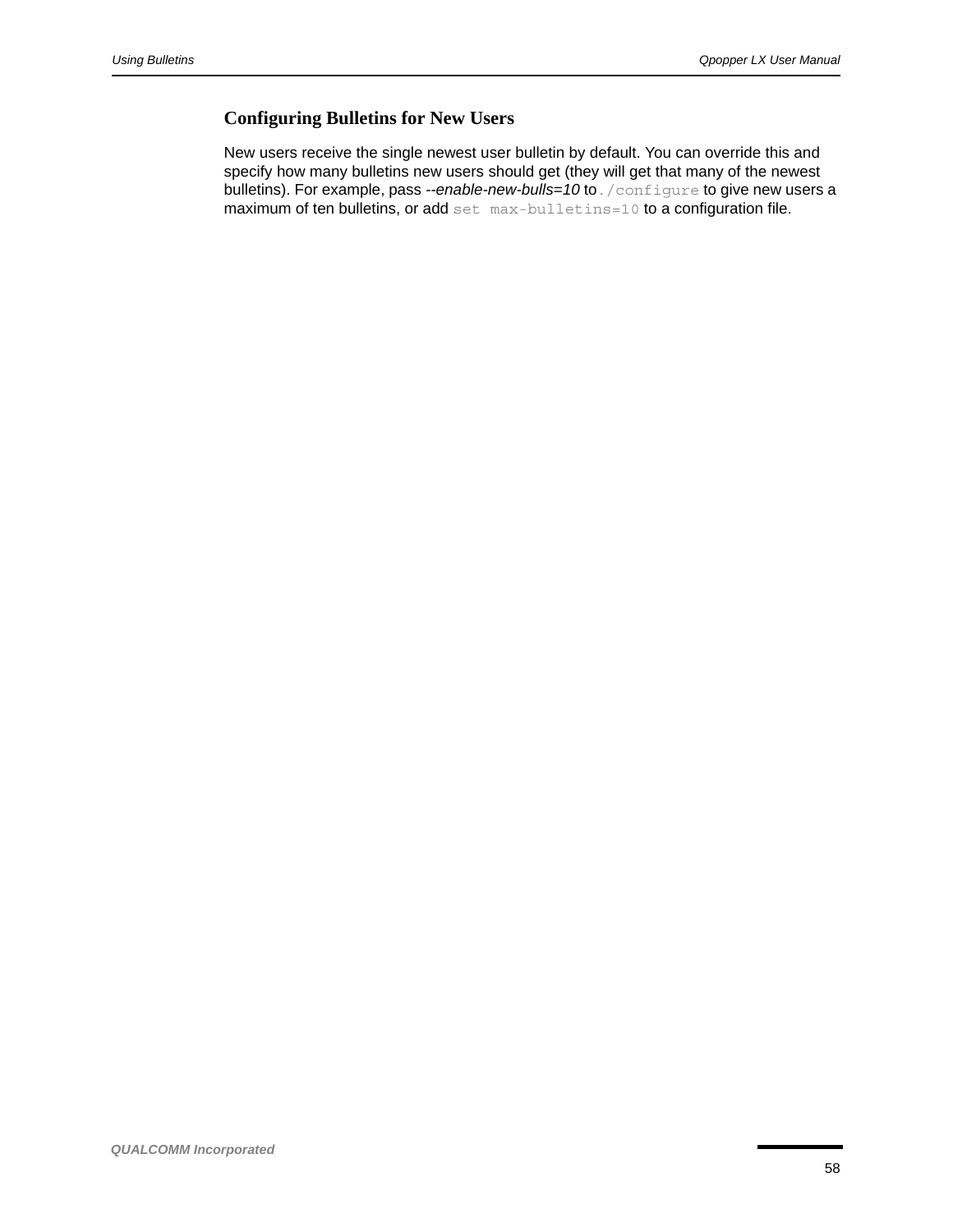# *Performance*

## <span id="page-58-0"></span>**Performance**

Performance, that is, the hardware resources (such as CPU time and I/O bandwidth) needed to service a given number of users in a set amount of time, depends on many factors outside the scope of this manual. For example, your users' characteristics make a very big difference. Some users receive very little mail, check mail infrequently (perhaps every few days), and download and delete all their mail on each mail check. Other users receive massive amounts of email, keep all their mail on the server, and check mail constantly.

The type of hardware you use also has a very large impact. Generally speaking, SCSI or Firewire disk systems consume much less CPU per I/O and permit simultaneous I/O on separate channels. They are thus generally better suited for servers.

However, there are compile-time and run-time options which can affect Qpopper's performance.

In general, most administrators who are concerned about performance attempt to reduce the I/O needs of Qpopper.

The first option to consider for performance is *server mode*. Server mode reduces I/O in sessions in which all mail is deleted (the default with many email clients) or all mail is left on the server. It is safest when your users do not have shell access to the server. Server mode can be enabled for all users, all users who belong to a certain group, users who do not belong to a specified group, or on a user-by-user basis. See ["Enabling Server Mode"](#page-42-0)  [on page 43](#page-42-0) for more information.

Qpopper offers faster session start-ups when using server mode. In may cases, session start-ups with very large spools can be reduced to a few milliseconds from up to a minute (or even more).

Qpopper also offers the *fast-update* option which reduces I/O by a third during spool updates. **Caution:** use of this option is likely to break programs such as biff(1) or the shell's mail check feature. Only enable if such programs are not used. To be safe, don't set this option for users who have shell access to the system. This option is set with the *-F* command-line flag or the *fast-update* configure file option. Fast update is ideal for situations where a system acts only as a mail server.

In most UNIX/Linux systems, opening a file within a directory requires that the list of file names contained in the directory be read serially, until the desired file is found or all names have been read. This can result in a significant performance penalty when a large number of files exist in any directory. With email, this is most striking in the spool directory.

There are several things you can do to resolve this. A fairly easy method tells Qpopper to use a different directory for the temporary spool files it creates. This action alone can reduce the number of hits on your spool directory enough to make a difference. To use this method, decide on and create the new directory (make sure it has the same permissions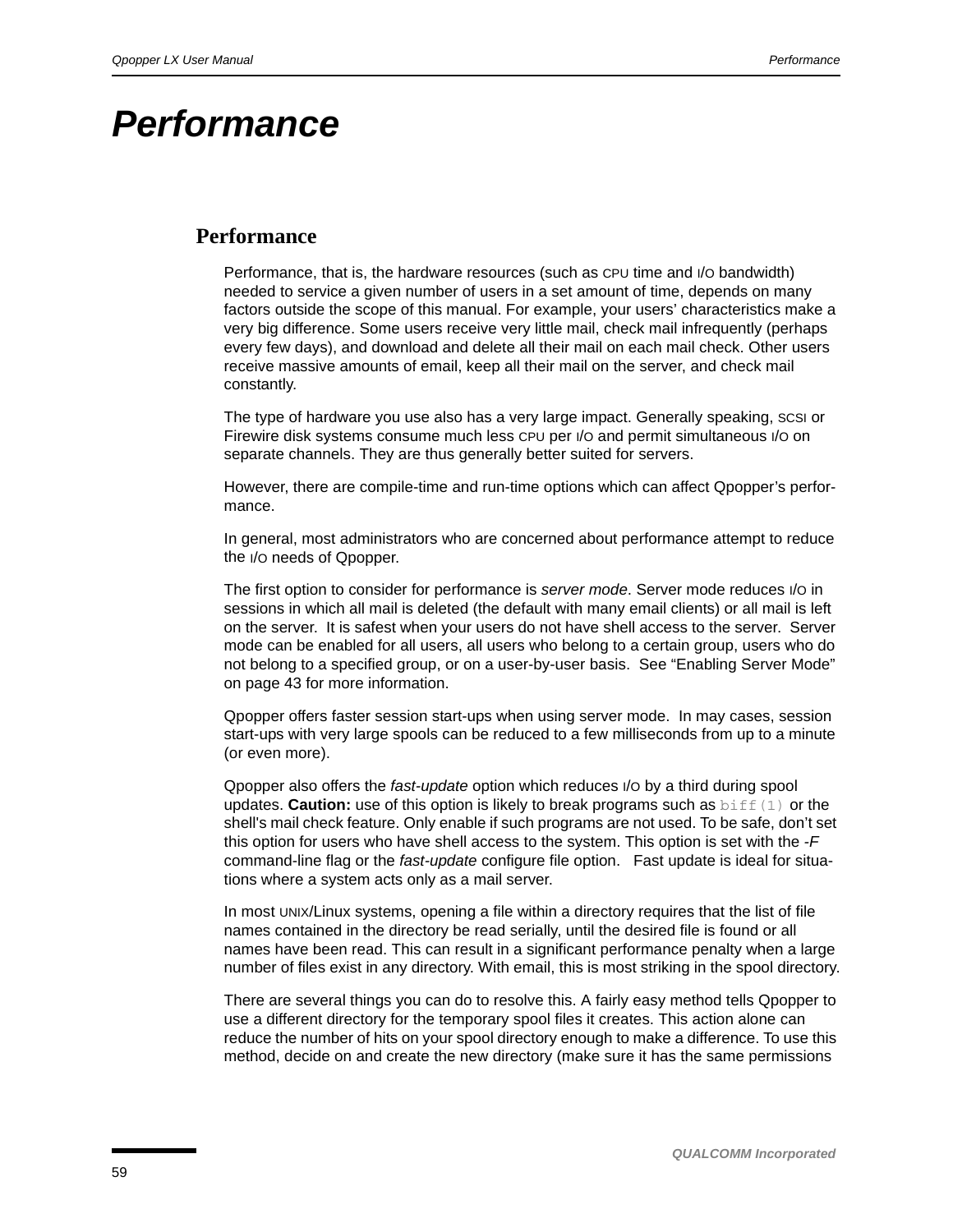and ownership as the spool directory). Then use the *--enable-temp-drop-dir=path* flag with./configure, specifying the directory as *path*, or add set temp-dir=*path* to a configuration file.

You might also want to switch to hashed spool directories. Normally, the spool files for all users are located in the spool directory. With hashed spool directories, there is an extra layer or two of directories. This reduces the number of files in any one directory.

Qpopper supports the two most popular methods for hashed spool directories, called, imaginatively, *method 1* and *method 2* (or just *1* and *2*).

To enable hashed spool directories, use *--enable-hash-spool=1* or *--enable-hash-spool=2* with./configure, or add set hash-spool=1 or set hash-spool=2 to a configuration file.

When enabled, the subdirectory for a mail spool is determined from the user name by either hashing the first four characters (adding and then modulus 26) or by using directories equal to the first letter and the second letter (if any). For example, if the spool directory is  $/var / \text{mail}$ , the spool file for user maida would be:

| /var/mail/maida                    | HASH SPOOL not set |
|------------------------------------|--------------------|
| /var/mail/o/maida <b>method1</b>   |                    |
| /var/mail/m/a/maida <b>method2</b> |                    |

By default, when hashed spools are enabled, Qpopper checks whether or not the subdirectory or subdirectories exist for a user every time that user logs in. If the directory or directories do not exist, Qpopper creates them. This can be helpful when first moving to hashed spools but is unnecessary and a waste of time if the directories exist. Use the *--disable-hash-dir-check* flag with./configure or add reset check-hash-spool to a configuration file to prevent this.

**Caution.** If you disable this check, be sure to precreate all hashed spool subdirectories, or Qpopper (or the local delivery agent) may crash when trying to deliver mail to users whose containing directory does not yet exist.

Instead of hashed spool directories, some sites prefer to place mail spools in the user's home directory, typically in a file called.mail. This can avoid the problem of too many spools in one directory but does require that each user have a home directory. There may also be problems with users who exceed quota or have too many files in their home directory. This feature is called *home directory mail*, and is enabled by passing *--enable-home-dir-mail=file* to./configure. If you use the default file name of.mail, you don't need the *=file* part. You can also add set home-dir-mail=*file* to a configuration file.

Note that the *home-dir-mail* option only affects the spool file. If you want the .*user*.pop and the .*user*.cache files to be placed in the user's home directory as well, set the *home-dir-misc* option, either by passing *--enable-home-dir-misc* to ./configure, or by adding set home-dir-misc to a configuration file.

When either hashed spool directories or home directory mail is used, by default Qpopper checks whether or not old temporary mail spool files exist in the spool directory. (This could happen if a very old version of Qpopper was used and was terminated before it could cleanup). This check is a waste of time in virtually all cases, but Qpopper is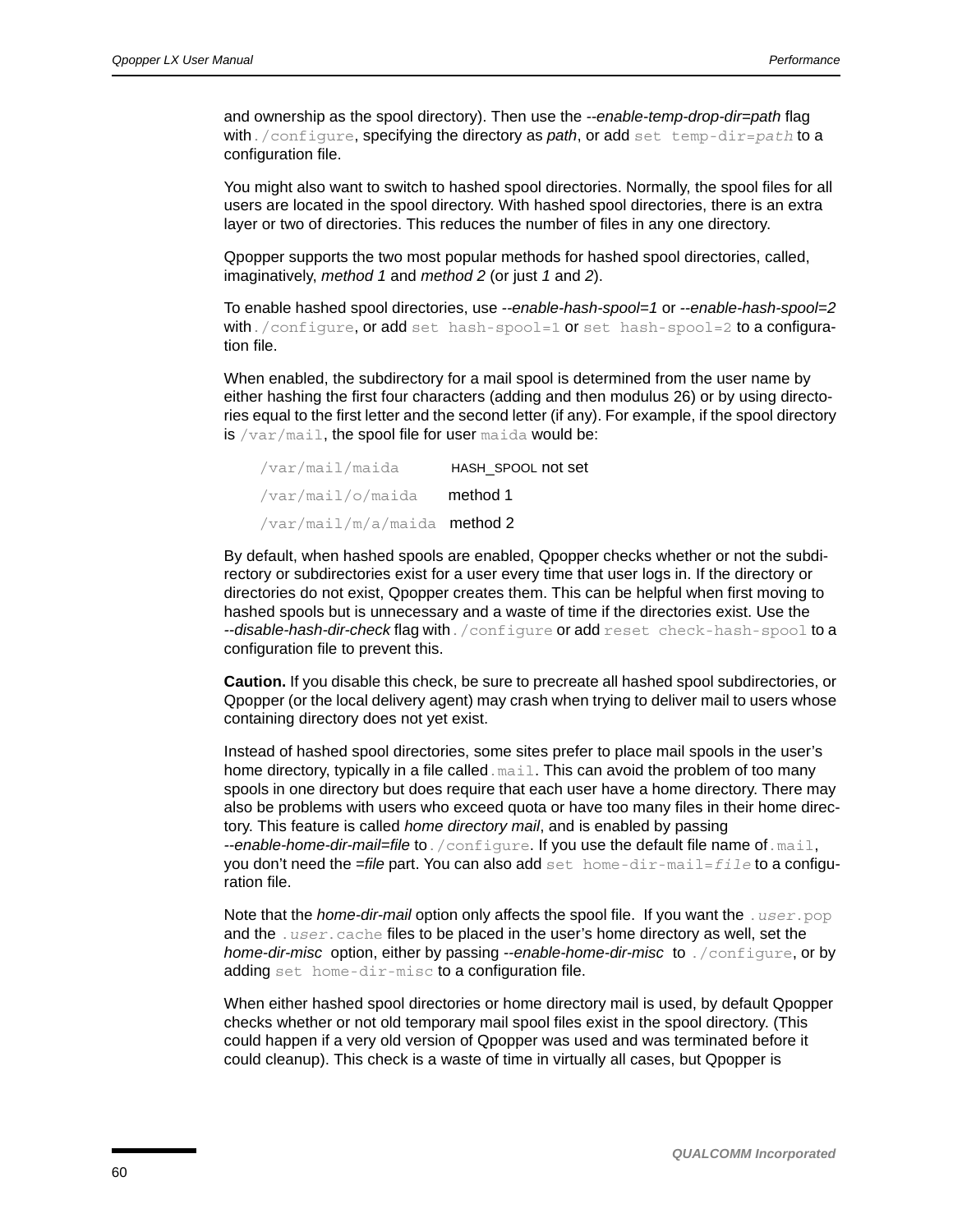designed to protect the safety of mail. You can turn off this check and save time by passing --disable-old-spool-loc to. /configure, or adding reset check-old-spool-loc in a configuration file.

For example, your **./configure** command might look like:

```
./configure --enable-hash-spool=2 --disable-hash-dir-check 
--disable-old-spool-loc --enable-specialauth
```
or, in a configuration file:

```
set hash-spool = 2
reset check-hash-spool
```
Adding reset update-status-headers to a configuration file, or use of the *--disable-status* ./configure flag prevents Qpopper from creating or updating *Status:*  and *X-UIDL:* headers. Combined with server mode, this further reduces I/O in sessions in which all mail is left on the server, and new mail has arrived. However, it also prevents Qpopper from keeping track of which messages have been downloaded, a feature relied upon by some email clients. In addition, it forces Qpopper to recalculate the unique identifier (UID) of each message, which increases CPU usage.

By default, Qpopper aggregates data to be sent to clients into large chunks. For example, an entire 1024-byte mail message might be sent in one packet. This may be faster or slower, depending on specifics of both the client and server hardware and networking stacks, as well as network elements in between (such as routers). Also, some networking stacks do their own aggregation.

Under congested network conditions, larger packets may increase the incidence of lost packets and thus client or server timeouts, leading to *POP timeout* or *EOF* errors.

When TSL/SSL is in effect, smaller packets increase the overhead needed to send data, which may result in worse performance.

You can adjust the Qpopper behavior by setting the *chunky-writes* configuration file option. See "chunky-writes" on [page 30](#page-29-0) for details.

Standalone mode may offer better performance than using inetd, but be aware that you may lose capabilities such as load throttling, address filtering, etc. Standalone mode is enabled with the *--enable-standalone*./configure flag. See "Enabling Standalone mode" on [page 45](#page-44-0) for more information.

Disabling reverse lookups avoids whatever overhead is incurred by the reverse DNS lookup. However, it may make your logs harder to read. Use the *-R* command-line switch or the *reverse-lookups* configuration file option.

You can adjust the frequency with which Qpopper calls kernel routines to check whether or not the mail lock needs to be refreshed during session start-up and shutdown. This is done with the *-L* command-line or *mail-lock-check* configuration file option; however, this option is probably not necessary in most cases. The option specifies the number of messages to be processed during initialization and cleanup before checking whether or not the mail lock needs refreshing. The default is 500. The value must be small enough to be processed in 60 seconds.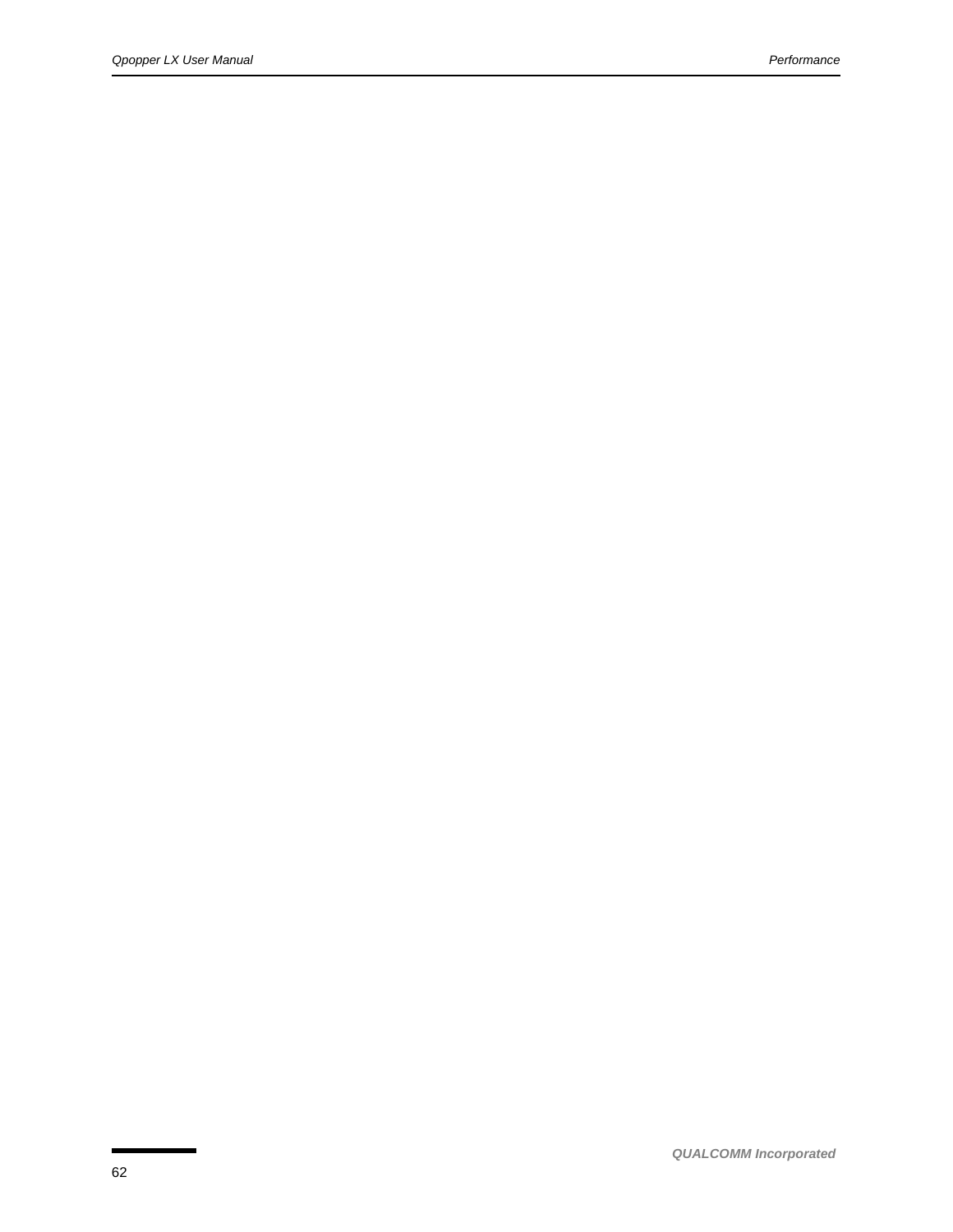## *Troubleshooting*

## **Troubleshooting**

The first step in troubleshooting Qpopper is to try and telnet in to it. Generally, the easiest way to do this is to telnet from the host where you just installed Qpopper to itself. You need to specify the POP3 port in the telnet command. So, if you just installed Qpopper on a host called *penguin*, enter the following command: **telnet penguin pop3**.

inetd is not servicing the POP3 port if you receive one of the following error messages:

```
connect: Connection refused
connect: Connection closed
```
If you receive the first message, check your services file and make sure the port name **pop3** is exactly the same as the one in inetd.conf. Also, it can indicate that you have not reset inetd (**kill -HUP** *inetd PID*) (some systems can use **inetd -c**).

If you receive the second message, this indicates that inetd has the correct port assigned to Qpopper, but that either the program cannot be located, or it is failing on startup. Chances are Qpopper is not named correctly in the  $/etc/ind.conf$  file.

Otherwise, add the *-d* option and check your log messages for the source of the problem. It may also be the case that you have duplicate port numbers assigned in  $/$ etc $/$ inetd.conf. This is often indicated by a log entry containing the error message *address already in use*.

A tip to check that you have the Qpopper executable correctly listed in inetd.conf is to find the line in an editor, then copy the text specifying the executable path, then go to a command prompt and type **ls -l** and paste in the text. For example, in the inetd.conf line:

pop3 stream>tcp root>/usr/local/lib/popper qpopper -s

copy the underlined text.

If you are unsure where your log is located, try  $/\text{var}/\text{log}/$ , and if you still can't find it, see if you have a file called  $/etc/syslog.com$ , and if so, look inside.

If you have correctly installed Qpopper as far as  $\Delta$  inetd is concerned, you will see the following line, which is the POP banner or greeting:

+OK QPOP (version 3.2) at *host* starting <13625.811191280@*host*>

Now, you need to enter two commands to authenticate yourself to Qpopper and gain access to your mail. Make sure you have a message or two queued so you can ensure that Qpopper is pointing at the correct mailspool file. Be aware that the password is echoed back:

 you type: **user** *your-user-name* you see: +OK Password required for *your-user-name*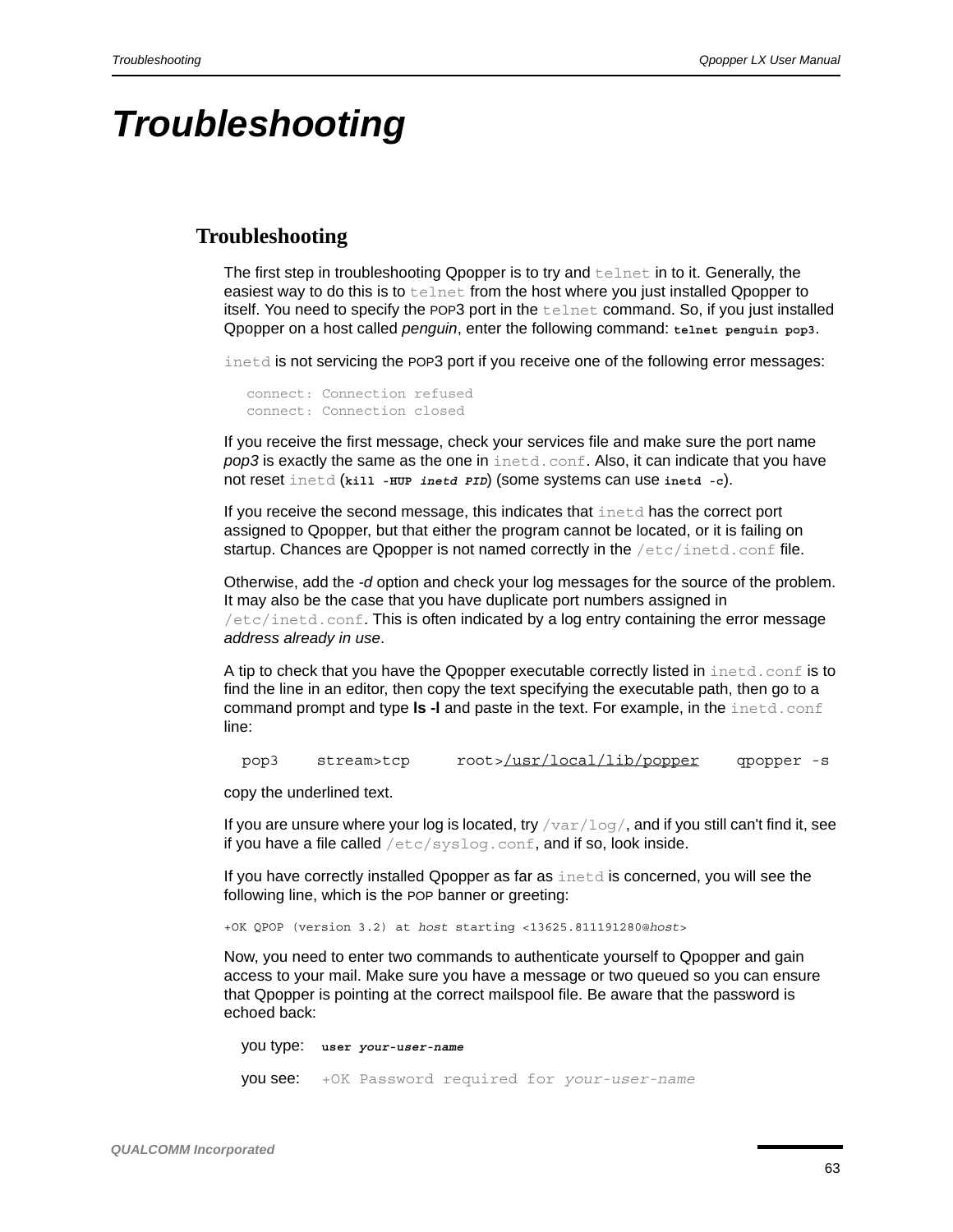you type: **pass your-password**

you see: +OK *your-user-name* has 2 message(s) (4123 octets).

You can enter quit to exit. list and uidl are two commands to list messages by size and unique identifier. At this point, Eudora or any other pop client should not have any problems communicating with your Qpopper.

If an error message displays indicating that your password is incorrect, you might not be using shadow passwords, and you may need to use the *--disable-specialauth* option when running./configure (after doing a **make clean**). Or, you might be using a user name whose UID is less than 11 which, by default, is automatically blocked from access. Normally, low UIDs are only used for  $\text{root}$  and daemon processes, which should not be checking mail.

Check the Qpopper Frequently Asked Questions (FAQ) page at [<http://www.qpopper.org/faq.html>](www.qpopper.org/faq.html) for more trouble-shooting tips. The Qpopper web page at [<http://www.qpopper.org>](http://www.qpopper.org) has other resources that can also help.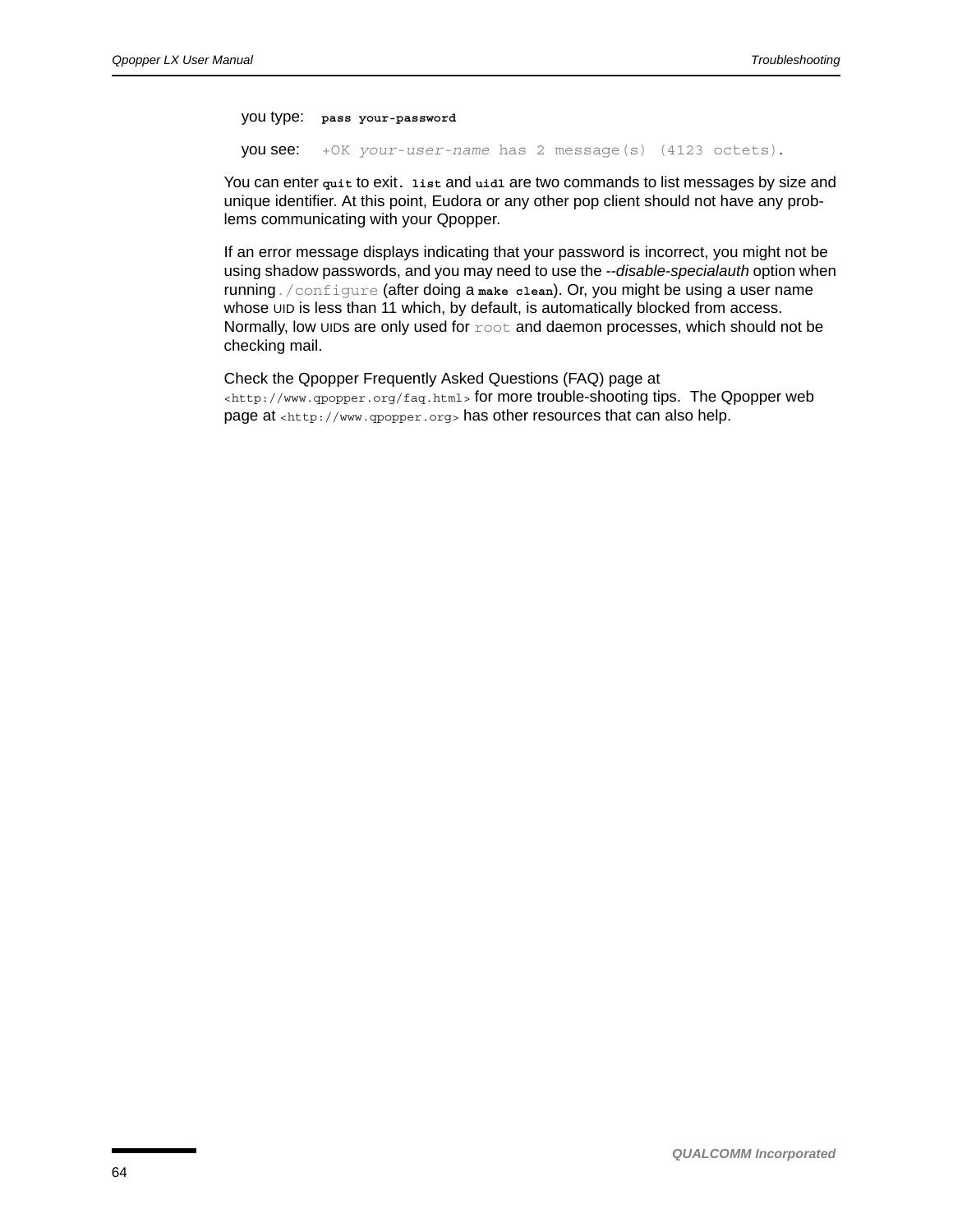# *Glossary*

**APOP.** Authenticated Post Office Protocol is an MD5-based login command that does not send passwords in clear text over the network.

**Boolean.** Something that has two values, *true* and *false*.

**Browser.** A World Wide Web client that uses HTTP to read and display HTML documents.

**CAPA.** CAPA is a new POP extension (RFC 2449) which permits a POP server to give information to a client about other supported POP extensions, optional server behavior, and site policy.

**Client.** A computer or software program that accesses resources over the Internet. It is also an application that requests a server to perform a function. In the Internet mail environment, the term client indicates a mail user agent, for example, Eudora Pro.

**Daemon.** Daemons are generally server programs. They run continuously and are available when clients wish to initiate a session. However, an SMTP daemon periodically acts as a client when it needs to forward messages that are not to be delivered locally.

**DBM.** Database manager. It's a general term for a library that handles simple database functions, allowing a program such as Qpopper to store and access simple key/value pairs.

**Domain.** In general, a group of computers and other devices under the management of a single administrator or administrative entity. In the Internet, a domain identifies a range of IP addresses and mail-forwarding information. See DNS.

**DNS.** Domain Name Service. The naming service used by Internet Mail to support message routing. It maps domain addresses to IP addresses so Internet messages can be delivered to a particular server.

**DRAC.** Dynamic Relay Access Control. It's a third-party freeware package used to automate something called *POP before SMTP*, which means that users are permitted to relay messages through an SMTP server if they've checked mail using POP at the same site already. Over time it will be replaced by SMTP AUTH, which is the standards-based method and has other advantages.

**Envelope.** The envelope is the SMTP commands that enclose the email message. The SMTP envelope is the sequence of commands from the smtp-sender (a client) to the smtp-receiver (a server) to forward a message to the next hop in the delivery.

**Finger query.** A directory service that queries a Finger server.

**FTP.** File Transfer Protocol

**Gateway.** In general, software that translates information between one protocol and another.

**GDBM.** [The GNU Database manager. It's free software from the GNU software people at](http://www.gnu.org)  [<http://www.gnu.org>.](http://www.gnu.org)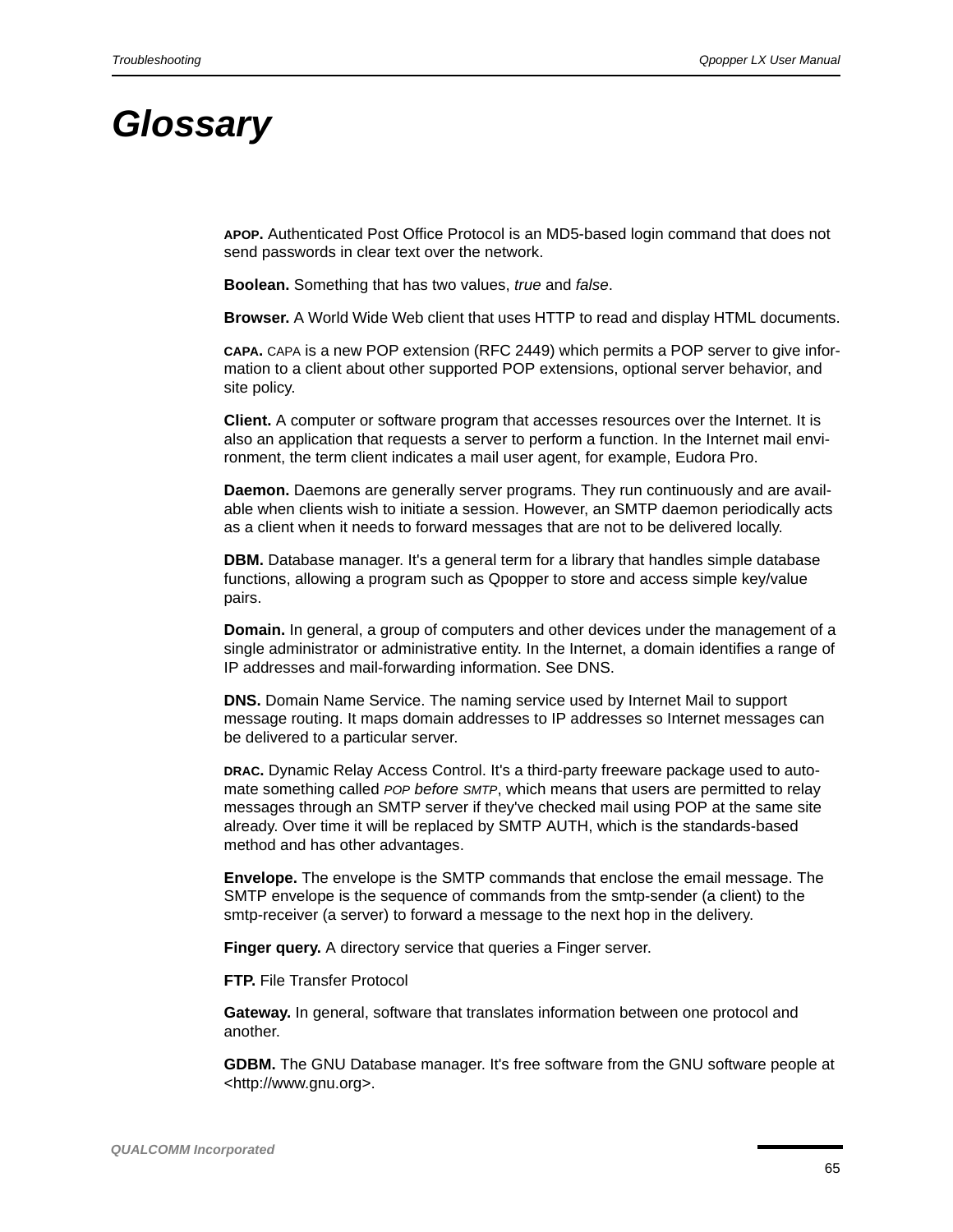**GNU.** [GNU's Not Unix. GNU is free software, everything except for the operating system](http://www.gnu.org)  [itself \(for that you use Linux or OpenBSD, FreeBSD, NetBSD, etc.\). It's open-source soft](http://www.gnu.org)ware, so people all over the world contribute to it, and it's distributed for free. See <http://www.gnu.org>

**Header.** The part of an email message that precedes the body. It contains information such as the originator, recipient, and subject of the message. Also, it is used as a term for an individual header field, such as the *To:* header.

**HTML.** Hyper-Text Marking Language used to create Web pages. A Web client interprets HTML and displays documents and graphics accordingly. HTML also allows document authors to establish hypertext links between documents in various locations on the Internet and to create forms and image maps that enable users to interact with Web documents.

**HTTP.** Hyper-Text Transfer Protocol is the standard way of transferring information across the World Wide Web. It supports a variety of media and file formats across a variety of platforms.

**IAB.** Internet Architecture Board. The organization that sets high-level policy for Internet standards.

**IETF.** Internet Engineering Task Force. The standards-setting body of the Internet.

**INETD.** INETD is the standard Internet daemon. It is always running, and launches other programs, such as Qpopper, when a connection comes in from a client. You have to tell INETD which programs are for which ports, and how to run them.

**Internet.** A giant, global network made up of many smaller networks, all connected using the TCP/IP protocol. The Internet is the network of networks which spans the globe. TCP/IP is generally the network and transport protocol stack used to connect networks, but protocol translating gateways enable non-TCP/IP networks to connect to the Internet, as well.

**IP address.** The address that serves as a unique identifier of computers on the Internet. It is a sequence of 4 small integers (each less than 256). When written the numbers are separated by periods. For example:210.170.2.45. The DNS converts IP addresses to the more familiar domain names.

**LDAP.** Lightweight Directory Access Protocol is a protocol that provides an online, fully indexed, fast access white-pages directory service developed and freely distributed by the Regents of the University of Michigan.

**Mailbox.** See spool.

**MIME.** Multi-Purpose Internet Mail Extensions. A set of extensions to the Internet Mail standards that supports the inclusion of multilingual, multi-part and multimedia files, such as sound and video, in email messages.

**Network.** A group of connected computers that can communicate with one another. Networks enable computers to share files and resources and exchange messages.

**NIS.** Network Information Systems. It's a means of sharing information, such as user names and passwords across multiple systems, so that users can log in to any system, and the passwords are kept synchronized.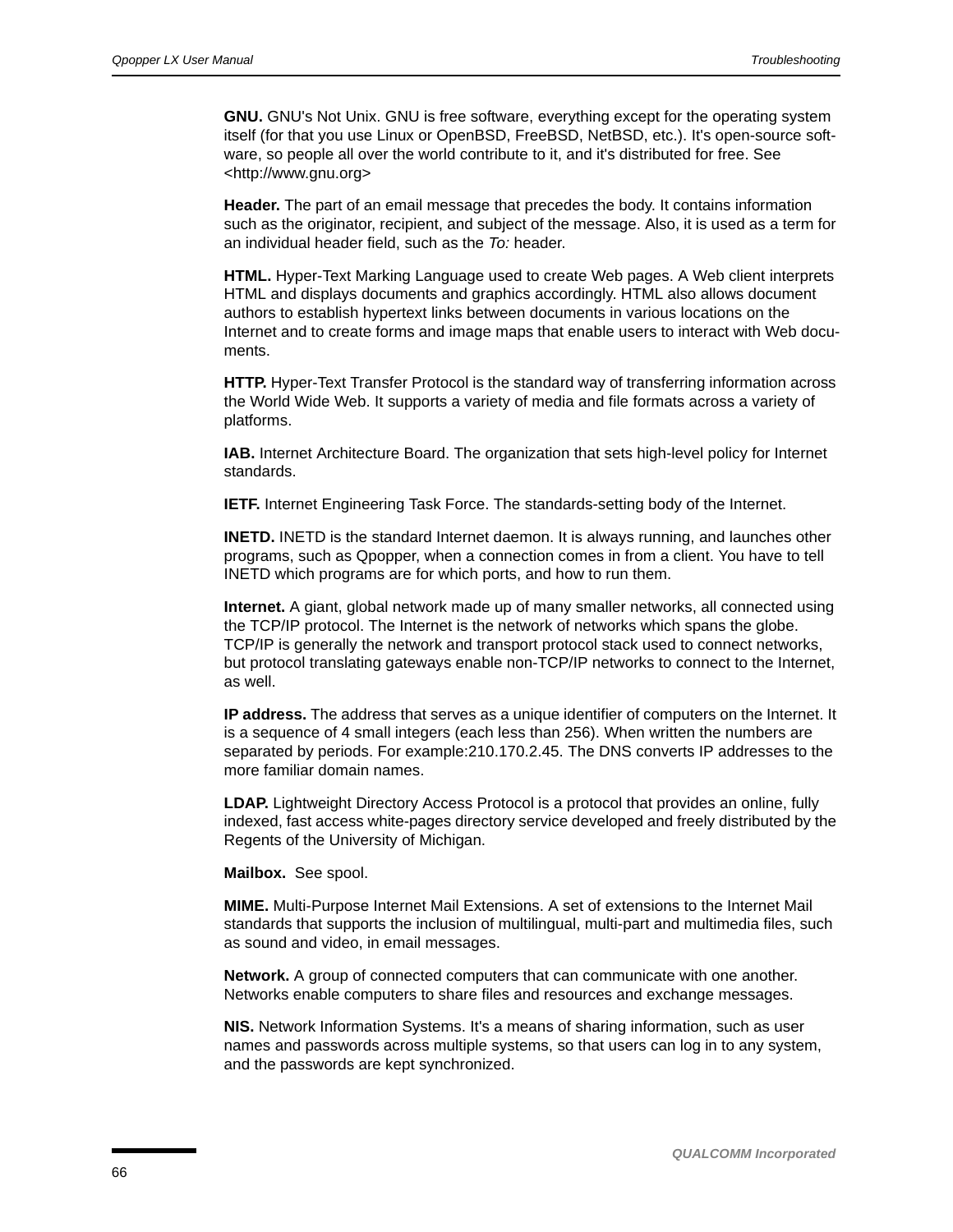**PAM.** Pluggable Authentication Modules. It's a means of allowing any program such as Qpopper to authenticate with any mechanism, such as user/pass, LDAP, etc., by using PAM as the go-between. Qpopper asks PAM if the user is OK, and PAM asks the mechanisms it's been told to. Supported on many new UNIX/Linux systems.

**Ph.** Ph (Phone book) is a protocol providing an online, fully indexed, fast access white-pages directory service developed and freely distributed by the Computer and Communications Services Office at the University of Illinois at Urbana.

**PID** (Process ID). It's a unique number assigned to every active process. Once a process terminates its PID can be reassigned, but it's unique while the process is active.

**POP3.** Post Office Protocol 3. A protocol that provides a simple, standardized way for users to access mailboxes and download messages to their computers.

**Postmaster.** A special type of user responsible for maintaining the mail system for a particular group of computers. A postmaster is responsible for following up on queries from users and other postmasters. Internet standards require that the postmaster account be valid at every domain.

**RFC.** Request For Comments. In the Internet community, RFCs are a numbered sequence of documents generally describing protocols for Internet communication. An Internet standard protocol is also give a STD number, in addition to an RFC number. Only RFCs with a STD number are standards of the IETF. Some RFCs are historical or experimental, and are not standards. Others have not yet reached standard status. Still others provide documentation about the Internet itself.

**Server.** An entity that provides a network service. A server can be hardware (such as a file server), software (such as a mail server), or services (such as a transportation service). A mail server is a program that accepts, relays, and/or delivers mail.

**SMTP.** Simple Mail Transfer Protocol. The protocol widely implemented on the Internet for exchanging email messages.

**Spool.** A spool can refer to many different uses where information is held temporarily (for example, print spools). In this manual, spool refers to a mail spool. This is the location on a mail server where all mail for a user is deposited as it arrives. Mail is retrieved from the spool by a POP server (such as Qpopper) on request of a mail client (such as Eudora).

**Static mail route.** A mail route that an administrator explicitly specifies on a particular domain. Static routes bypass domain name systems (DNS).

**TCP/IP.** Transmission Control Protocol/Internet Protocol. TCP/IP is a set of protocols for computer network communication. The protocols provide conventions for connecting networks and routing traffic between them. It supports local area networks, as well as interconnections between local area networks. TCP/IP protocols are described in IETF RFCs, as well as numerous reference works.

**UID.** User Identifier. It's a unique number for every user name on a UNIX system. The system maps user names to user numbers internally.

**UID.** Unique Identifier. It's a unique number for every message in a mail spool. Clients rely on message UIDs staying the same.

**UIDL.** Unique Identifier List. See UID (Unique Identifier).

**Username.** A character string by which users are known (e.g., ldempster).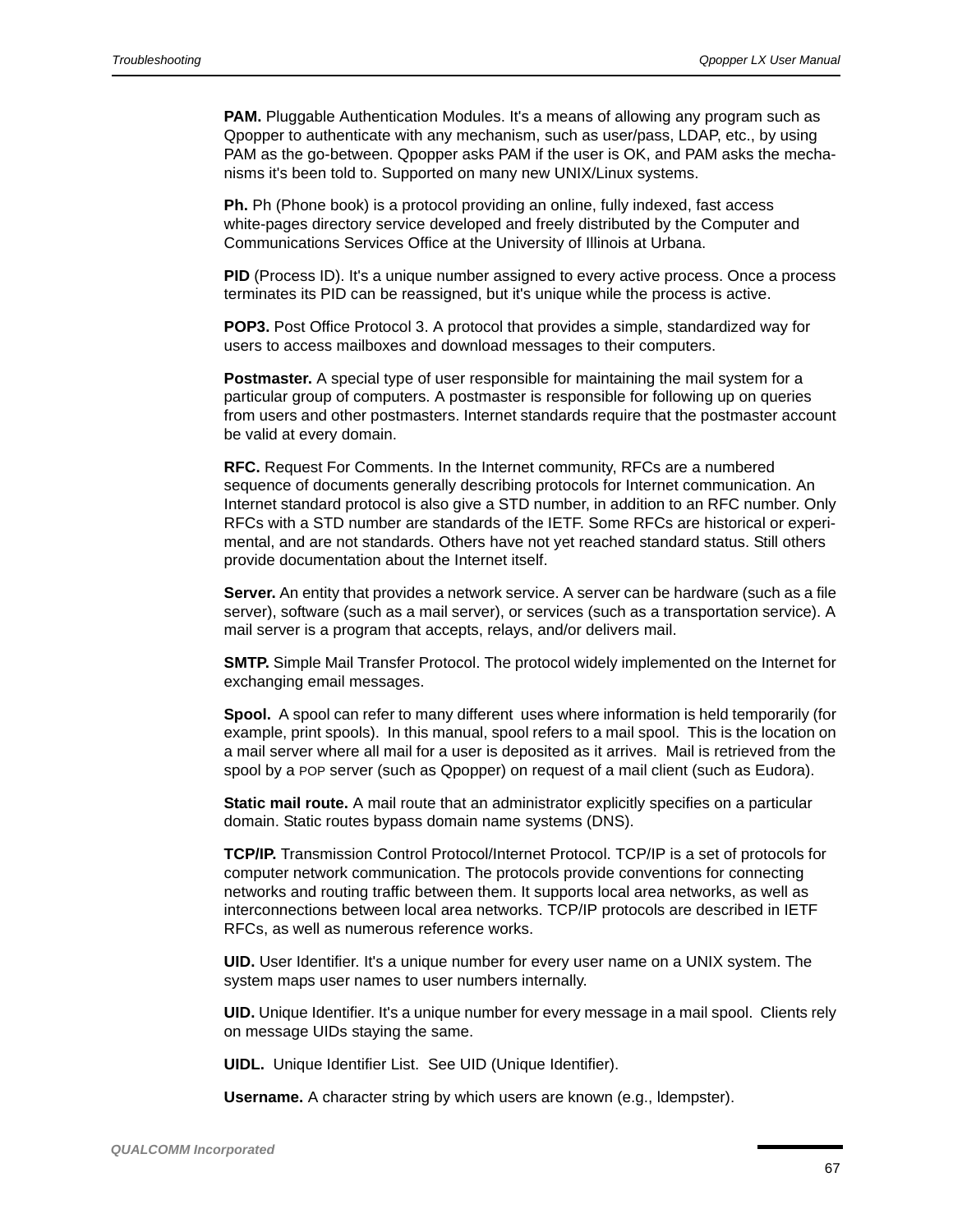**UUCP.** UNIX to UNIX Copy Protocol is a UNIX email protocol.

**World Wide Web.** Also known as the Web, the World Wide Web is a graphical interface to Internet resources. Web refers to the set of hypermedia pages accessible via the Internet.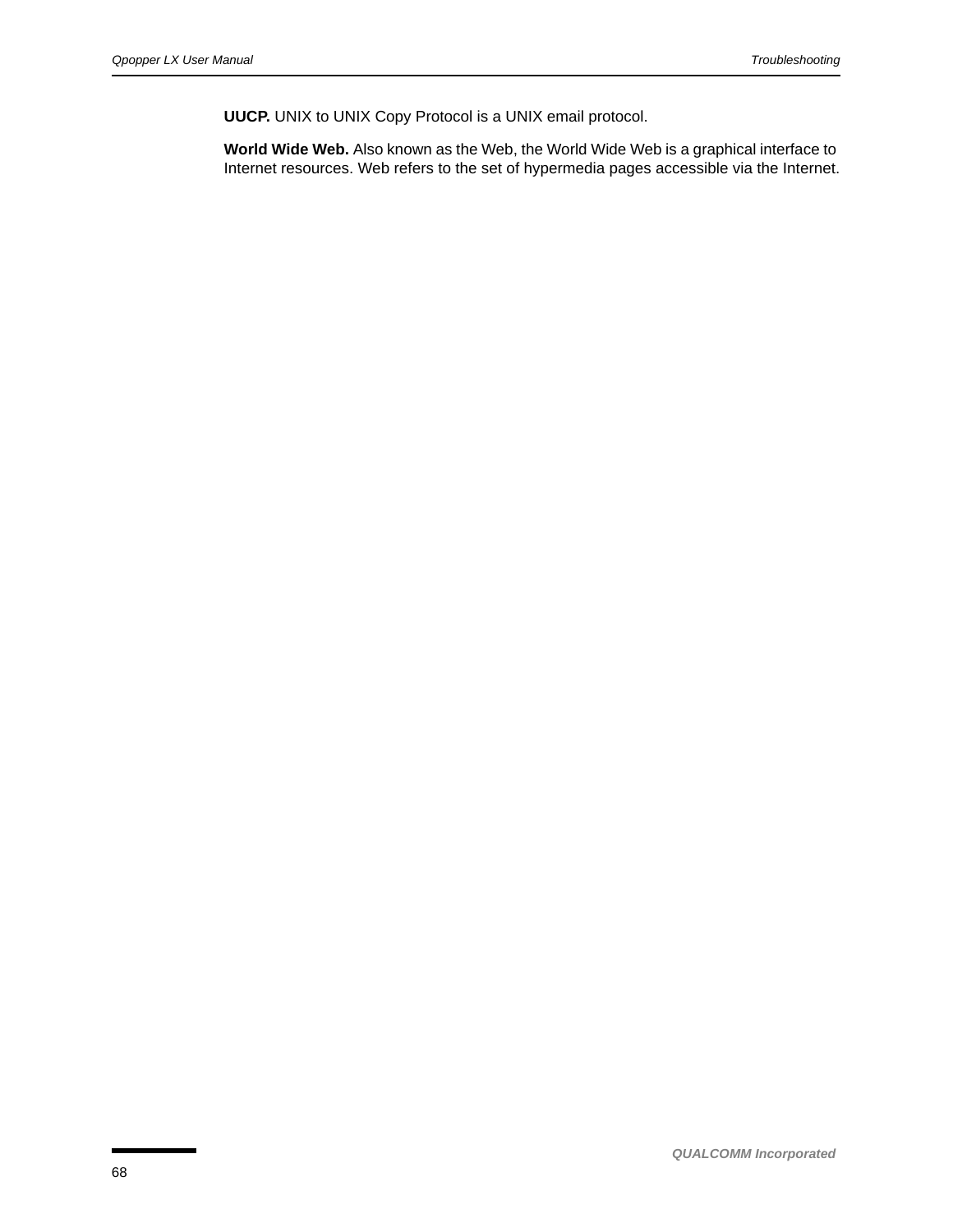```
A
B
   directory 14
C
D
F
I
K
L
P
Q
   configuring 10
   installing 9
   mailing list 8
   uninstalling 10
S
T
U
A
APOP 7, 10, 13, 17, 25, 31, 46, 62
B
bulletin 7, 16, 22, 52, 53, 54
bulletin database 14, 54
bulletin directory 14, 52
bulletins 7
   directory 14
bulletins by groups 15
C
configuring Qpopper 10
D
DRAC 7, 19, 22
F
flags 9, 10, 11, 43, 49
I
inetd mode 10, 18
installing Qpopper 9
K
Kerberos 7, 12, 15, 20, 23, 33, 48, 52
L
Linux 11, 51, 63
P
PAM 7, 46, 48, 51, 64
POP3 7, 23, 40, 41, 52, 54, 60, 62
```